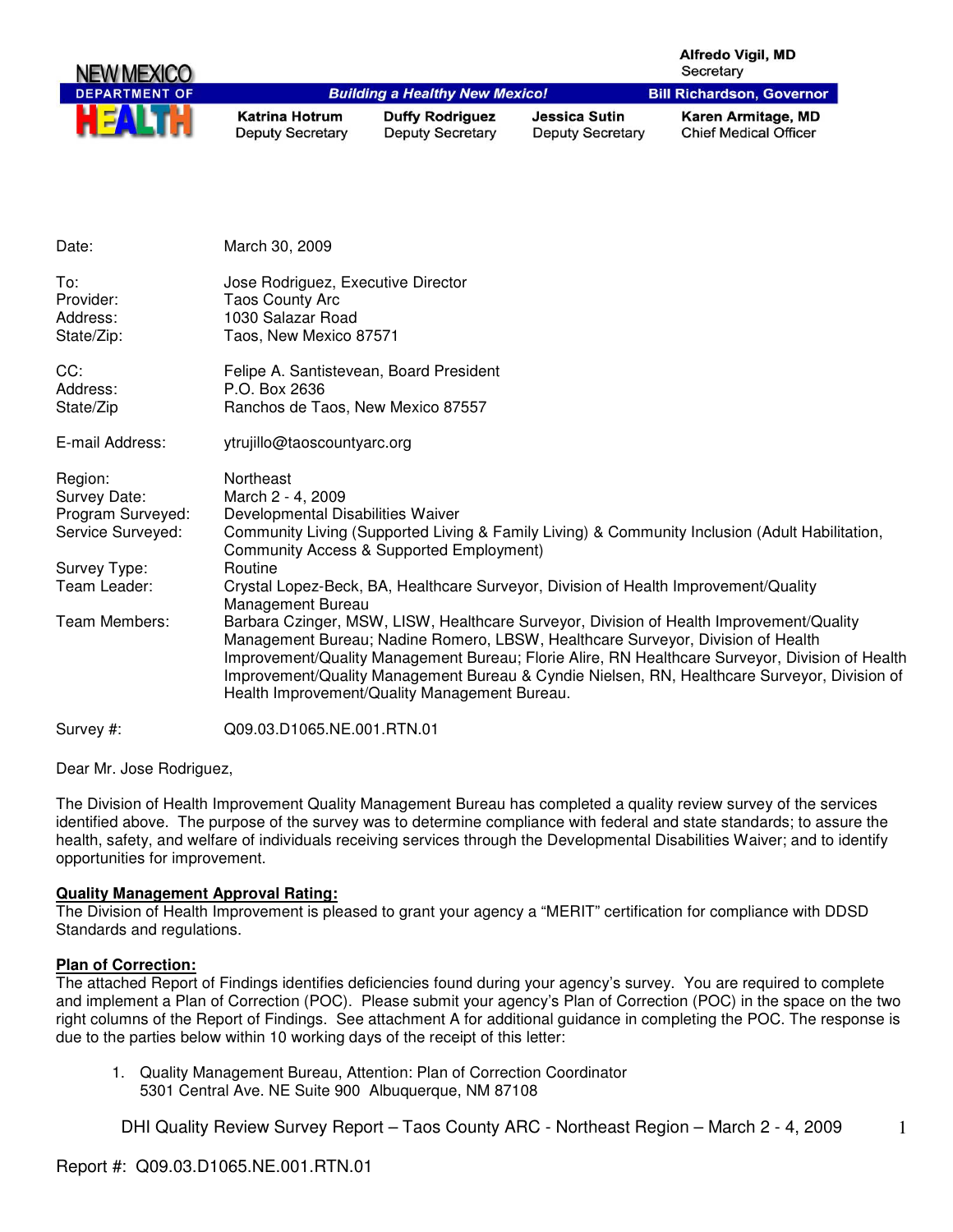2. Developmental Disabilities Supports Division Regional Office for region of service surveyed.

Upon notification from QMB that your Plan of Correction has been approved, you must implement all remedies and corrective actions within 45 working days. If your plan of correction is denied, you must resubmit a revised plan ASAP for approval. All remedies must still be completed within 45 working days of the original submission.

Failure to submit, complete or implement your POC within the required time frames will result in the imposition of a \$200 per day Civil Monetary Penalty until it is received, completed and/or implemented.

#### **Request for Informal Reconsideration of Findings (IRF):**

If you disagree with a determination of noncompliance (finding) you have 10 working days upon receipt of this notice to request an IRF. Submit your request for an IRF in writing to:

> QMB Deputy Bureau Chief 5301 Central Ave NE Suite #900 Albuquerque, NM 87108 Attention: IRF request

A request for an IRF will not delay the implementation of your Plan of Correction which must be completed within 45 working days. Providers may not appeal the nature or interpretation of the standard or regulation, the team composition, sampling methodology or the Scope and Severity of the finding.

If the IRF approves the change or removal of a finding, you will be advised of any changes.

This IRF process is separate and apart from the Informal Dispute Resolution (IDR) and Fair Hearing Process for Sanctions from DOH.

Please call the Team Leader, Crystal Lopez-Beck at 505-222-6625, if you have questions about the survey or the report. Thank you for your cooperation and for the work you perform.

Sincerely.

 $\lambda$ bara Cžinger, MSW<sup>,</sup> LISW

Healthcare Surveyor Division of Health Improvement Quality Management Bureau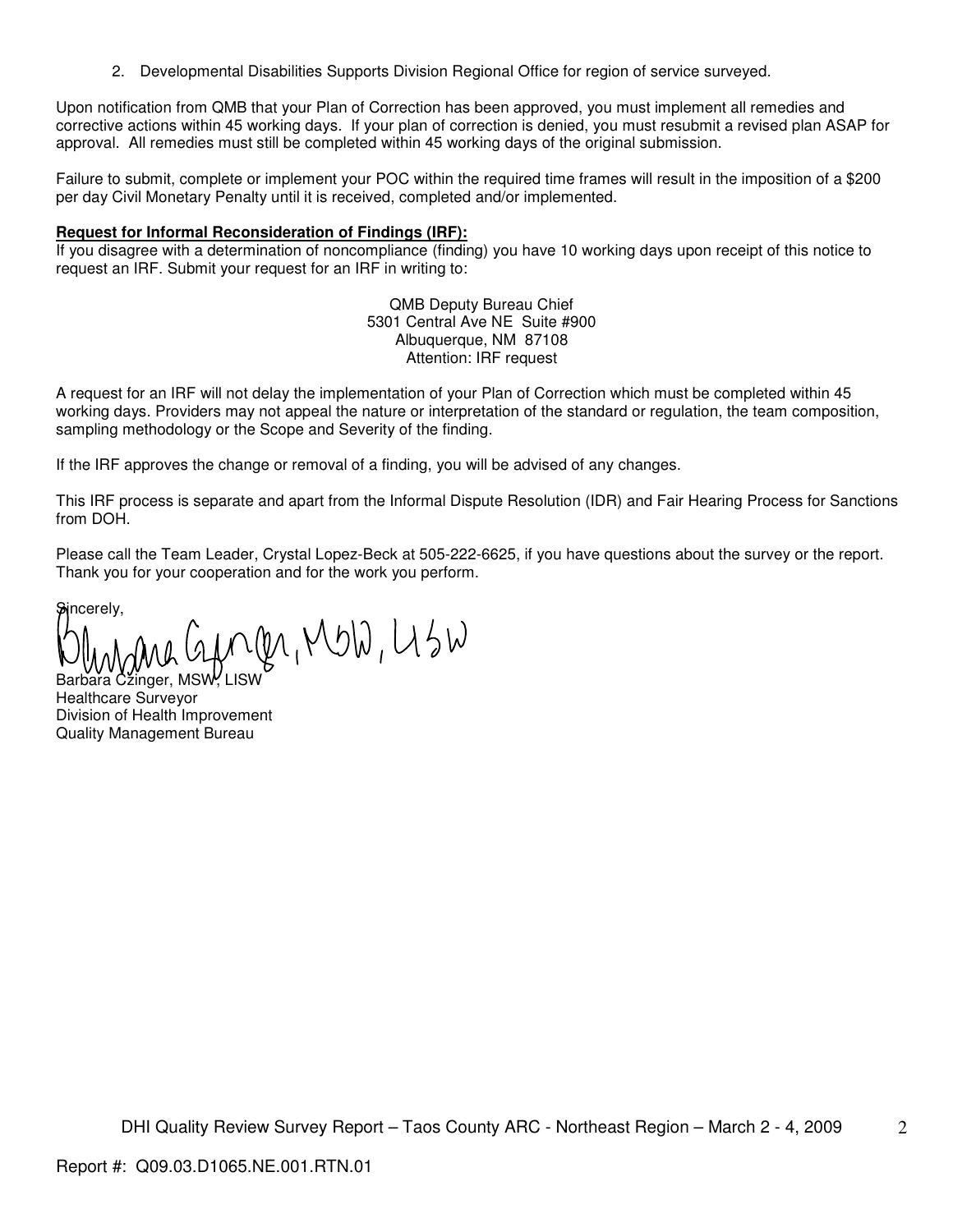#### **Survey Process Employed:**

Entrance Conference Date: March 2, 2009

Present: **Taos County ARC** Jose Rodriguez, Executive Director Yvette Trujillo, Adult Services Director

> **DOH/DHI/QMB** Crystal Lopez-Beck, BA, Team Lead/Healthcare Surveyor

> Barbara Czinger, MSW, LISW, Healthcare Surveyor Florie Alire, RN, Healthcare Surveyor Nadine Romero, LBSW, Healthcare Surveyor

Exit Conference Date: March 4, 2009

# Present: **Taos County ARC**

Jose Rodriguez, Executive Director Yvette Trujillo, Adult Services Director Joseph Rivera, Service Coordinator Diane Romero, Human Resources Judy Mays, Residential Coordinator Kimberly Tafoya, Community Access Coordinator Kim Miera, LPN

# **DOH/DHI/QMB**

Crystal Lopez-Beck, BA, Team Lead/Healthcare Surveyor Barbara Czinger, MSW, LISW, Healthcare Surveyor Florie Alire, RN, Healthcare Surveyor Nadine Romero, LBSW, Healthcare Surveyor

#### **DDSD - NE Regional Office**

Charlene Cain, Regional Manager

| <b>Homes Visited</b>                 | Number:                                          | 6                                                                                                                                                      |
|--------------------------------------|--------------------------------------------------|--------------------------------------------------------------------------------------------------------------------------------------------------------|
| Administrative Locations Visited     | Number:                                          | 1                                                                                                                                                      |
| <b>Total Sample Size</b>             | Number:<br>7 - Community Access                  | 13<br>9 - Non Jackson<br>4 - Jackson Class Members<br>4 - Supported Living<br>3 - Family Living<br>13 - Adult Habilitation<br>6 - Supported Employment |
| Persons Served Interviewed           | Number:                                          | 2                                                                                                                                                      |
| Persons Served Observed              | Number:                                          | 11 (9 individuals were not available during the on-site<br>week of March 2, 2009 & 2 individuals declined to be interviewed)                           |
| Records Reviewed (Persons Served)    | Number:                                          | 13                                                                                                                                                     |
| <b>Administrative Files Reviewed</b> | <b>Billing Records</b><br><b>Medical Records</b> |                                                                                                                                                        |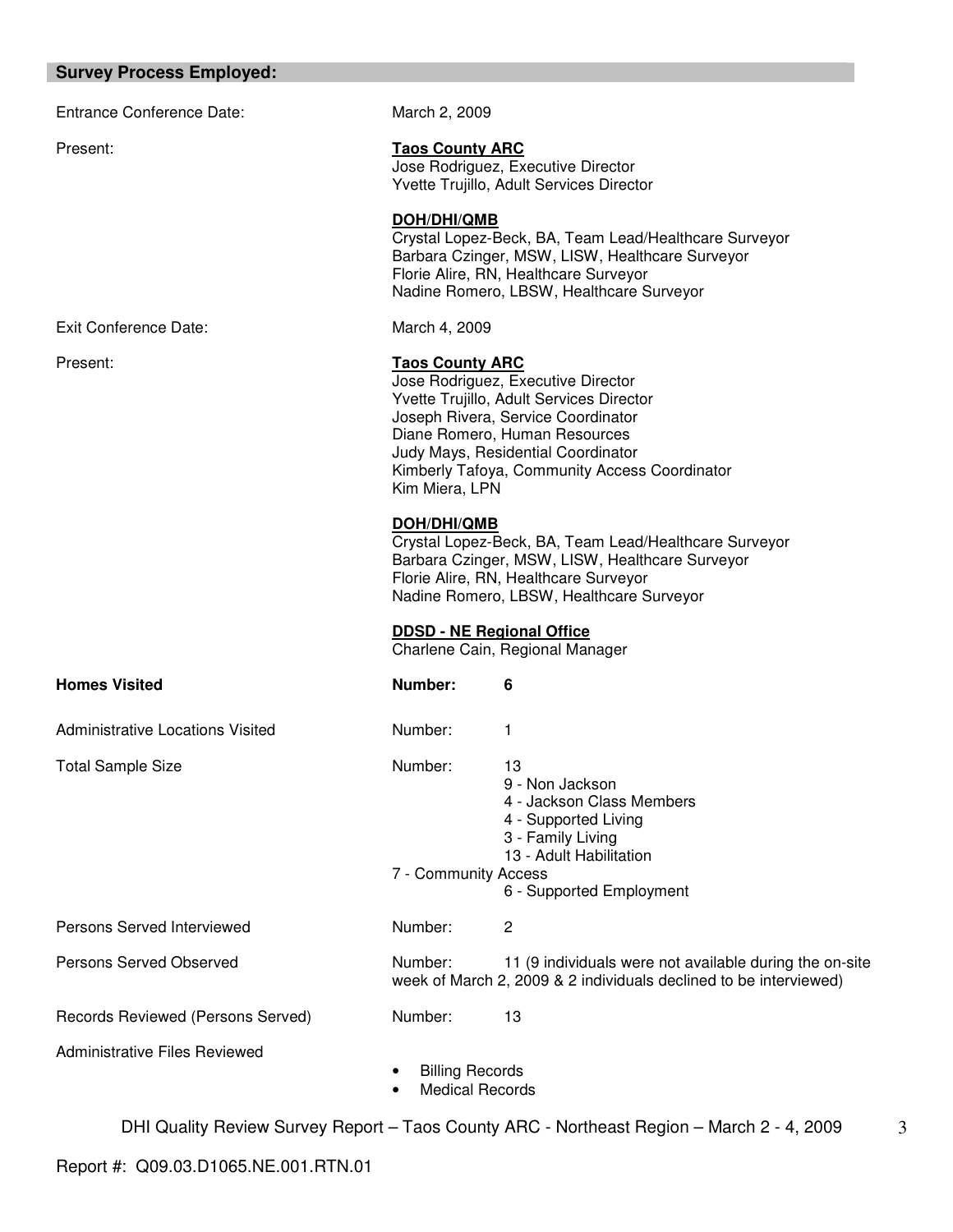- Incident Management Records
- Personnel Files
- Training Records
- Agency Policy and Procedure
- Caregiver Criminal History Screening Records
- Employee Abuse Registry
- Human Rights Notes and/or Meeting Minutes
- Nursing personnel files
- Evacuation Drills
- Quality Improvement/Quality Assurance Plan

- 
- CC: Distribution List: DOH Division of Health Improvement
	- DOH Developmental Disabilities Supports Division
	- DOH Office of Internal Audit
	- HSD Medical Assistance Division

4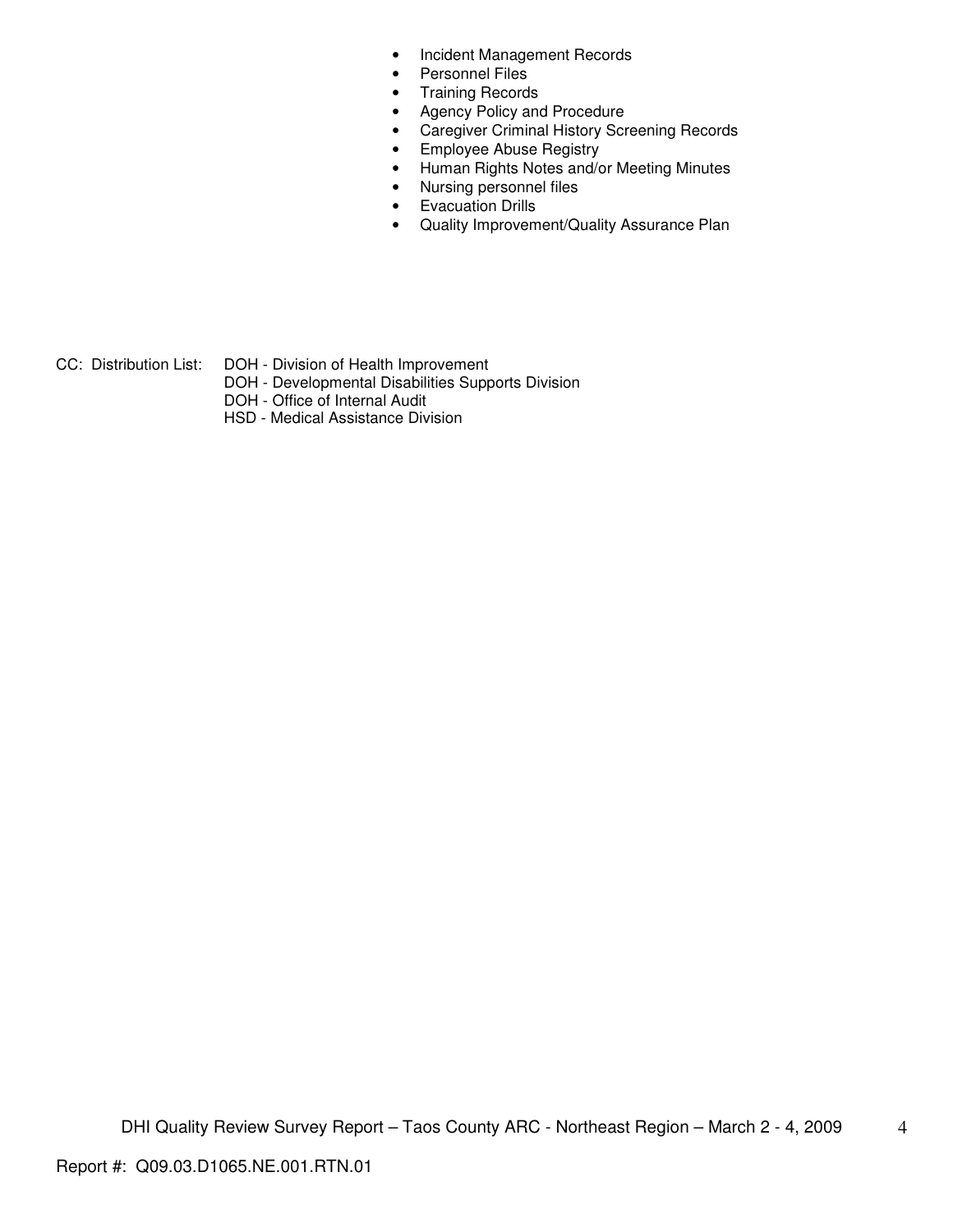# **Provider Instructions for Completing the QMB Plan of Correction (POC) Process**

- After a QMB Quality Review, your Survey Report will be sent to you via certified mail. You may request that it also be sent to you electronically by calling George Perrault, Plan of Correction Coordinator at 505-222-8624.
- Within 10 business days of the date you received your survey report, you must develop and send your Plan of Correction response to the QMB office. (Providers who do not pick up their mail will be referred to the Internal Review Committee [IRC]).
- For each Deficiency in your Survey Report, include specific information about HOW you will correct each Deficiency, WHO will fix each Deficiency ("Responsible Party"), and by WHEN ("Date Due").
- Your POC must not only address HOW, WHO and WHEN each Deficiency will be corrected, but must also address overall systemic issues to prevent the Deficiency from reoccurring, i.e., Quality Assurance (QA). Your description of your QA must include specifics about your selfauditing processes, such as HOW OFTEN you will self-audit, WHO will do it, and WHAT FORMS will be used.
- Corrective actions should be incorporated into your agency's Quality Assurance/Quality Improvement policies and procedures.
- You may send your POC response electronically to George.Perrault@state.nm.us, by fax (505- 841-5815), or by postal mail.
- Do not send supporting documentation to QMB until after your POC has been approved by QMB.
- QMB will notify you if your POC has been "Approved" or "Denied".
- Whether your POC is "Approved" or "Denied", you have a maximum of 45 business days to correct all survey Deficiencies from the date of receipt of your Survey Report. If your POC is "Denied" it must be revised and resubmitted ASAP, as the 45 working day limit is in effect. Providers whose revised POC is denied will be referred to the IRC.
- The POC must be completed on the official QMB Survey Report and Plan of Correction Form, unless approved in advance by the POC Coordinator.
- The following Deficiencies must be corrected within the deadlines below (after receipt of your Survey Report):

| $\circ$ CCHS and EAR:              | 10 working days |
|------------------------------------|-----------------|
| $\circ$ Medication errors:         | 10 working days |
| $\circ$ IMS system/training:       | 20 working days |
| $\circ$ ISP related documentation: | 30 working days |
| $\circ$ DDSD Training              | 45 working days |
|                                    |                 |

- If you have questions about the POC process, call the QMB POC Coordinator, George Perrault at 505-222-8624 for assistance.
- For Technical Assistance (TA) in developing or implementing your POC, contact your local DDSD Regional Office.
- Once your POC has been approved by QMB, the POC may not be altered or the dates changed.
- Requests for an extension or modification of your POC (post approval) must be made in writing and submitted to the POC Coordinator at QMB, and are approved on a case-by-case basis.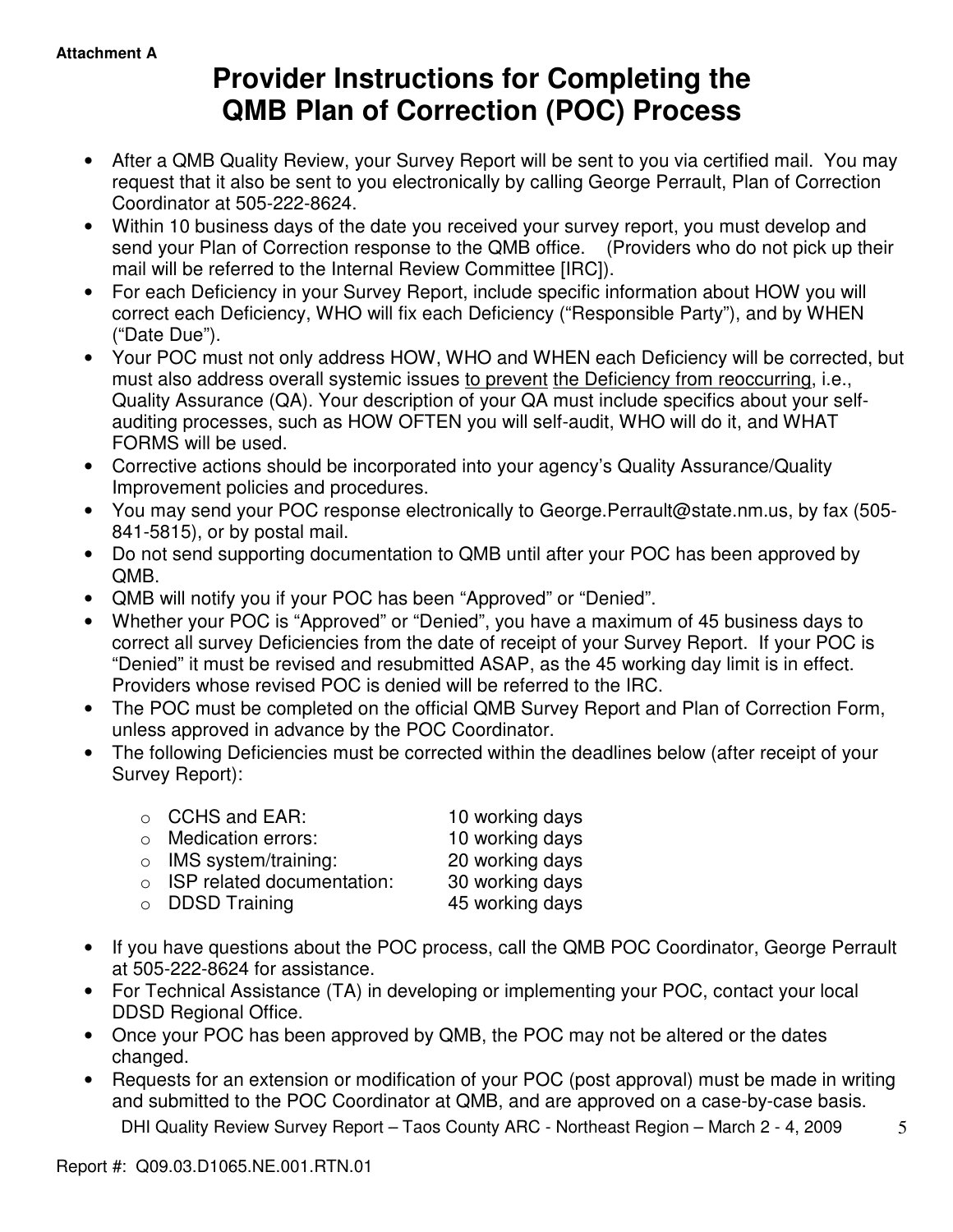- When submitting supporting documentation, organize your documents by Tag #s, and annotate or label each document using Individual #s.
- Do not submit original documents, hard copies or scanned and electronically submitted copies are fine. Originals must be maintained in the agency/client file(s) as per DDSD Standards.
- Failure to submit, complete or implement your POC within the required timeframes will result in a referral to the IRC and the possible imposition of a \$200 per day Civil Monetary Penalty until it is received, completed and/or implemented.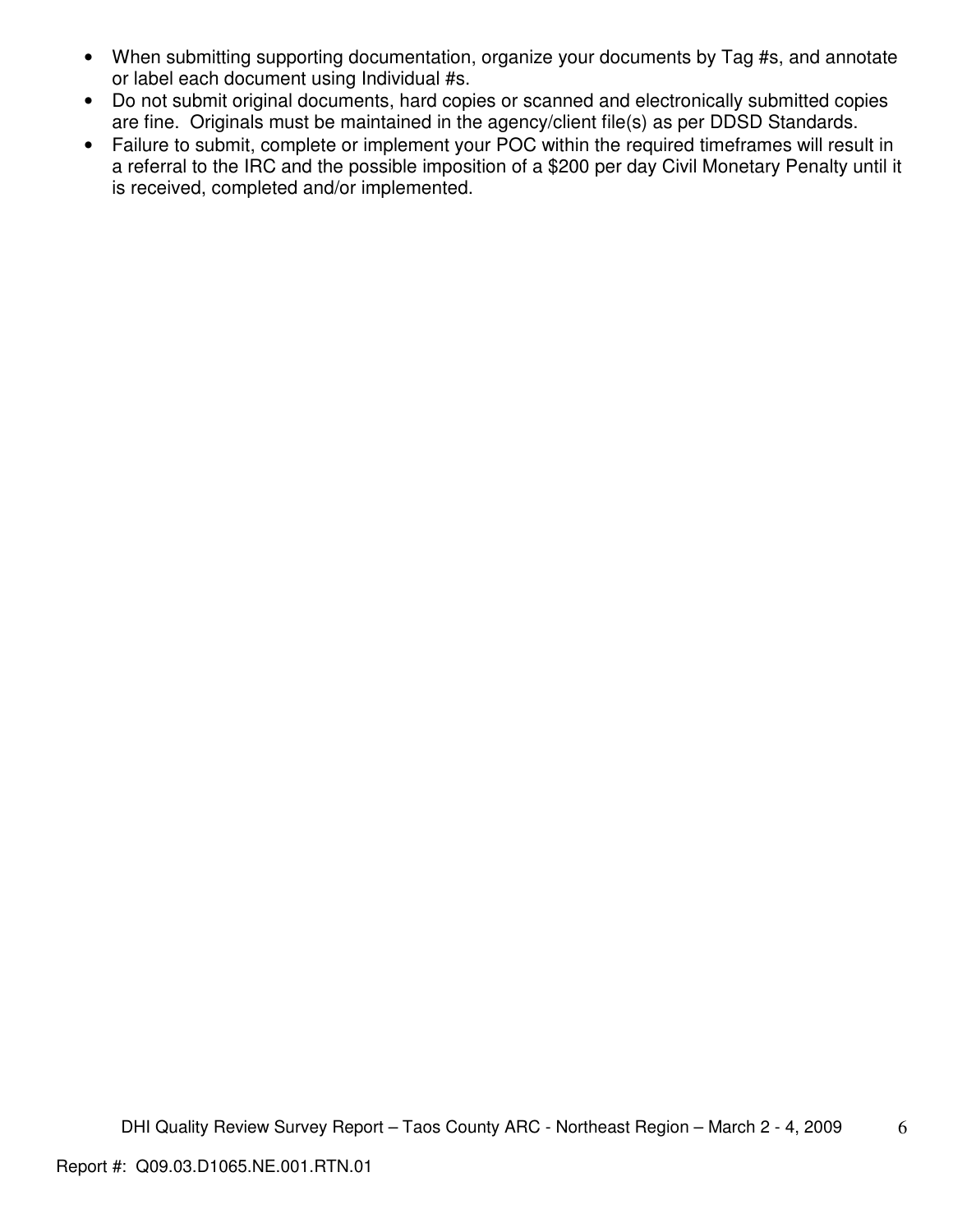# **QMB Scope and Severity Matrix of survey results**

Each deficiency in your Report of Findings is scored on a Scope and Severity Scale. The culmination of each deficiency's Scope and Severity is used to determine degree of compliance to standards and regulations and level of QMB Certification.

|                 |                           |                                                                |                                  | <b>SCOPE</b>                  |                                               |
|-----------------|---------------------------|----------------------------------------------------------------|----------------------------------|-------------------------------|-----------------------------------------------|
|                 |                           |                                                                | <b>Isolated</b><br>$01\% - 15\%$ | <b>Pattern</b><br>$16% - 79%$ | <b>Widespread</b><br>$80\% - 100\%$           |
|                 | High Impact               | Immediate<br>Jeopardy to<br>individual health<br>and or safety | J.                               | K.                            | L.                                            |
| <b>SEVERITY</b> |                           | <b>Actual harm</b>                                             | G.                               | Н.                            | I.                                            |
|                 | Medium<br>Impact          | <b>No Actual Harm</b><br><b>Potential for more</b>             | D.                               | Е.                            | $F.$ (3 or more)                              |
|                 |                           | than minimal harm                                              | $D.$ (2 or less)                 |                               | <b>F.</b> (no conditions<br>of participation) |
|                 | Impact<br>NO <sub>-</sub> | No Actual Harm<br>Minimal potential<br>for harm.               | A.                               | <b>B.</b>                     | C.                                            |

Scope and Severity Definitions:

# Key to Scope scale:

# Isolated:

A deficiency that is limited to 1% to 15% of the sample, usually impacting no more than one or two individuals in the sample.

# Pattern:

A deficiency that impacts a number or group of individuals from 16% to 79% of the sample is defined as a pattern finding. Pattern findings suggest the need for system wide corrective actions.

# Widespread:

A deficiency that impacts most or all (80% to 100%) of the individuals in the sample is defined as widespread or pervasive. Widespread findings suggest the need for system wide corrective actions as well as the need to implement a Continuous Quality Improvement process to improve or build infrastructure. Widespread findings must be referred to the Internal Review Committee for review and possible actions or sanctions.

# Key to Severity scale: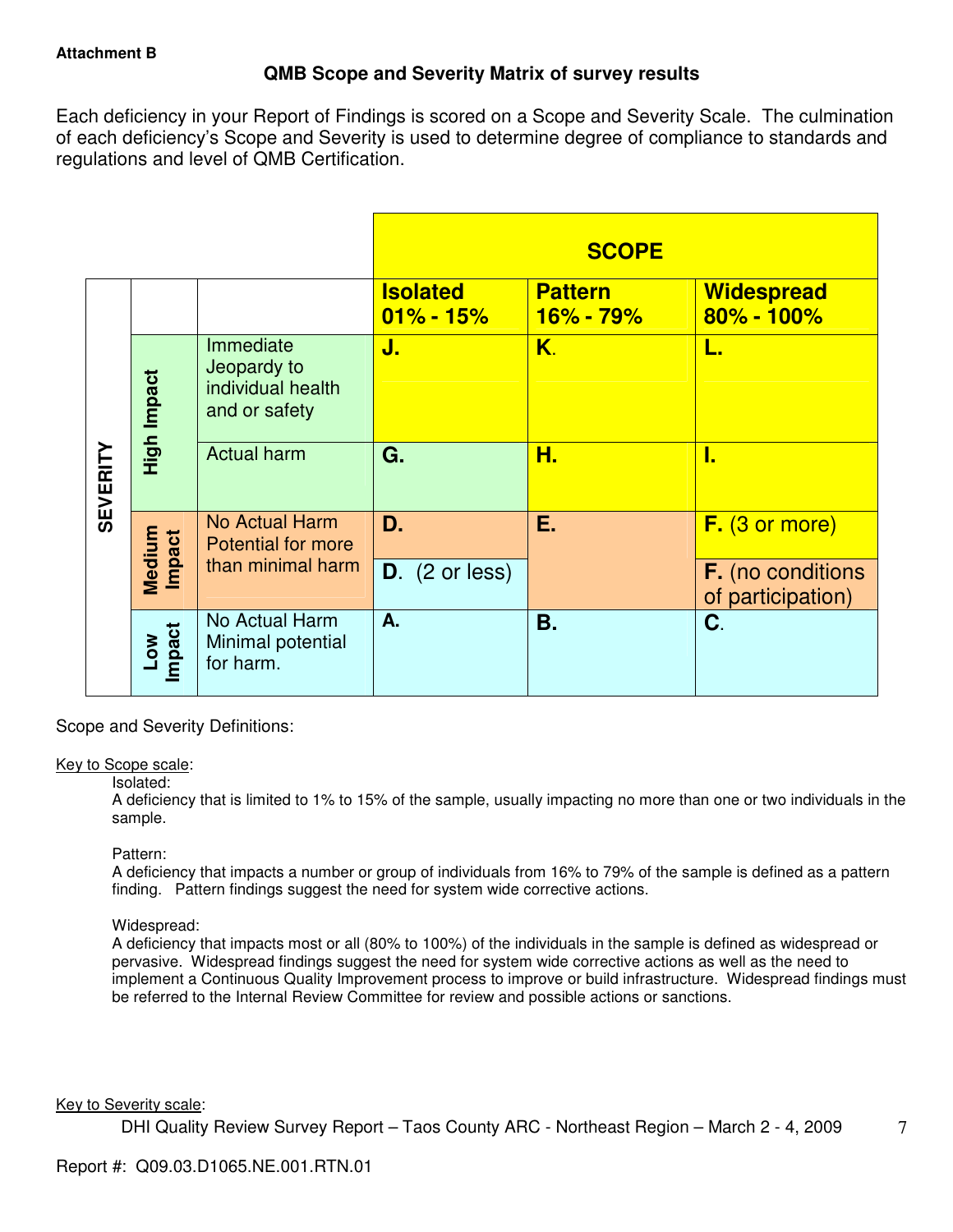Low Impact Severity: (Blue)

Low level findings have no or minimal potential for harm to an individual. Providers that have no findings above a "C" level may receive a "Quality" Certification approval rating from QMB.

Medium Impact Severity: (Tan)

Medium level findings have a potential for harm to an individual. Providers that have no findings above a "F" level and/or no more than two F level findings and no F level Conditions of Participation may receive a "Merit" Certification approval rating from QMB.

High Impact Severity: (Green or Yellow)

High level findings are when harm to an individual has occurred. Providers that have no findings above "I" level may only receive a "Standard" Approval rating from QMB and will be referred to the IRC.

High Impact Severity: (Yellow)

"J, K, and L" Level findings:

This is a finding of Immediate Jeopardy. If a provider is found to have "I" level findings or higher, with an outcome of Immediate Jeopardy, including repeat findings or Conditions of Participation they will be referred to the Internal Review Committee.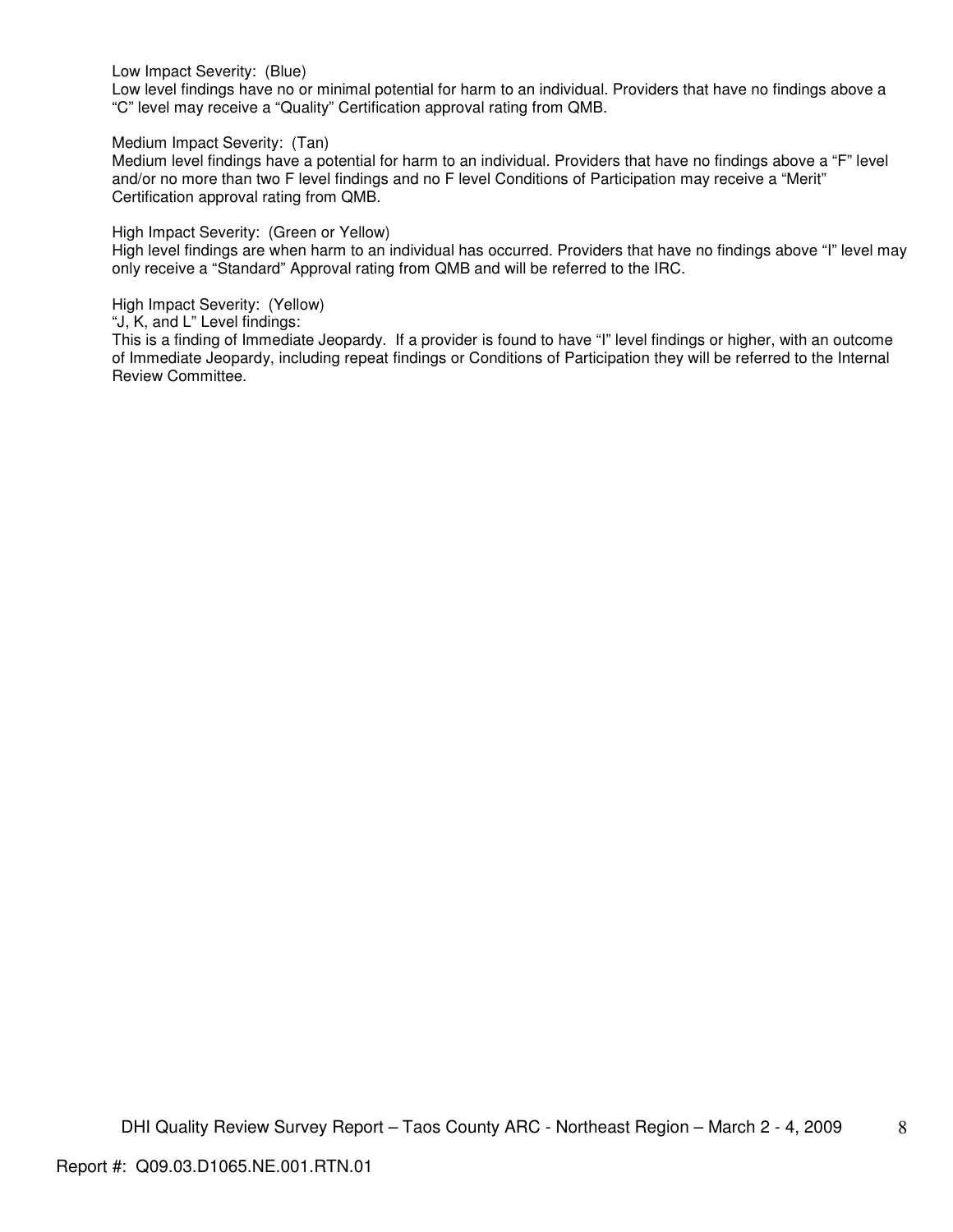# **Guidelines for the Provider Informal Reconsideration of Finding (IRF) Process**

# **Introduction:**

Throughout the process, surveyors are openly communicating with providers. Open communication means that surveyors have clarified issues and/or requested missing information before completing the review. Regardless, there may still be instances where the provider disagrees with a specific finding.

To informally dispute a finding the provider must request in writing an Informal Reconsideration of the Finding (IRF) to the QMB Deputy Bureau Chief **within 10 working days** of receipt of the final report.

The written request for an IRF must be completed on the **QMB Request for Informal Reconsideration of Finding Form** (available on the QMB website) and must specify in detail the request for reconsideration and why the finding is inaccurate. The **IRF request must include all supporting documentation or evidence that was not previously reviewed during the survey process.** 

# **The following limitations apply to the IRF process:**

- The request for an IRF and all supporting evidence must be received in 10 days.
- Findings based on evidence requested during the survey and not provided may not be subject to reconsideration.
- The supporting documentation must be new evidence not previously reviewed by the survey team.
- Providers must continue to complete their plan of correction during the IRF process
- Providers may not request an IRF to challenge the Scope and Severity of a finding.
- Providers may not request an IRF to challenge the sampling methodology.
- Providers may not request an IRF based on disagreement with the nature of the standard or regulation.
- Providers may not request an IRF to challenge the team composition
- Providers may not request an IRF to challenge the QMB Quality Approval Rating and the length of their DDSD provider contract.

# **A Provider forfeits the right to an IRF if the request is not made within 10 working days of receiving the report and does not include all supporting documentation or evidence to show compliance with the standards and regulations.**

QMB has 30 working days to complete the review and notify the provider of the decision. The request will be reviewed by the IRF committee. The Provider will be notified in writing of the ruling, no face to face meeting will be conducted.

When a Provider requests that a finding be reconsidered, it does not stop or delay the Plan of Correction process. **Providers must continue to complete the Plan of Correction, including the finding in dispute regardless of the IRF status.** If a finding is successfully reconsidered, it will be noted and will be removed or modified from the report. It should be noted that in some cases a Plan of Correction may be completed prior to the IRF process being completed. The provider will be notified in writing on the decisions of the IRF committee.

# **Administrative Review Process:**

If a Provider desires to challenge the decision of the IRF committee they may request an Administrative Review by the DHI and DDSD Director. The Request must be made in writing to the QMB Bureau Chief and received within 5 days of notification from the IRF decision.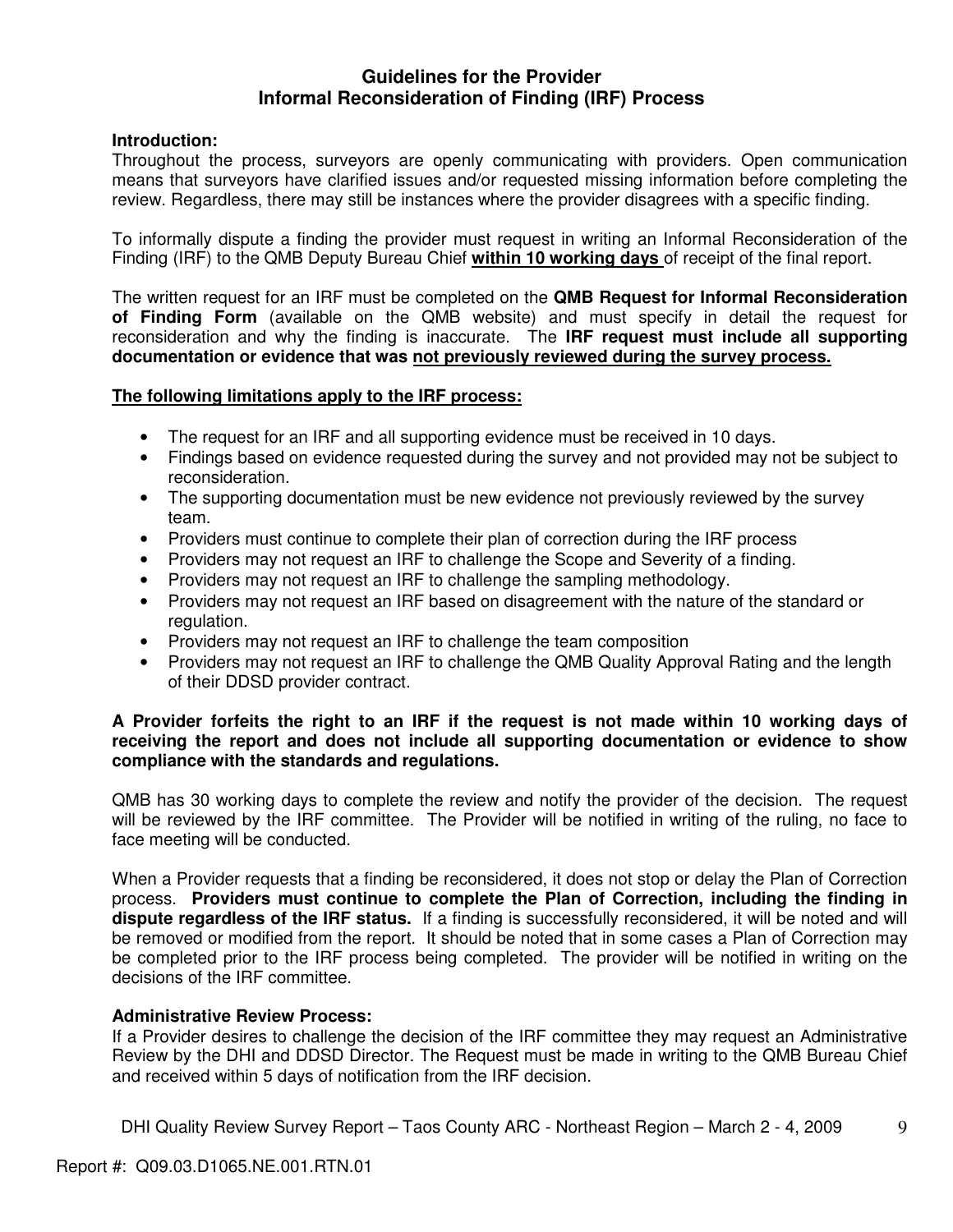# **Regarding IRC Sanctions:**

The Informal Reconsideration of the Finding process is a separate process specific to QMB Survey Findings and should not be confused with any process associated with IRC Sanctions.

If a Provider desires to Dispute or Appeal an IRC Sanction that is a separate and different process. Providers may choose the Informal Dispute Resolution Process or the Formal Medicaid Fair Hearing Process to dispute or appeal IRC sanctions, please refer to the DOH Sanction policy and section 39 of the provider contract agreement.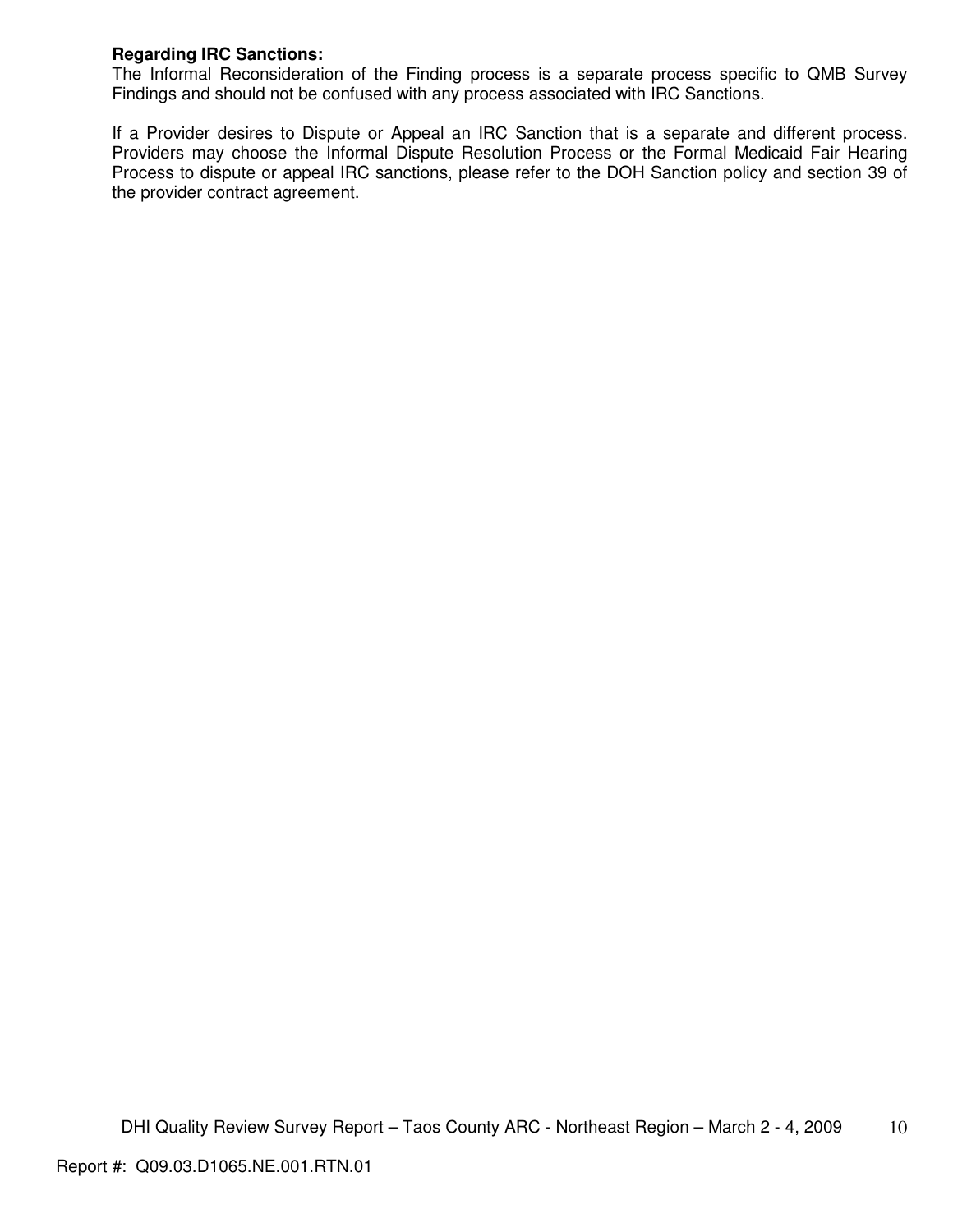# **Agency: Taos County ARC - Northeast Region**

Program: Developmental Disabilities Waiver

Service: Community Living (Supported Living & Family Living) & Community Inclusion (Adult Habilitation, Community Access & Supported Employment)

Monitoring Type: Routine<br>
Date of Survey: March 2 **Date of Survey: March 2 - 4, 2009** 

| <b>Statute</b>                                                                                                                                                                                                                                                                                                                                                                                                                                                                                                                                                                                                                                                                                                                                                                                                                                                                                                                                                                                                                                                                                                                                                                                                                                                                                                                                                     | <b>Deficiency</b>                                                                                                                                                                                                                                                                                                                                                                                                                                                                                                                                                                                                             | <b>Agency Plan of Correction and</b><br><b>Responsible Party</b> | <b>Date Due</b> |
|--------------------------------------------------------------------------------------------------------------------------------------------------------------------------------------------------------------------------------------------------------------------------------------------------------------------------------------------------------------------------------------------------------------------------------------------------------------------------------------------------------------------------------------------------------------------------------------------------------------------------------------------------------------------------------------------------------------------------------------------------------------------------------------------------------------------------------------------------------------------------------------------------------------------------------------------------------------------------------------------------------------------------------------------------------------------------------------------------------------------------------------------------------------------------------------------------------------------------------------------------------------------------------------------------------------------------------------------------------------------|-------------------------------------------------------------------------------------------------------------------------------------------------------------------------------------------------------------------------------------------------------------------------------------------------------------------------------------------------------------------------------------------------------------------------------------------------------------------------------------------------------------------------------------------------------------------------------------------------------------------------------|------------------------------------------------------------------|-----------------|
| Tag #1A06 Provider Agency Policy and<br><b>Procedure Requirements</b>                                                                                                                                                                                                                                                                                                                                                                                                                                                                                                                                                                                                                                                                                                                                                                                                                                                                                                                                                                                                                                                                                                                                                                                                                                                                                              | <b>Scope and Severity Rating: A</b>                                                                                                                                                                                                                                                                                                                                                                                                                                                                                                                                                                                           |                                                                  |                 |
| Developmental Disabilities (DD) Waiver Service<br>Standards effective 4/1/2007<br><b>CHAPTER 1. II. PROVIDER AGENCY</b><br><b>REQUIREMENTS:</b> The objective of these<br>standards is to establish Provider Agency policy,<br>procedure and reporting requirements for DD<br>Medicaid Waiver program. These requirements<br>apply to all such Provider Agency staff, whether<br>directly employed or subcontracting with the<br>Provider Agency. Additional Provider Agency<br>requirements and personnel qualifications may<br>be applicable for specific service standards.<br><b>B. Provider Agency Policy and Procedure</b><br>Requirements: All Provider Agencies, in<br>addition to requirements under each specific<br>service standard shall at a minimum develop,<br>implement and maintain, at the designated<br>Provider Agency main office, documentation of<br>policies and procedures for the following:<br>(1) Coordination of Provider Agency staff<br>serving individuals within the program which<br>delineates the specific roles of agency staff,<br>including expectations for coordination with<br>interdisciplinary team members who do not<br>work for the provider agency;<br>Response to individual emergency medical<br>(2)<br>situations, including staff training for<br>emergency response and on-call systems<br>as indicated; and | Based on interview the Agency, failed to ensure<br>Agency Personnel were aware of the Agency's<br>On-Call Policy & Procedures for 1 of 44 Agency<br>Personnel.<br>When DSP were asked if the agency had an on-<br>call procedure, the following was reported:<br>• DSP #47 stated, "Not that I am aware of."<br>(Per Agency Policy, staff are to notify the<br>house manager. If the house manager<br>cannot be reached staff is to call the<br>residential coordinator. If the Residential<br>Coordinator cannot be reached, staff then<br>call the Adult Services Director and then<br>Executive Director.) (Individual #7) |                                                                  |                 |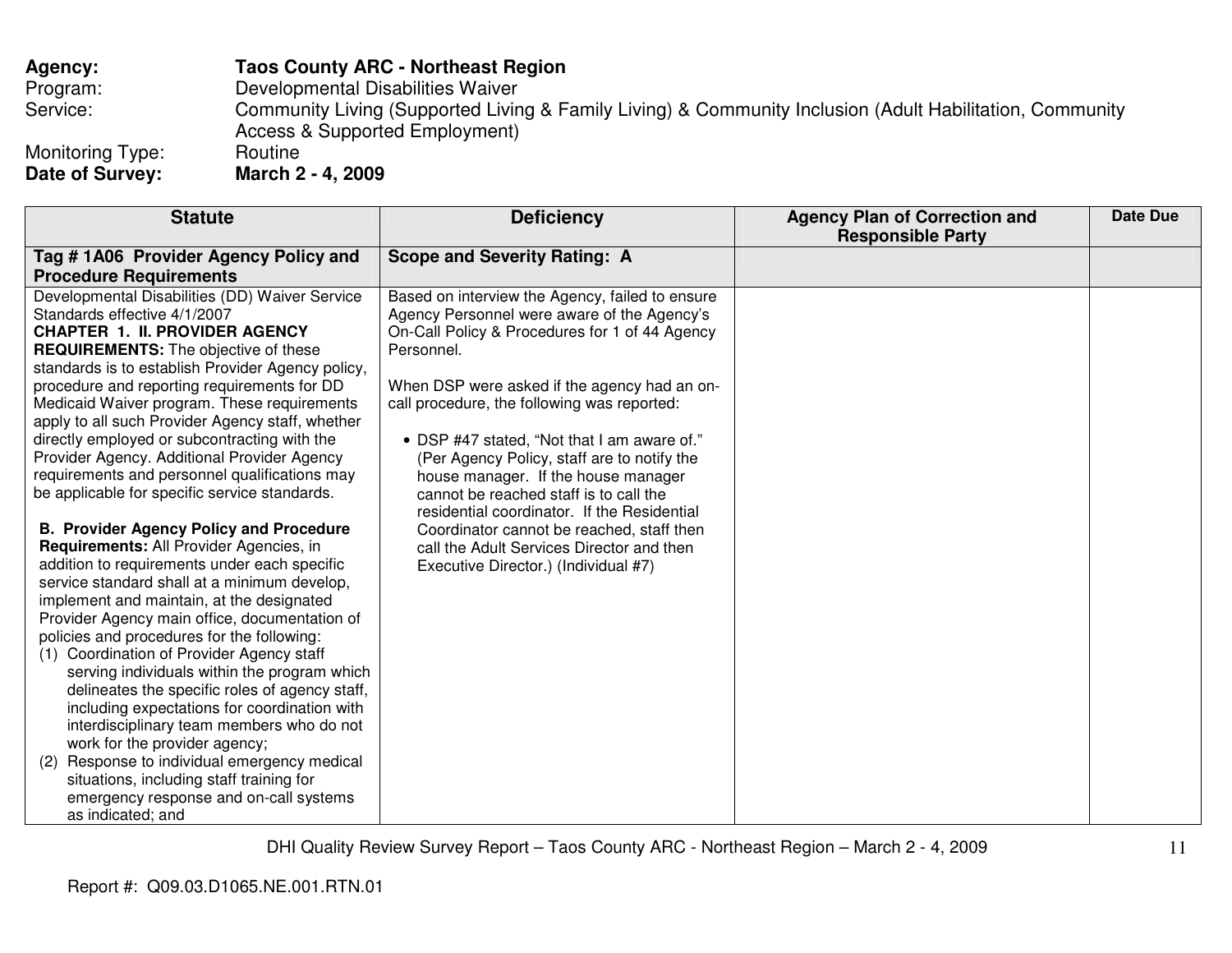| (3) Agency protocols for disaster planning and<br>emergency preparedness. |  |  |
|---------------------------------------------------------------------------|--|--|
|                                                                           |  |  |
|                                                                           |  |  |
|                                                                           |  |  |
|                                                                           |  |  |
|                                                                           |  |  |
|                                                                           |  |  |
|                                                                           |  |  |
|                                                                           |  |  |
|                                                                           |  |  |
|                                                                           |  |  |
|                                                                           |  |  |
|                                                                           |  |  |
|                                                                           |  |  |
|                                                                           |  |  |
|                                                                           |  |  |
|                                                                           |  |  |
|                                                                           |  |  |
|                                                                           |  |  |
|                                                                           |  |  |
|                                                                           |  |  |
|                                                                           |  |  |
|                                                                           |  |  |
|                                                                           |  |  |
|                                                                           |  |  |
|                                                                           |  |  |
|                                                                           |  |  |
|                                                                           |  |  |
|                                                                           |  |  |
|                                                                           |  |  |
|                                                                           |  |  |
|                                                                           |  |  |
|                                                                           |  |  |
|                                                                           |  |  |
|                                                                           |  |  |
|                                                                           |  |  |
|                                                                           |  |  |
|                                                                           |  |  |
|                                                                           |  |  |
|                                                                           |  |  |
|                                                                           |  |  |
|                                                                           |  |  |
|                                                                           |  |  |
|                                                                           |  |  |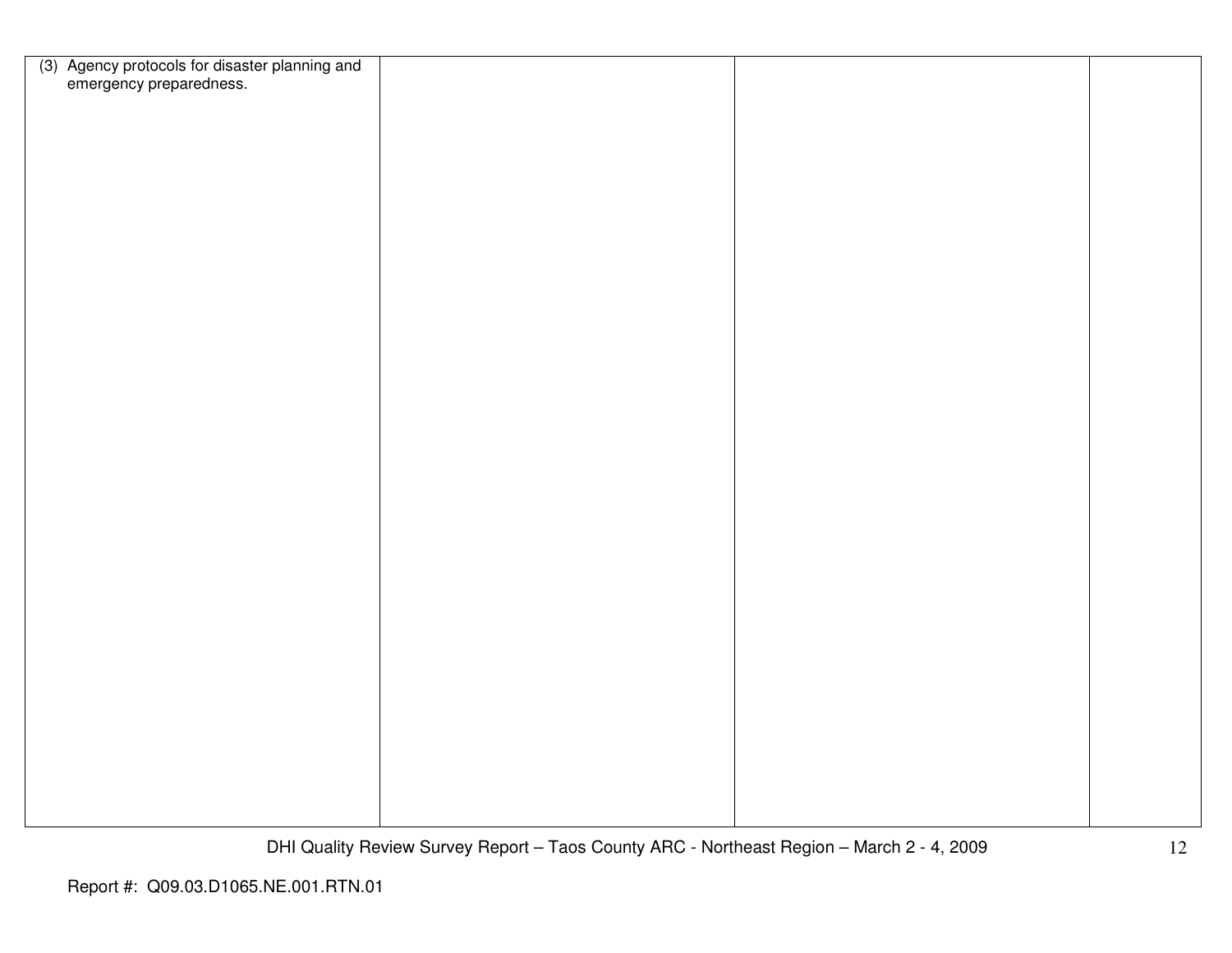| Tag #1A09 Medication Delivery (MAR)                 | <b>Scope and Severity Rating: D</b>            |  |
|-----------------------------------------------------|------------------------------------------------|--|
| Developmental Disabilities (DD) Waiver Service      | Medication Administration Records (MAR) were   |  |
| Standards effective 4/1/2007                        | reviewed for the months of November,           |  |
| <b>CHAPTER 1 II. PROVIDER AGENCY</b>                | December 2008 and January 2009.                |  |
| <b>REQUIREMENTS:</b> The objective of these         |                                                |  |
| standards is to establish Provider Agency policy,   | Based on record review, 1 of 7 individuals had |  |
| procedure and reporting requirements for DD         | Medication Administration Records, which       |  |
| Medicaid Waiver program. These requirements         | contained missing medications entries and/or   |  |
| apply to all such Provider Agency staff, whether    | other errors:                                  |  |
| directly employed or subcontracting with the        |                                                |  |
| Provider Agency. Additional Provider Agency         | Individual #10                                 |  |
| requirements and personnel qualifications may       | January 2009                                   |  |
| be applicable for specific service standards.       | Medication Administration Records did not      |  |
| Ε.<br><b>Medication Delivery: Provider Agencies</b> | contain the strength of the medication:        |  |
| that provide Community Living, Community            |                                                |  |
| Inclusion or Private Duty Nursing services shall    | • Valporic Acid (3 times daily)                |  |
| have written policies and procedures regarding      |                                                |  |
| medication(s) delivery and tracking and reporting   |                                                |  |
| of medication errors in accordance with DDSD        |                                                |  |
| Medication Assessment and Delivery Policy and       |                                                |  |
| Procedures, the Board of Nursing Rules and          |                                                |  |
| Board of Pharmacy standards and regulations.        |                                                |  |
|                                                     |                                                |  |
| When required by the DDSD Medication<br>(2)         |                                                |  |
| Assessment and Delivery Policy, Medication          |                                                |  |
| Administration Records (MAR) shall be               |                                                |  |
| maintained and include:                             |                                                |  |
| (a) The name of the individual, a transcription     |                                                |  |
| of the physician's written or licensed              |                                                |  |
| health care provider's prescription                 |                                                |  |
| including the brand and generic name of             |                                                |  |
| the medication, diagnosis for which the             |                                                |  |
| medication is prescribed;                           |                                                |  |
| (b) Prescribed dosage, frequency and                |                                                |  |
| method/route of administration, times and           |                                                |  |
| dates of administration;                            |                                                |  |
| Initials of the individual administering or<br>(C)  |                                                |  |
| assisting with the medication;                      |                                                |  |
| Explanation of any medication irregularity;<br>(d)  |                                                |  |
| (e) Documentation of any allergic reaction or       |                                                |  |
| adverse medication effect; and                      |                                                |  |
| For PRN medication, an explanation for<br>(f)       |                                                |  |
| the use of the PRN medication shall                 |                                                |  |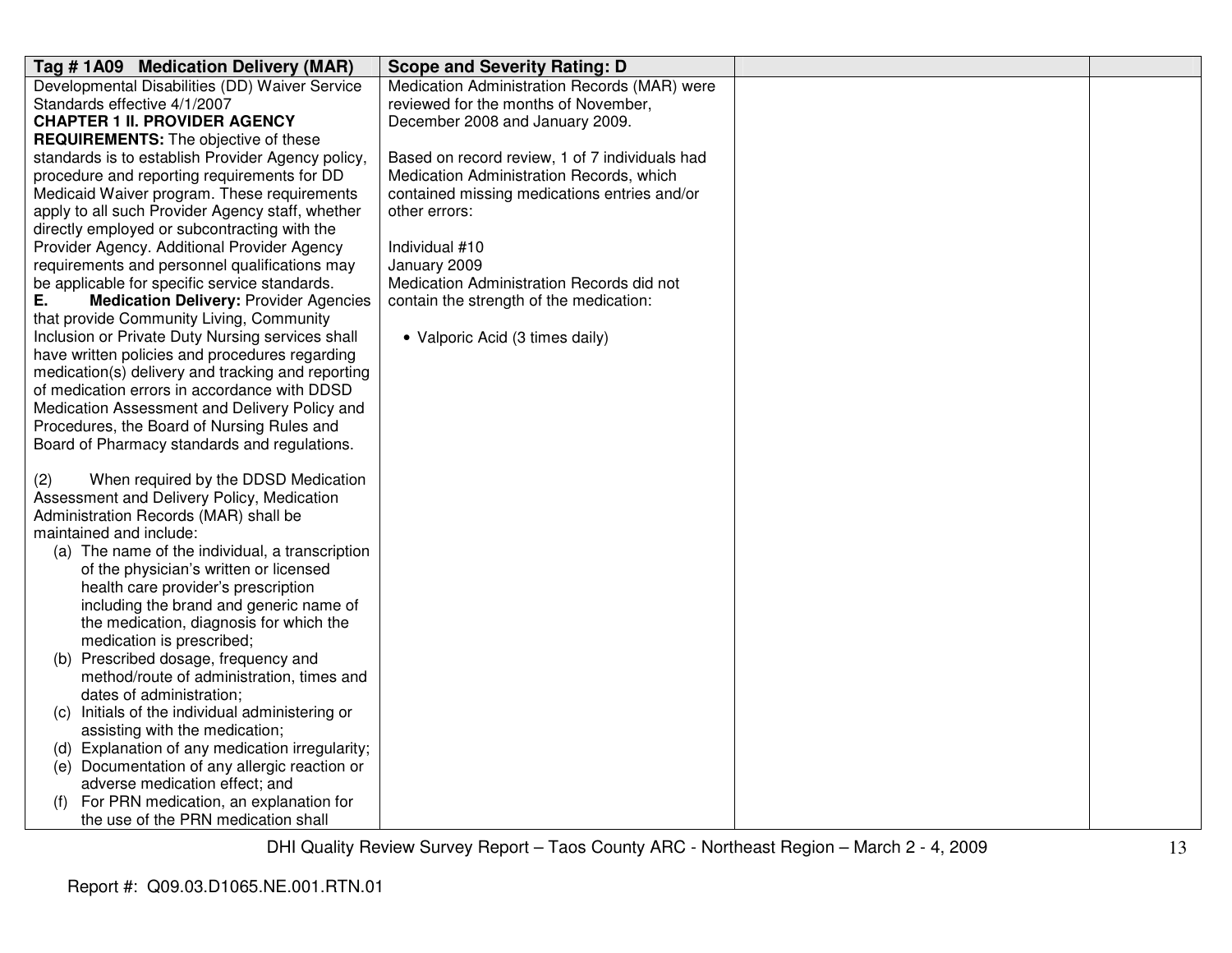| include observable signs/symptoms or<br>circumstances in which the medication is<br>to be used, and documentation of<br>effectiveness of PRN medication<br>administered.<br>(3) The Provider Agency shall also maintain a<br>signature page that designates the full<br>name that corresponds to each initial used<br>to document administered or assisted<br>delivery of each dose;<br>MARs are not required for individuals<br>(4)<br>participating in Independent Living who self-<br>administer their own medications;<br>Information from the prescribing pharmacy<br>(5)<br>regarding medications shall be kept in the<br>home and community inclusion service |  |  |
|----------------------------------------------------------------------------------------------------------------------------------------------------------------------------------------------------------------------------------------------------------------------------------------------------------------------------------------------------------------------------------------------------------------------------------------------------------------------------------------------------------------------------------------------------------------------------------------------------------------------------------------------------------------------|--|--|
| locations and shall include the expected<br>desired outcomes of administrating the<br>medication, signs and symptoms of adverse<br>events and interactions with other<br>medications;                                                                                                                                                                                                                                                                                                                                                                                                                                                                                |  |  |
| NMAC 16.19.11.8 MINIMUM STANDARDS:<br>A. MINIMUM STANDARDS FOR THE<br>DISTRIBUTION, STORAGE, HANDLING AND<br>RECORD KEEPING OF DRUGS:                                                                                                                                                                                                                                                                                                                                                                                                                                                                                                                                |  |  |
| (d) The facility shall have a Medication<br>Administration Record (MAR) documenting<br>medication administered to residents, including<br>over-the-counter medications. This<br>documentation shall include:<br>Name of resident;<br>(i)                                                                                                                                                                                                                                                                                                                                                                                                                             |  |  |
| (ii)<br>Date given;<br>(iii)<br>Drug product name;<br>Dosage and form;<br>(iv)<br>Strength of drug;<br>(v)<br>Route of administration;<br>(vi)<br>(vii) How often medication is to be taken;                                                                                                                                                                                                                                                                                                                                                                                                                                                                         |  |  |
| (viii) Time taken and staff initials;<br>Dates when the medication is<br>(ix)<br>discontinued or changed;<br>The name and initials of all staff<br>(x)                                                                                                                                                                                                                                                                                                                                                                                                                                                                                                               |  |  |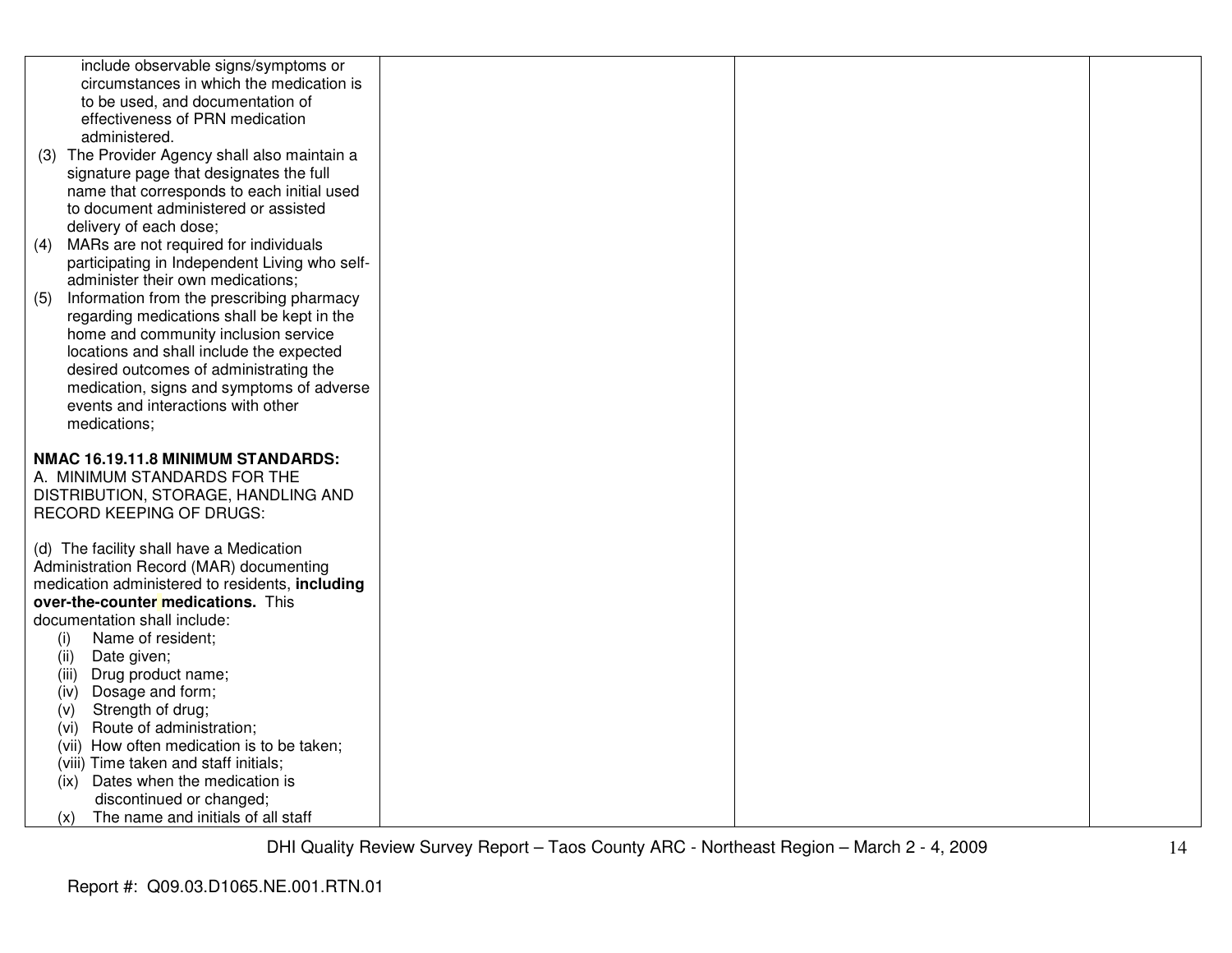| administering medications.                                        |  |  |
|-------------------------------------------------------------------|--|--|
|                                                                   |  |  |
| <b>Model Custodial Procedure Manual</b>                           |  |  |
|                                                                   |  |  |
| <b>D. Administration of Drugs</b>                                 |  |  |
| Unless otherwise stated by practitioner, patients                 |  |  |
|                                                                   |  |  |
| will not be allowed to administer their own                       |  |  |
| medications.                                                      |  |  |
|                                                                   |  |  |
| Document the practitioner's order authorizing the                 |  |  |
| self-administration of medications.                               |  |  |
|                                                                   |  |  |
|                                                                   |  |  |
| All PRN (As needed) medications shall have                        |  |  |
| complete detail instructions regarding the                        |  |  |
|                                                                   |  |  |
| administering of the medication. This shall                       |  |  |
| include:                                                          |  |  |
| $\triangleright$ symptoms that indicate the use of the            |  |  |
|                                                                   |  |  |
| medication,                                                       |  |  |
| $\triangleright$ exact dosage to be used, and                     |  |  |
|                                                                   |  |  |
| the exact amount to be used in a 24 hour<br>$\blacktriangleright$ |  |  |
| period.                                                           |  |  |
|                                                                   |  |  |
|                                                                   |  |  |
|                                                                   |  |  |
|                                                                   |  |  |
|                                                                   |  |  |
|                                                                   |  |  |
|                                                                   |  |  |
|                                                                   |  |  |
|                                                                   |  |  |
|                                                                   |  |  |
|                                                                   |  |  |
|                                                                   |  |  |
|                                                                   |  |  |
|                                                                   |  |  |
|                                                                   |  |  |
|                                                                   |  |  |
|                                                                   |  |  |
|                                                                   |  |  |
|                                                                   |  |  |
|                                                                   |  |  |
|                                                                   |  |  |
|                                                                   |  |  |
|                                                                   |  |  |
|                                                                   |  |  |
|                                                                   |  |  |
|                                                                   |  |  |
|                                                                   |  |  |
|                                                                   |  |  |
|                                                                   |  |  |
|                                                                   |  |  |
|                                                                   |  |  |
|                                                                   |  |  |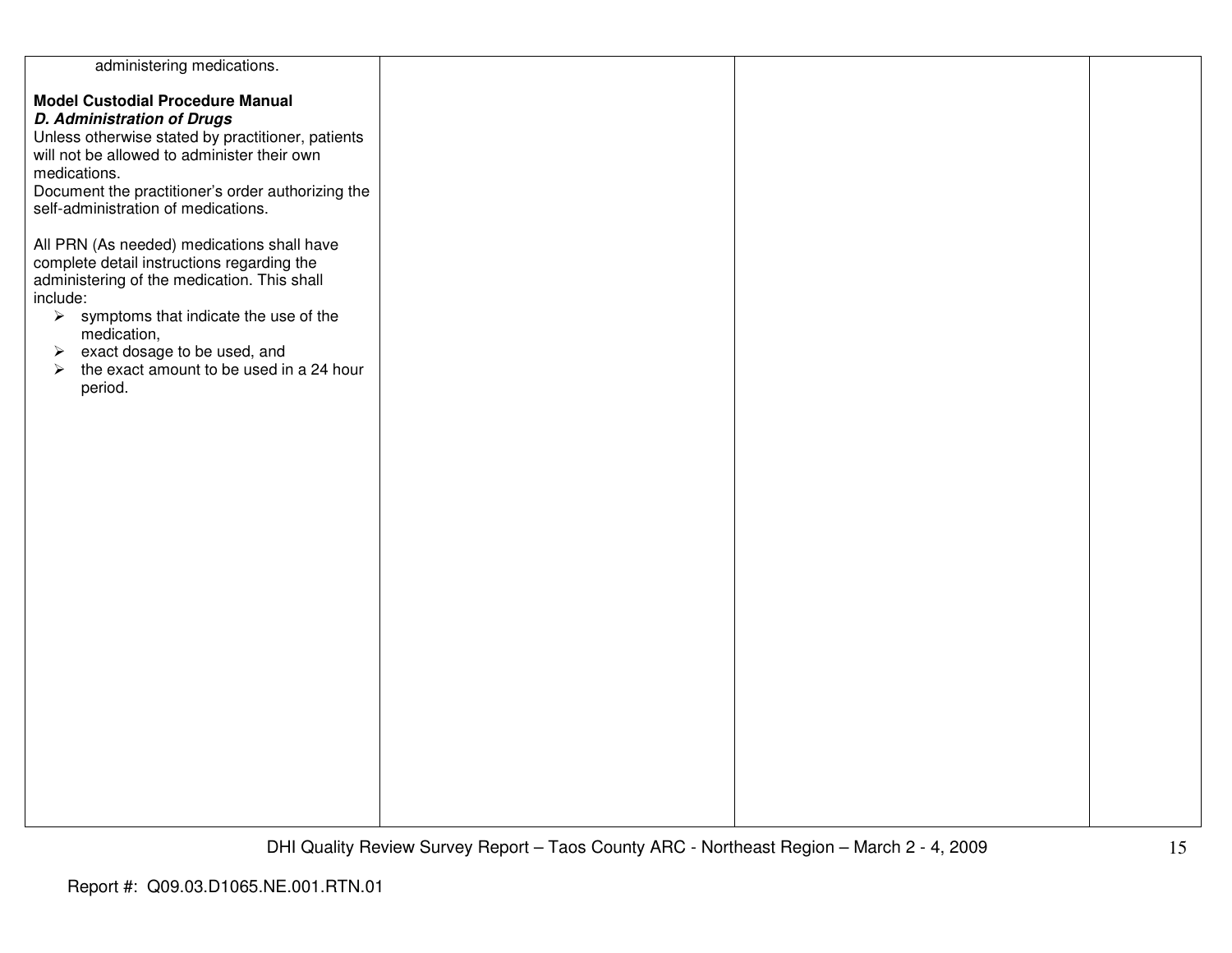| Tag #1A12 Reimbursement/Billable Units                                              | <b>Scope and Severity Rating: A</b>               |  |
|-------------------------------------------------------------------------------------|---------------------------------------------------|--|
| Developmental Disabilities (DD) Waiver Service                                      | Based on record review, the Agency failed to      |  |
| Standards effective 4/1/2007                                                        | provide written or electronic documentation as    |  |
| <b>CHAPTER 1 III. PROVIDER AGENCY</b>                                               | evidence for each unit billed, which contained    |  |
| <b>DOCUMENTATION OF SERVICE DELIVERY</b>                                            | the required information for 1 of 13 individuals. |  |
| <b>AND LOCATION</b>                                                                 |                                                   |  |
| A. General: All Provider Agencies shall                                             | Individual #3                                     |  |
| maintain all records necessary to fully                                             | November 2008                                     |  |
| disclose the service, quality, quantity and                                         | • The Agency billed 20 units of Adult             |  |
| clinical necessity furnished to individuals                                         | Habilitation on November 4, 2008.                 |  |
| who are currently receiving services. The                                           | Documentation provided did not contain time       |  |
| Provider Agency records shall be<br>sufficiently detailed to substantiate the date, | in/time out to justify billing.                   |  |
| time, individual name, servicing Provider                                           | December 2008                                     |  |
| Agency, level of services, and length of a                                          | • The Agency billed 20 units of Adult             |  |
| session of service billed.                                                          | Habilitation on December 3, 2008.                 |  |
| Billable Units: The documentation of the<br>В.                                      | Documentation provided did not contain time       |  |
| billable time spent with an individual shall                                        | in/time out to justify billing.                   |  |
| be kept on the written or electronic record                                         |                                                   |  |
| that is prepared prior to a request for                                             | • The Agency billed 20 units of Adult             |  |
| reimbursement from the HSD. For each                                                | Habilitation on December 5, 2008.                 |  |
| unit billed, the record shall contain the                                           | Documentation provided did not contain time       |  |
| following:                                                                          | in/time out to justify billing.                   |  |
| (1)<br>Date, start and end time of each service                                     |                                                   |  |
| encounter or other billable service interval;                                       | • The Agency billed a total of 37 units of Adult  |  |
| A description of what occurred during the<br>(2)                                    | Habilitation on December 9, 10 & 11, 2008.        |  |
| encounter or service interval; and                                                  | Documentation provided did not contain time       |  |
| The signature or authenticated name of<br>(3)                                       | in/time out to justify billing.                   |  |
| staff providing the service.                                                        |                                                   |  |
|                                                                                     |                                                   |  |
|                                                                                     |                                                   |  |
|                                                                                     |                                                   |  |
|                                                                                     |                                                   |  |
|                                                                                     |                                                   |  |
|                                                                                     |                                                   |  |
|                                                                                     |                                                   |  |
|                                                                                     |                                                   |  |
|                                                                                     |                                                   |  |
|                                                                                     |                                                   |  |
|                                                                                     |                                                   |  |
|                                                                                     |                                                   |  |
|                                                                                     |                                                   |  |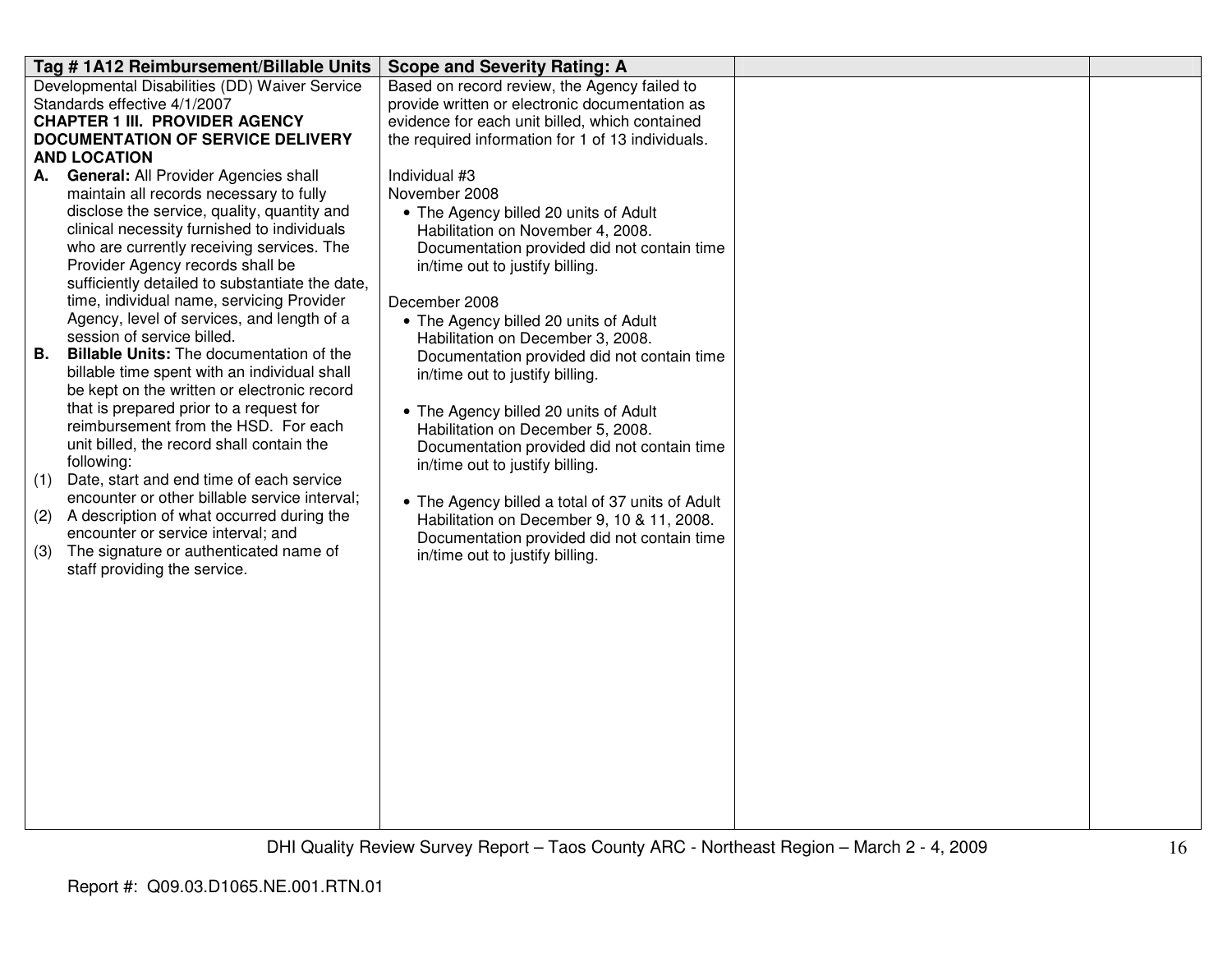| Tag #1A15 Healthcare Documentation                  | <b>Scope and Severity Rating: D</b>                 |  |
|-----------------------------------------------------|-----------------------------------------------------|--|
| <b>Developmental Disabilities (DD) Waiver</b>       | Based on record review, the Agency failed to        |  |
| Service Standards Chapter 1. III. E. (1 - 4)        | maintain the required documentation in the          |  |
| <b>CHAPTER 1. III. PROVIDER AGENCY</b>              | Individuals Agency Record as required per           |  |
| <b>DOCUMENTATION OF SERVICE DELIVERY</b>            | standard for 2 of 13 individuals.                   |  |
| <b>AND LOCATION</b>                                 |                                                     |  |
|                                                     | The following were not found or not current:        |  |
| E. Healthcare Documentation by Nurses For           |                                                     |  |
| <b>Community Living Services, Community</b>         | Quarterly Nursing Review of HCP/Crisis<br>$\bullet$ |  |
| <b>Inclusion Services and Private Duty Nursing</b>  | Plans                                               |  |
| Services: Nursing services must be available as     | $^{\circ}$ 1/2008 - 6/2008 (#6)                     |  |
| needed and documented for Provider Agencies         |                                                     |  |
| delivering Community Living Services,               | <b>Crisis Plans</b><br>$\bullet$                    |  |
| Community Inclusion Services and Private Duty       | Seizures (#12) (Per Individual's ISP                |  |
| Nursing Services.                                   | Individual Specific Training section -              |  |
| (1) Documentation of nursing assessment             | Addendum B the Individual requires a                |  |
| activities                                          | seizure crisis plan).                               |  |
| (a) The following hierarchy shall be used to        |                                                     |  |
| determine which provider agency is responsible      |                                                     |  |
| for completion of the HAT and MAAT and related      |                                                     |  |
| subsequent planning and training:                   |                                                     |  |
| (i) Community living services provider agency;      |                                                     |  |
| (ii) Private duty nursing provider agency;          |                                                     |  |
| (iii) Adult habilitation provider agency;           |                                                     |  |
| (iv) Community access provider agency; and          |                                                     |  |
| (v) Supported employment provider agency.           |                                                     |  |
| (b) The provider agency must arrange for their      |                                                     |  |
| nurse to complete the Health Assessment Tool        |                                                     |  |
| (HAT) and the Medication Administration             |                                                     |  |
| Assessment Tool (MAAT) on at least an annual        |                                                     |  |
| basis for each individual receiving community       |                                                     |  |
| living, community inclusion or private duty         |                                                     |  |
| nursing services, unless the provider agency        |                                                     |  |
| arranges for the individual's Primary Care          |                                                     |  |
| Practitioner (PCP) to voluntarily complete these    |                                                     |  |
| assessments in lieu of the agency nurse. Agency     |                                                     |  |
| nurses may also complete these assessments in       |                                                     |  |
| collaboration with the Primary Care Practitioner if |                                                     |  |
| they believe such consultation is necessary for     |                                                     |  |
| an accurate assessment. Family Living Provider      |                                                     |  |
| Agencies have the option of having the              |                                                     |  |
| subcontracted caregiver complete the HAT            |                                                     |  |
| instead of the nurse or PCP, if the caregiver is    |                                                     |  |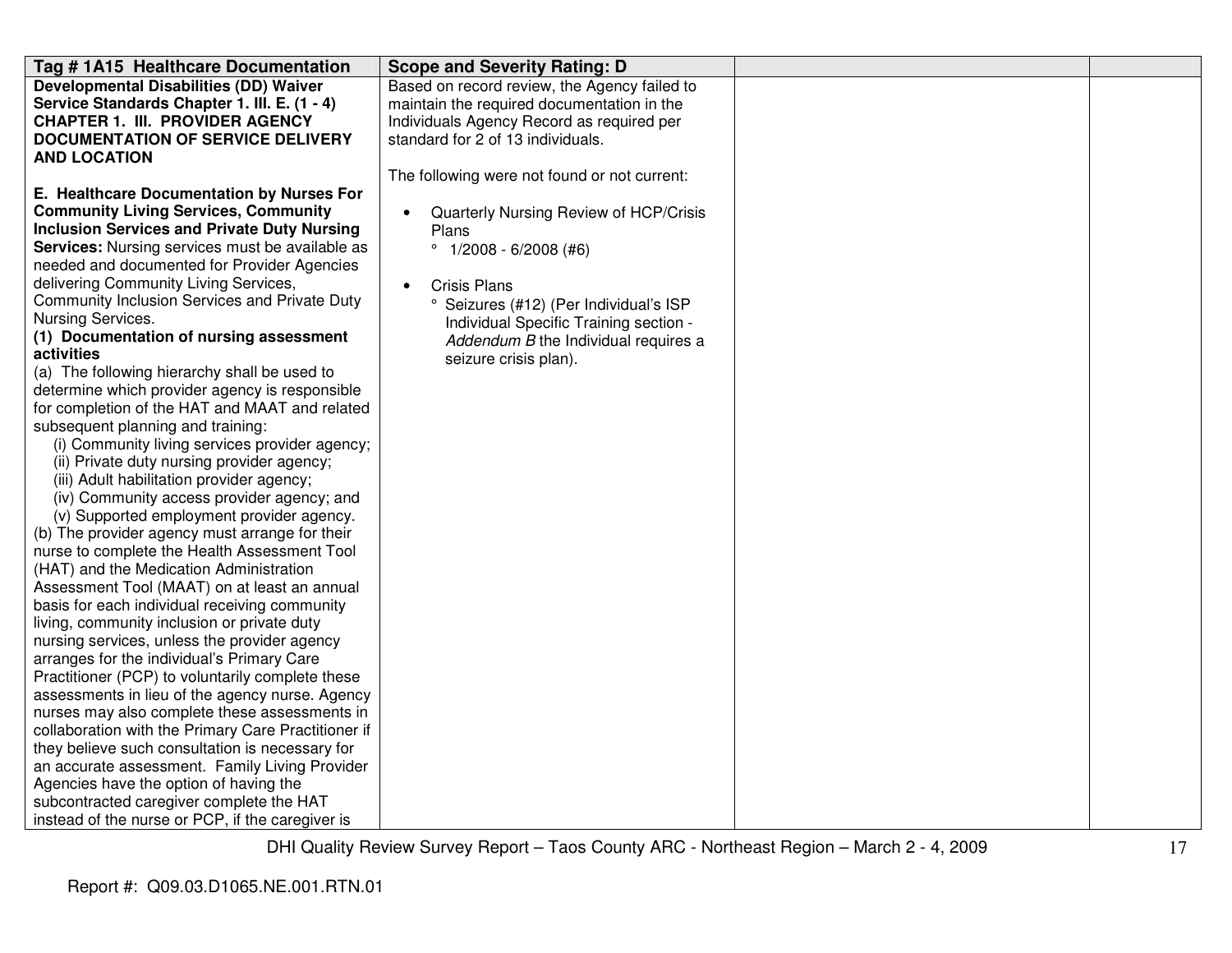| comfortable doing so. However, the agency               |  |  |
|---------------------------------------------------------|--|--|
| nurse must be available to assist the caregiver         |  |  |
| upon request.                                           |  |  |
| (c) For newly allocated individuals, the HAT and        |  |  |
| the MAAT must be completed within seventy-two           |  |  |
| (72) hours of admission into direct services or         |  |  |
| two weeks following the initial ISP, whichever          |  |  |
| comes first.                                            |  |  |
| (d) For individuals already in services, the HAT        |  |  |
| and the MAAT must be completed at least                 |  |  |
| fourteen (14) days prior to the annual ISP              |  |  |
| meeting and submitted to all members of the             |  |  |
| interdisciplinary team. The HAT must also be            |  |  |
| completed at the time of any significant change         |  |  |
| in clinical condition and upon return from any          |  |  |
| hospitalizations. In addition to annually, the          |  |  |
| MAAT must be completed at the time of any               |  |  |
| significant change in clinical condition, when a        |  |  |
| medication regime or route change requires              |  |  |
| delivery by licensed or certified staff, or when an     |  |  |
| individual has completed additional training            |  |  |
| designed to improve their skills to support self-       |  |  |
| administration (see DDSD Medication                     |  |  |
| Assessment and Delivery Policy).                        |  |  |
| (e) Nursing assessments conducted to                    |  |  |
| determine current health status or to evaluate a        |  |  |
| change in clinical condition must be documented         |  |  |
| in a signed progress note that includes time and        |  |  |
| date as well as <i>subjective</i> information including |  |  |
| the individual complaints, signs and symptoms           |  |  |
| noted by staff, family members or other team            |  |  |
| members; objective information including vital          |  |  |
| signs, physical examination, weight, and other          |  |  |
| pertinent data for the given situation (e.g.,           |  |  |
| seizure frequency, method in which temperature          |  |  |
| taken); assessment of the clinical status, and          |  |  |
| plan of action addressing relevant aspects of all       |  |  |
| active health problems and follow up on any             |  |  |
| recommendations of medical consultants.                 |  |  |
| (2) Health related plans                                |  |  |
| (a) For individuals with chronic conditions that        |  |  |
| have the potential to exacerbate into a life-           |  |  |
|                                                         |  |  |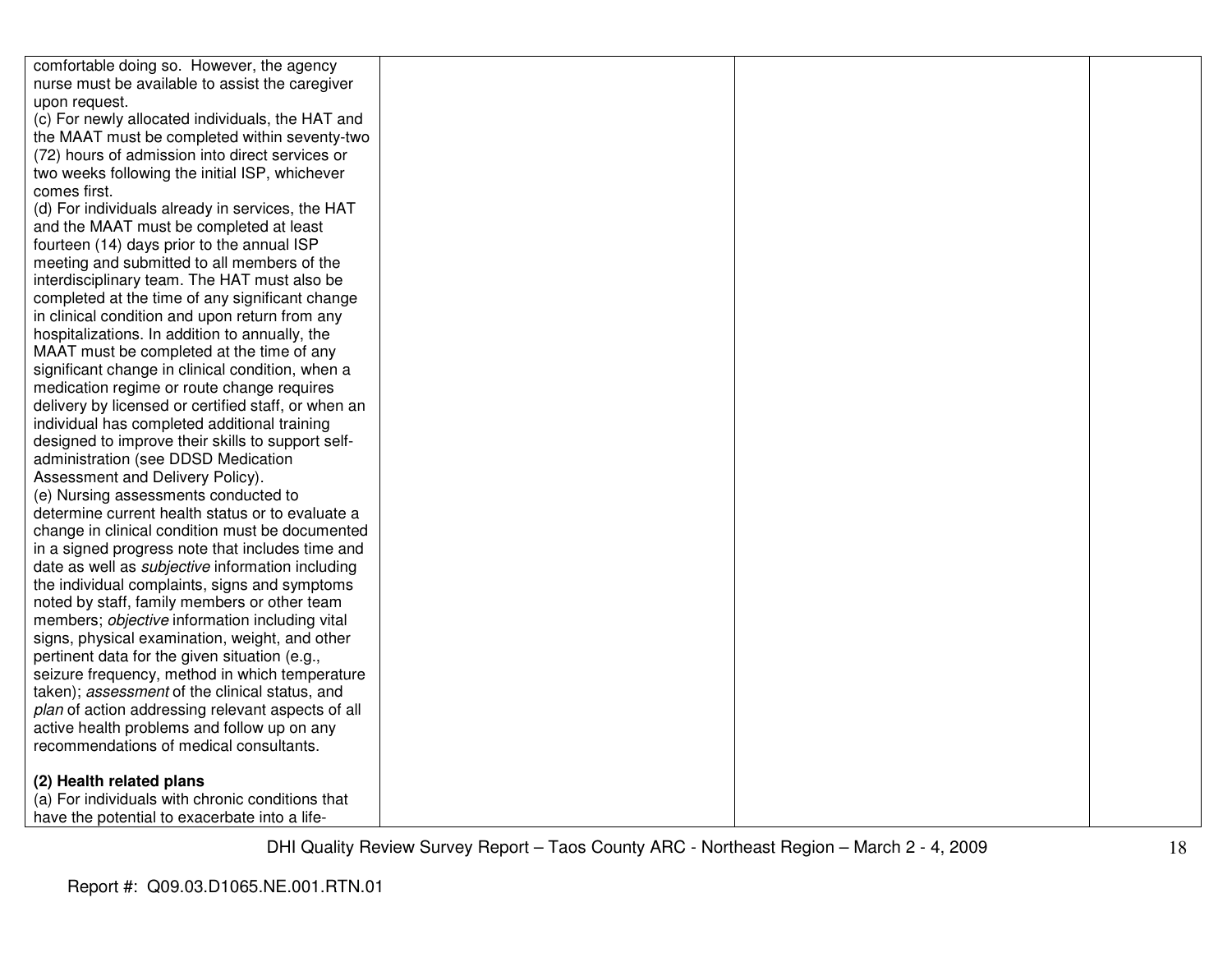| threatening situation, a medical crisis prevention                                        |  |  |
|-------------------------------------------------------------------------------------------|--|--|
| and intervention plan must be written by the                                              |  |  |
| nurse or other appropriately designated                                                   |  |  |
| healthcare professional.                                                                  |  |  |
| (b) Crisis prevention and intervention plans must                                         |  |  |
| be written in user-friendly language that is easily                                       |  |  |
| understood by those implementing the plan.                                                |  |  |
| (c) The nurse shall also document training                                                |  |  |
| regarding the crisis prevention and intervention                                          |  |  |
| plan delivered to agency staff and other team                                             |  |  |
| members, clearly indicating competency                                                    |  |  |
| determination for each trainee.                                                           |  |  |
| (d) If the individual receives services from                                              |  |  |
| separate agencies for community living and                                                |  |  |
| community inclusion services, nurses from each                                            |  |  |
| agency shall collaborate in the development of                                            |  |  |
| and training delivery for crisis prevention and                                           |  |  |
| intervention plans to assure maximum                                                      |  |  |
| consistency across settings.                                                              |  |  |
|                                                                                           |  |  |
| (3) For all individuals with a HAT score of 4, 5 or                                       |  |  |
| 6, the nurse shall develop a comprehensive                                                |  |  |
| healthcare plan that includes health related                                              |  |  |
| supports identified in the ISP (The healthcare                                            |  |  |
| plan is the equivalent of a nursing care plan; two                                        |  |  |
| separate documents are not required nor                                                   |  |  |
| recommended):                                                                             |  |  |
| (a) Each healthcare plan must include a<br>statement of the person's healthcare needs and |  |  |
| list measurable goals to be achieved through                                              |  |  |
| implementation of the healthcare plan. Needs                                              |  |  |
| statements may be based upon supports needed                                              |  |  |
| for the individual to maintain a current strength,                                        |  |  |
| ability or skill related to their health, prevention                                      |  |  |
| measures, and/or supports needed to remediate,                                            |  |  |
| minimize or manage an existing health condition.                                          |  |  |
| (b) Goals must be measurable and shall be                                                 |  |  |
| revised when an individual has met the goal and                                           |  |  |
| has the potential to attain additional goals or no                                        |  |  |
| longer requires supports in order to maintain the                                         |  |  |
| goal.                                                                                     |  |  |
| (c) Approaches described in the plan shall be                                             |  |  |
| individualized to reflect the individual's unique                                         |  |  |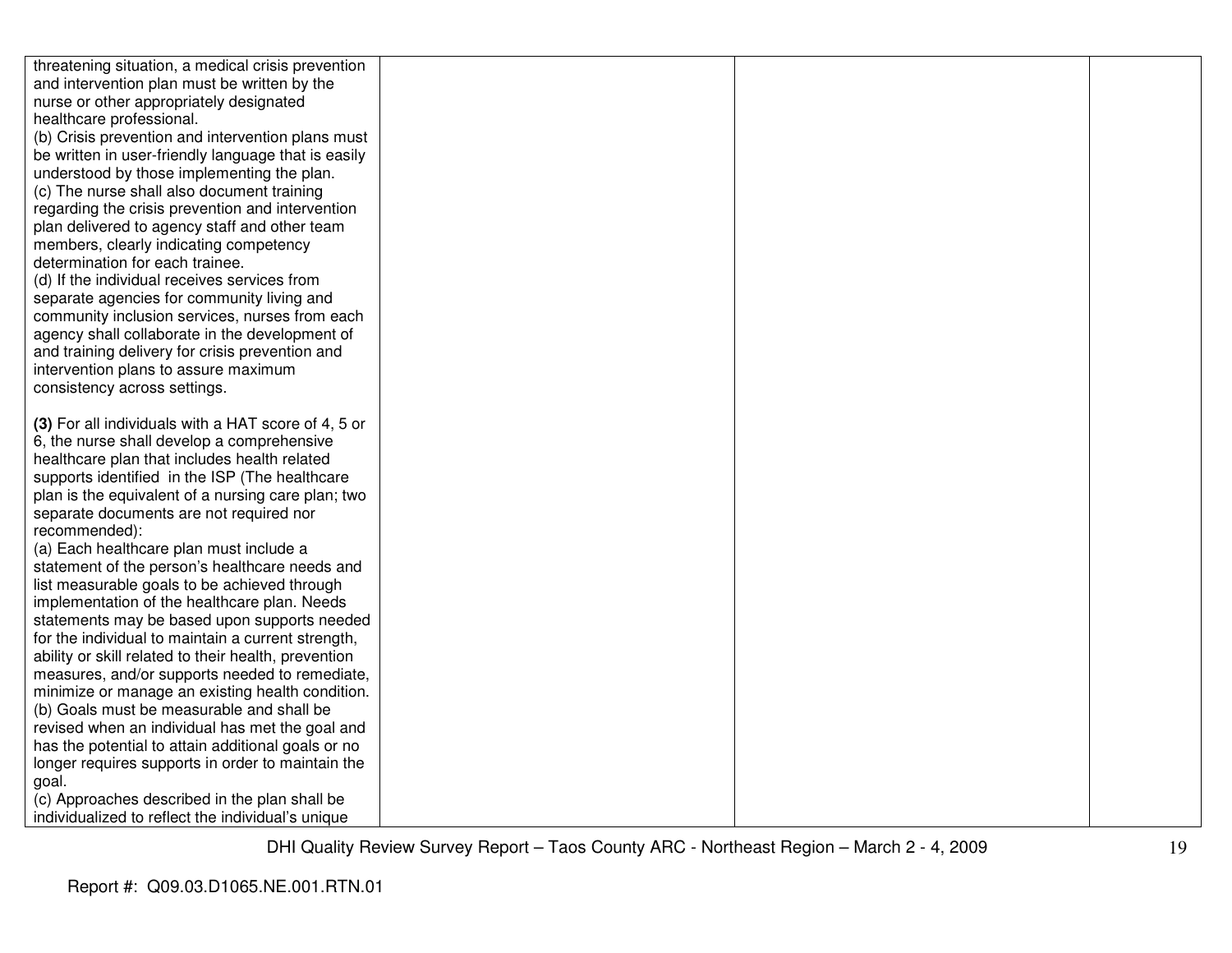| needs, provide guidance to the caregiver(s) and    |  |  |
|----------------------------------------------------|--|--|
| designed to support successful interactions.       |  |  |
| Some interventions may be carried out by staff,    |  |  |
| family members or other team members, and          |  |  |
| other interventions may be carried out directly by |  |  |
| the nurse - persons responsible for each           |  |  |
| intervention shall be specified in the plan.       |  |  |
| (d) Healthcare plans shall be written in language  |  |  |
| that will be easily understood by the person(s)    |  |  |
| identified as implementing the interventions.      |  |  |
| (e) The nurse shall also document training on      |  |  |
| the healthcare plan delivered to agency staff and  |  |  |
| other team members, clearly indicating             |  |  |
| competency determination for each trainee. If      |  |  |
| the individual receives services from separate     |  |  |
| agencies for community living and community        |  |  |
| inclusion services, nurses from each agency        |  |  |
| shall collaborate in the development of and        |  |  |
| training delivery for healthcare plans to assure   |  |  |
| maximum consistency across settings.               |  |  |
| (f) Healthcare plans must be updated to reflect    |  |  |
| relevant discharge orders whenever an              |  |  |
| individual returns to services following a         |  |  |
| hospitalization.                                   |  |  |
| (g) All crisis prevention and intervention plans   |  |  |
| and healthcare plans shall include the             |  |  |
| individual's name and date on each page and        |  |  |
| shall be signed by the author.                     |  |  |
| (h) Crisis prevention and intervention plans as    |  |  |
| well as healthcare plans shall be reviewed by the  |  |  |
| nurse at least quarterly, and updated as needed.   |  |  |
|                                                    |  |  |
| (4) General Nursing Documentation                  |  |  |
| (a) The nurse shall complete legible and signed    |  |  |
| progress notes with date and time indicated that   |  |  |
| describe all interventions or interactions         |  |  |
| conducted with individuals served as well as all   |  |  |
| interactions with other healthcare providers       |  |  |
| serving the individual. All interactions shall be  |  |  |
| documented whether they occur by phone or in       |  |  |
| person.                                            |  |  |
| (b) For individuals with a HAT score of 4, 5 or 6, |  |  |
| or who have identified health concerns in their    |  |  |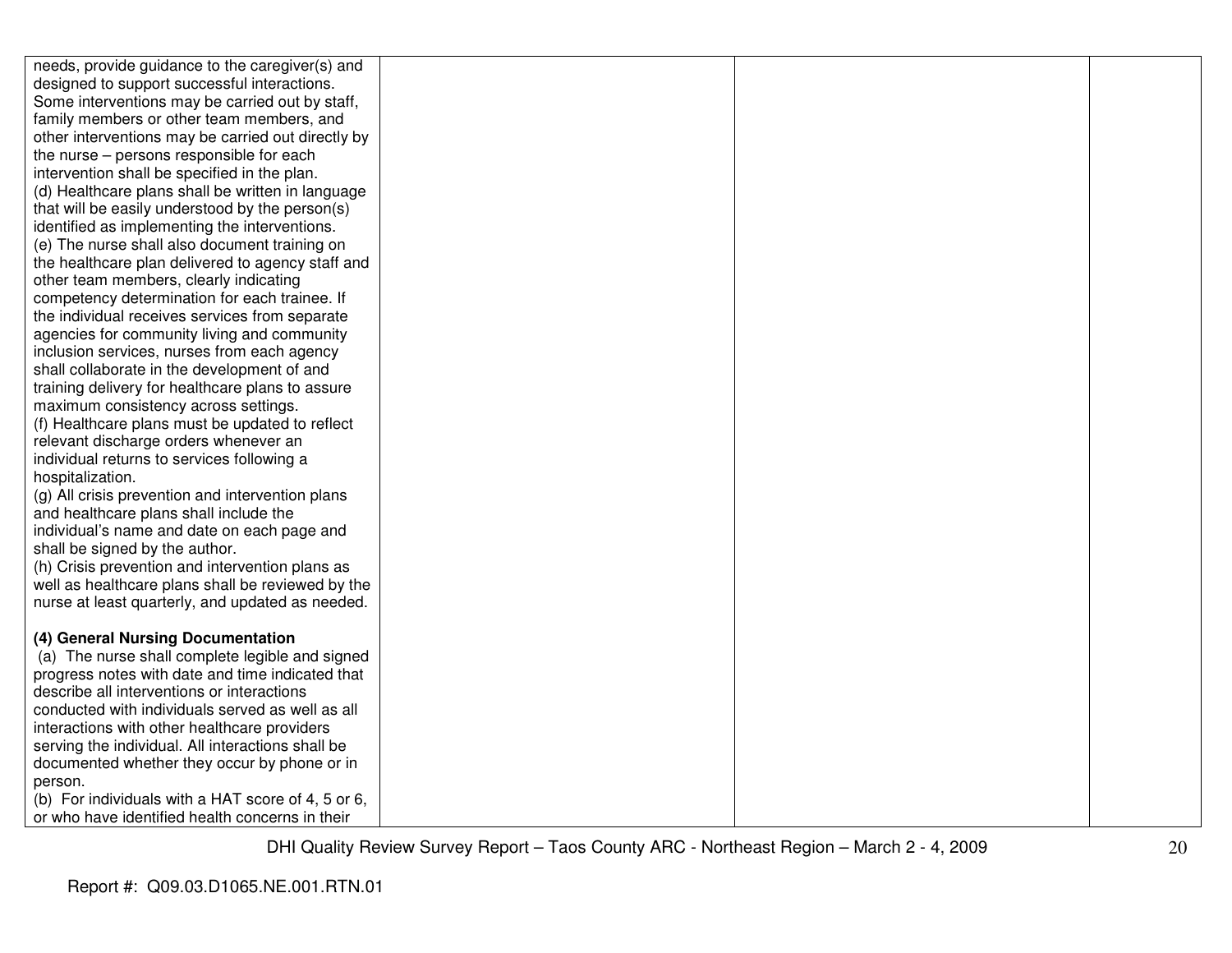| ISP, the nurse shall provide the interdisciplinary             |  |  |
|----------------------------------------------------------------|--|--|
| team with a quarterly report that indicates                    |  |  |
| current health status and progress to date on                  |  |  |
| health related ISP desired outcomes and action                 |  |  |
| plans as well as progress toward goals in the healthcare plan. |  |  |
|                                                                |  |  |
|                                                                |  |  |
|                                                                |  |  |
|                                                                |  |  |
|                                                                |  |  |
|                                                                |  |  |
|                                                                |  |  |
|                                                                |  |  |
|                                                                |  |  |
|                                                                |  |  |
|                                                                |  |  |
|                                                                |  |  |
|                                                                |  |  |
|                                                                |  |  |
|                                                                |  |  |
|                                                                |  |  |
|                                                                |  |  |
|                                                                |  |  |
|                                                                |  |  |
|                                                                |  |  |
|                                                                |  |  |
|                                                                |  |  |
|                                                                |  |  |
|                                                                |  |  |
|                                                                |  |  |
|                                                                |  |  |
|                                                                |  |  |
|                                                                |  |  |
|                                                                |  |  |
|                                                                |  |  |
|                                                                |  |  |
|                                                                |  |  |
|                                                                |  |  |
|                                                                |  |  |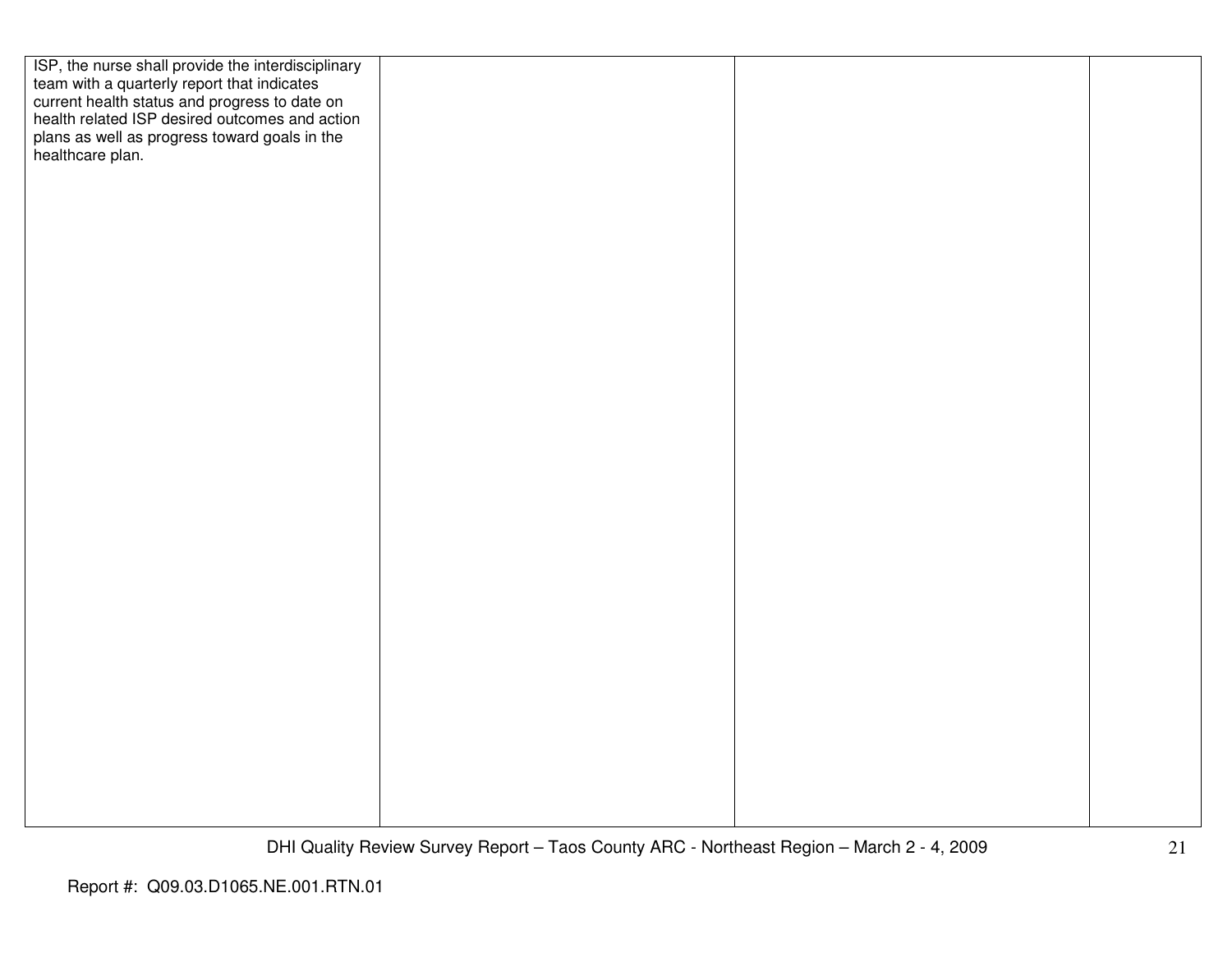| Tag #1A20 DSP Training Documents                                                            | <b>Scope and Severity Rating: E</b>                    |  |
|---------------------------------------------------------------------------------------------|--------------------------------------------------------|--|
| Developmental Disabilities (DD) Waiver Service                                              | Based on record review, the Agency failed to           |  |
| Standards effective 4/1/2007                                                                | ensure that Orientation and Training                   |  |
| <b>CHAPTER 1 IV. GENERAL REQUIREMENTS</b>                                                   | requirements were met for 18 of 41 Direct              |  |
| <b>FOR PROVIDER AGENCY SERVICE</b>                                                          | Service Personnel.                                     |  |
| <b>PERSONNEL:</b> The objective of this section is to                                       |                                                        |  |
| establish personnel standards for DD Medicaid                                               | Review of Direct Service Personnel training            |  |
| Waiver Provider Agencies for the following                                                  | records found no evidence of the following             |  |
| services: Community Living Supports,                                                        | required DOH/DDSD trainings and certification          |  |
| Community Inclusion Services, Respite,                                                      | being completed:                                       |  |
| Substitute Care and Personal Support                                                        |                                                        |  |
| Companion Services. These standards apply to<br>all personnel who provide services, whether | Pre- Service (#79)<br>$\bullet$                        |  |
| directly employed or subcontracting with the                                                | Person-Centered Planning (1-Day) (#58)<br>$\bullet$    |  |
| Provider Agency. Additional personnel                                                       |                                                        |  |
| requirements and qualifications may be                                                      | First Aid (#41, 43 & 46)<br>$\bullet$                  |  |
| applicable for specific service standards.                                                  |                                                        |  |
| <b>Orientation and Training Requirements:</b><br>C.                                         | CPR (#40, 41, 43, 44, 46, 50, 52, 53, 59,<br>$\bullet$ |  |
| Orientation and training for direct support                                                 | 60, 71, 74, 75, 76 & 78)                               |  |
| staff and his or her supervisors shall comply                                               |                                                        |  |
| with the DDSD/DOH Policy Governing the                                                      | Assisting With Medications (#56 & 75)<br>$\bullet$     |  |
| <b>Training Requirements for Direct Support</b>                                             |                                                        |  |
| <b>Staff and Internal Service Coordinators</b>                                              |                                                        |  |
| Serving Individuals with Developmental                                                      |                                                        |  |
| Disabilities to include the following:                                                      |                                                        |  |
| Each new employee shall receive<br>(1)                                                      |                                                        |  |
| appropriate orientation, including but not                                                  |                                                        |  |
| limited to, all policies relating to fire                                                   |                                                        |  |
| prevention, accident prevention, incident                                                   |                                                        |  |
| management and reporting, and emergency                                                     |                                                        |  |
| procedures; and                                                                             |                                                        |  |
| Individual-specific training for each<br>(2)                                                |                                                        |  |
| individual under his or her direct care, as                                                 |                                                        |  |
| described in the individual service plan,                                                   |                                                        |  |
| prior to working alone with the individual.                                                 |                                                        |  |
|                                                                                             |                                                        |  |
|                                                                                             |                                                        |  |
|                                                                                             |                                                        |  |
|                                                                                             |                                                        |  |
|                                                                                             |                                                        |  |
|                                                                                             |                                                        |  |
|                                                                                             |                                                        |  |
|                                                                                             |                                                        |  |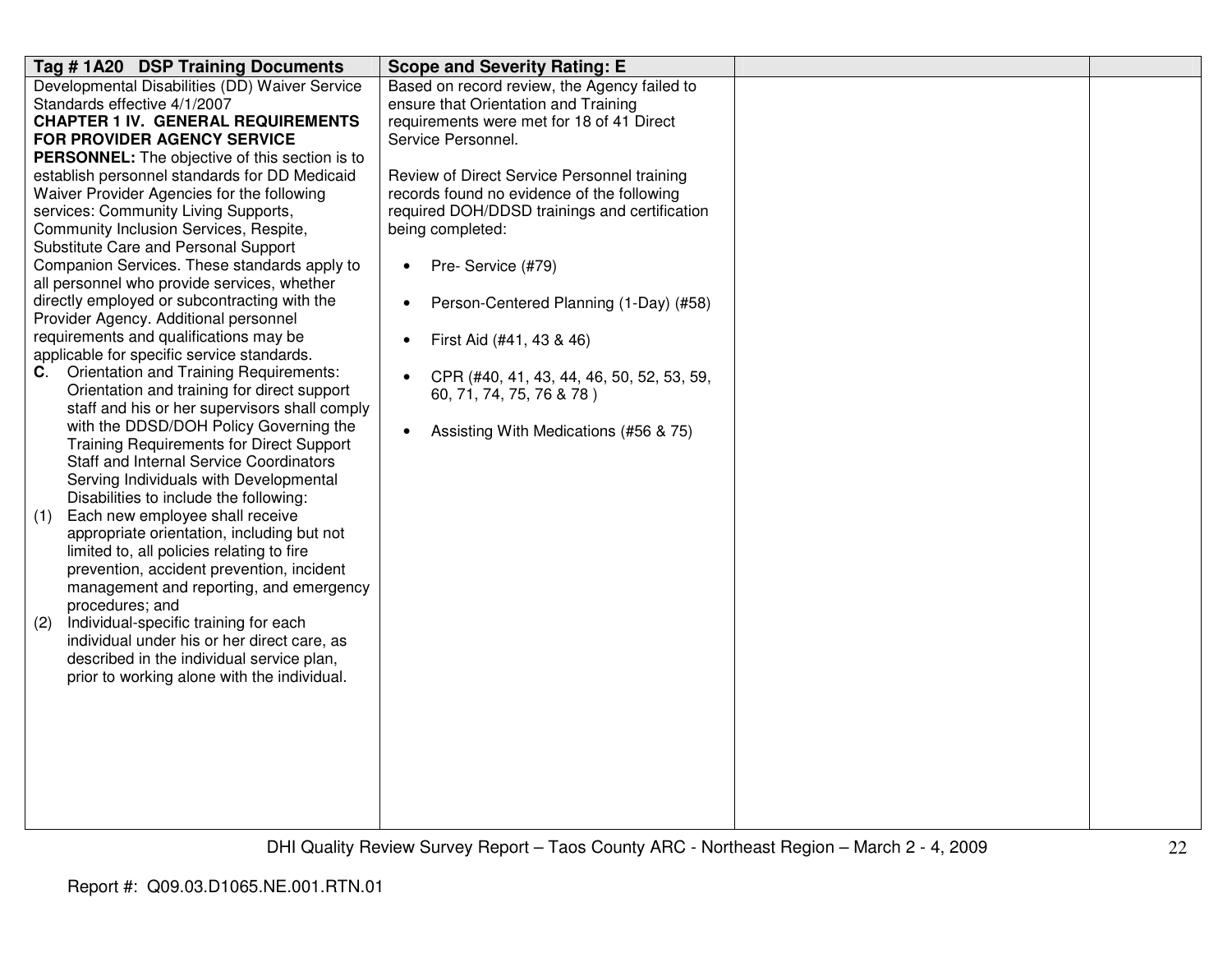|     | Tag # 1A22 Staff Competence                    | <b>Scope and Severity Rating: E</b>               |
|-----|------------------------------------------------|---------------------------------------------------|
|     | Developmental Disabilities (DD) Waiver Service | Based on interview, the Agency failed to ensure   |
|     | Standards effective 4/1/2007                   | that training competencies were met for 5 of 15   |
|     | <b>CHAPTER 1 IV. GENERAL REQUIREMENTS</b>      | Direct Service Personnel.                         |
|     | FOR PROVIDER AGENCY SERVICE                    |                                                   |
|     | PERSONNEL: The objective of this section is to | When DSP were asked if they were able to          |
|     | establish personnel standards for DD Medicaid  | attend IDT meetings or had any other type of      |
|     | Waiver Provider Agencies for the following     | participation in developing the individual's ISP  |
|     | services: Community Living Supports,           | the following was reported:                       |
|     | Community Inclusion Services, Respite,         | • DSP #40 stated, "I used to attend but have      |
|     | Substitute Care and Personal Support           | not been able to. Also, supervisors are not       |
|     | Companion Services. These standards apply to   | informing me when meetings are so I'm not         |
|     | all personnel who provide services, whether    | able to give any input." (Individual #10)         |
|     | directly employed or subcontracting with the   |                                                   |
|     | Provider Agency. Additional personnel          | When DSP were asked if they received training     |
|     | requirements and qualifications may be         | on the Individuals Occupational Therapy Plan,     |
|     | applicable for specific service standards.     | the following was reported:                       |
|     | <b>F.</b> Qualifications for Direct Service    | • DSP #45 stated, "I don't know much about        |
|     | Personnel: The following employment            | her." (Per the Individual Specific Training       |
|     | qualifications and competency requirements     | Section of the ISP, the Individual requires an    |
|     | are applicable to all Direct Service           | Occupational Therapy Plan). (Individual #6)       |
|     | Personnel employed by a Provider Agency:       |                                                   |
| (1) | Direct service personnel shall be eighteen     | When DSP were asked if they were familiar with    |
|     | (18) years or older. Exception: Adult          | the Individual's Health Care Plans, the following |
|     | Habilitation can employ direct care            | was reported:                                     |
|     | personnel under the age of eighteen 18         | • DSP #64 stated "I have always taken care of     |
|     | years, but the employee shall work directly    | him. I'm not familiar with any health care        |
|     | under a supervisor, who is physically          | plans." (Per the Agency file, Individual has      |
|     | present at all times;                          | Health Care Plans for aspiration, seizures        |
| (2) | Direct service personnel shall have the        | and a J-tube) (Individual #10)                    |
|     | ability to read and carry out the              |                                                   |
|     | requirements in an ISP;                        | • DSP #52 stated "They have no Health Care        |
| (3) | Direct service personnel shall be available    | Plans." (Per the Agency file, Individual has a    |
|     | to communicate in the language that is         | Health Care Plan for aspiration) (Individual      |
|     | functionally required by the individual or in  | #12)                                              |
|     | the use of any specific augmentative           |                                                   |
|     | communication system utilized by the           | When DSP were asked if they were familiar with    |
|     | individual;                                    | the Individual's Crisis Plans, the following was  |
| (4) | Direct service personnel shall meet the        | reported:                                         |
|     | qualifications specified by DDSD in the        | • DSP #48 stated "She has a crisis plan for       |
|     | Policy Governing the Training                  | aspiration. It says to look for signs, call RN,   |
|     | Requirements for Direct Support Staff and      | and call 911. She has no other crisis plans."     |
|     | Internal Service Coordinators, Serving         | (Per the Individual Specific Training Section     |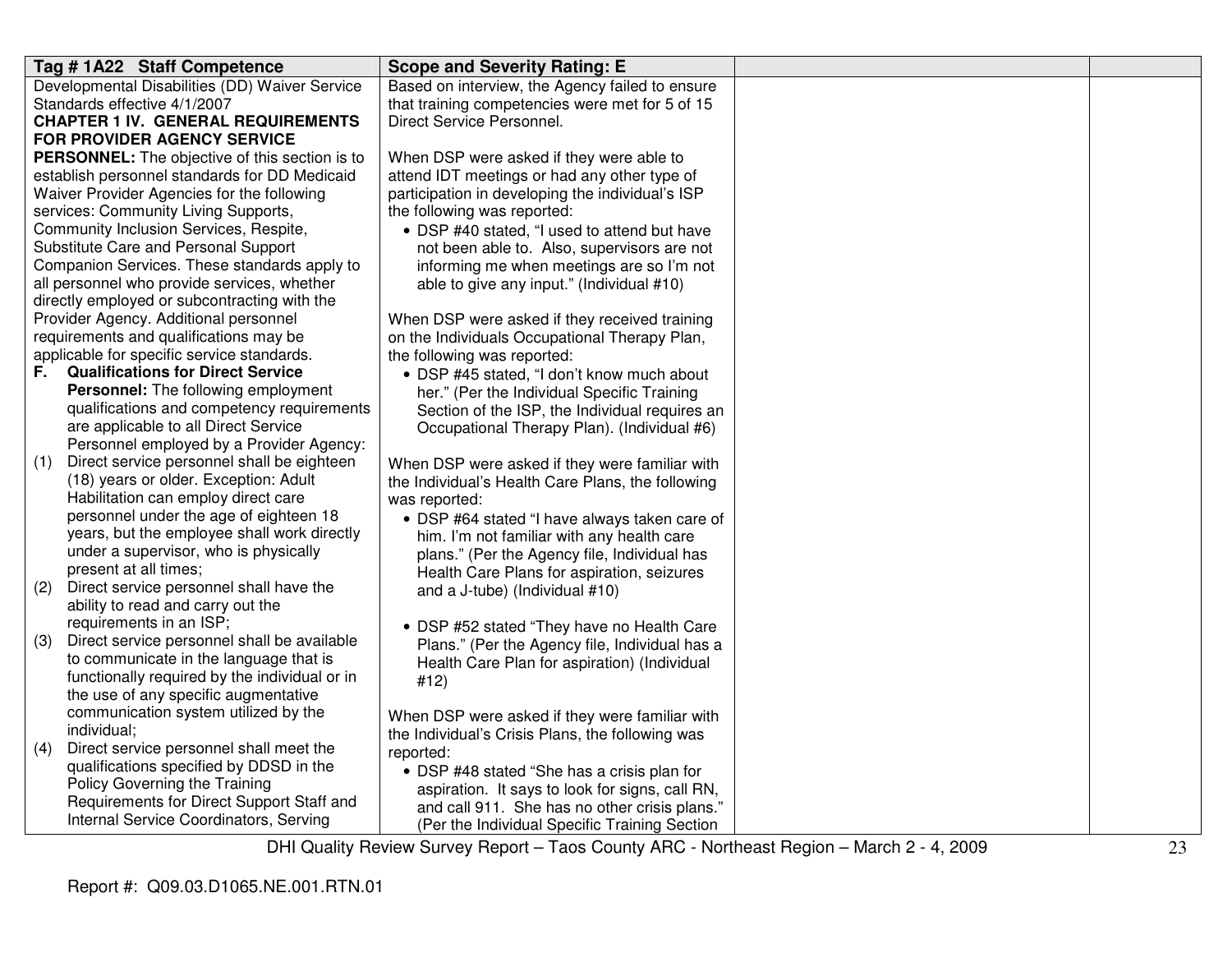| (5)<br>(6) | Individuals with Developmental Disabilities;<br>and<br>Direct service Provider Agencies of Respite<br>Services, Substitute Care, Personal<br>Support Services, Nutritional Counseling,<br>Therapists and Nursing shall demonstrate<br>basic knowledge of developmental<br>disabilities and have training or<br>demonstrable qualifications related to the<br>role he or she is performing and complete<br>individual specific training as required in the<br>ISP for each individual he or she support.<br>Report required personnel training status to<br>the DDSD Statewide Training Database as<br>specified in DDSD policies as related to<br>training requirements as follows:<br>(a) Initial comprehensive personnel status<br>report (name, date of hire, Social Security<br>number category) on all required<br>personnel to be submitted to DDSD<br>Statewide Training Database within the<br>first ninety (90) calendar days of providing<br>services;<br>Staff who do not wish to use his or her<br>(b)<br>Social Security Number may request an<br>alternative tracking number; and<br>(c) Quarterly personnel update reports sent<br>to DDSD Statewide Training Database to<br>reflect new hires, terminations, inter-<br>provider Agency position changes, and<br>name changes. | of the ISP, Individual also has a crisis plan<br>for diabetes). (Individual #8)<br>• DSP #64 stated "I have always taken care of<br>him. I'm not familiar with any crisis plans."<br>(Per the Individual Specific Training Section<br>of the ISP the Individual has Crisis Plans for<br>seizures and aspiration). (Individual #10) |  |
|------------|-----------------------------------------------------------------------------------------------------------------------------------------------------------------------------------------------------------------------------------------------------------------------------------------------------------------------------------------------------------------------------------------------------------------------------------------------------------------------------------------------------------------------------------------------------------------------------------------------------------------------------------------------------------------------------------------------------------------------------------------------------------------------------------------------------------------------------------------------------------------------------------------------------------------------------------------------------------------------------------------------------------------------------------------------------------------------------------------------------------------------------------------------------------------------------------------------------------------------------------------------------------------------------------------------|------------------------------------------------------------------------------------------------------------------------------------------------------------------------------------------------------------------------------------------------------------------------------------------------------------------------------------|--|
|            |                                                                                                                                                                                                                                                                                                                                                                                                                                                                                                                                                                                                                                                                                                                                                                                                                                                                                                                                                                                                                                                                                                                                                                                                                                                                                               |                                                                                                                                                                                                                                                                                                                                    |  |
|            |                                                                                                                                                                                                                                                                                                                                                                                                                                                                                                                                                                                                                                                                                                                                                                                                                                                                                                                                                                                                                                                                                                                                                                                                                                                                                               |                                                                                                                                                                                                                                                                                                                                    |  |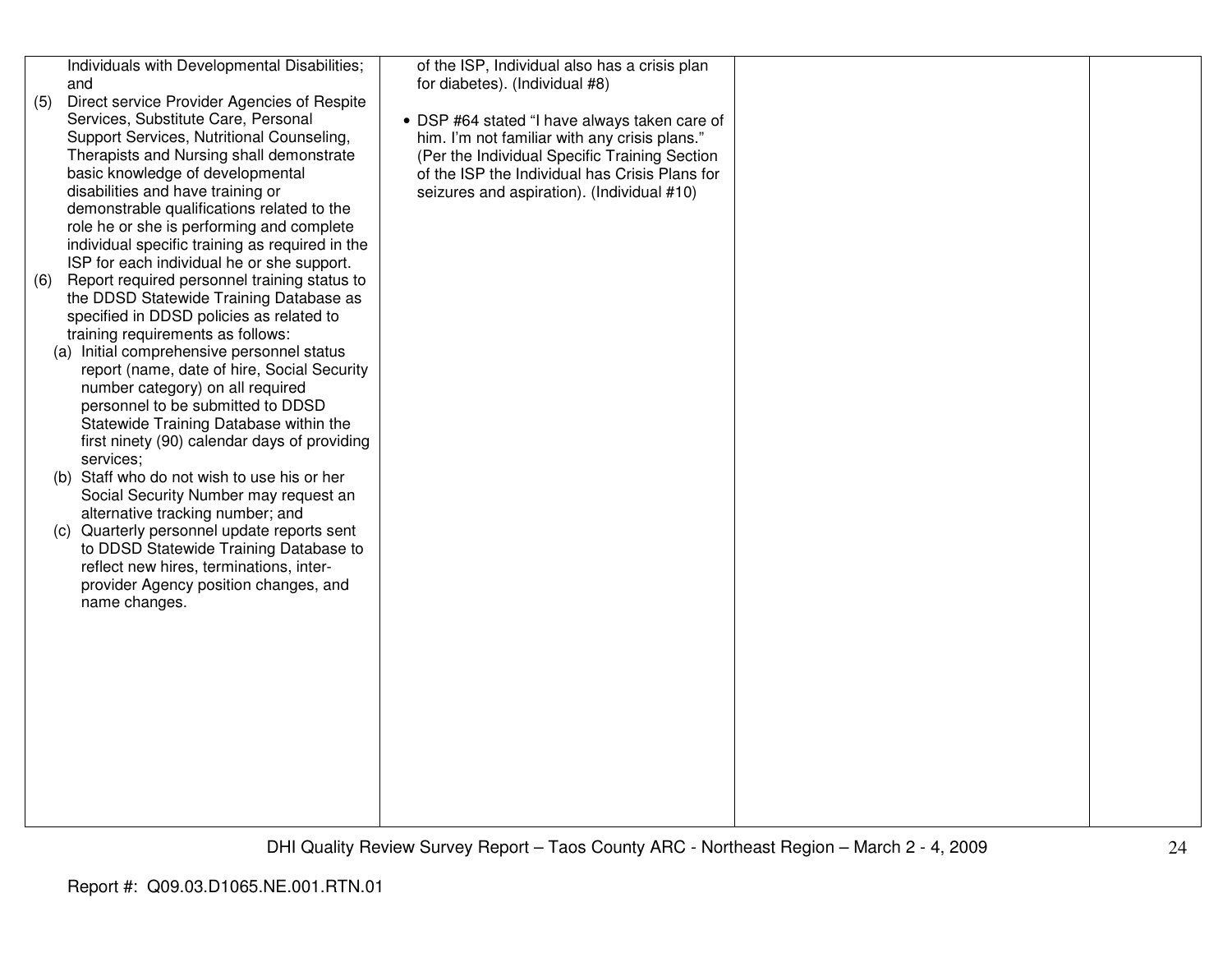| Tag #1A26 (CoP) COR / EAR                                                                                                                                                                                                                                                                                                                                                                                                                                                                                                                                                                                                                                                         | <b>Scope and Severity Rating: D</b>             |  |
|-----------------------------------------------------------------------------------------------------------------------------------------------------------------------------------------------------------------------------------------------------------------------------------------------------------------------------------------------------------------------------------------------------------------------------------------------------------------------------------------------------------------------------------------------------------------------------------------------------------------------------------------------------------------------------------|-------------------------------------------------|--|
| NMAC 7.1.12.8                                                                                                                                                                                                                                                                                                                                                                                                                                                                                                                                                                                                                                                                     | Based on record review, the Agency failed to    |  |
| <b>REGISTRY ESTABLISHED; PROVIDER</b>                                                                                                                                                                                                                                                                                                                                                                                                                                                                                                                                                                                                                                             | maintain documentation in the employee's        |  |
| <b>INQUIRY REQUIRED:</b> Upon the effective date                                                                                                                                                                                                                                                                                                                                                                                                                                                                                                                                                                                                                                  | personnel records that evidenced inquiry to the |  |
| of this rule, the department has established and                                                                                                                                                                                                                                                                                                                                                                                                                                                                                                                                                                                                                                  | Employee Abuse Registry prior to employment     |  |
| maintains an accurate and complete electronic                                                                                                                                                                                                                                                                                                                                                                                                                                                                                                                                                                                                                                     | for 1 of 43 Agency Personnel.                   |  |
| registry that contains the name, date of birth,                                                                                                                                                                                                                                                                                                                                                                                                                                                                                                                                                                                                                                   |                                                 |  |
| address, social security number, and other                                                                                                                                                                                                                                                                                                                                                                                                                                                                                                                                                                                                                                        | • #68 - Date of Hire 5/28/2008                  |  |
| appropriate identifying information of all persons                                                                                                                                                                                                                                                                                                                                                                                                                                                                                                                                                                                                                                |                                                 |  |
| who, while employed by a provider, have been                                                                                                                                                                                                                                                                                                                                                                                                                                                                                                                                                                                                                                      |                                                 |  |
| determined by the department, as a result of an                                                                                                                                                                                                                                                                                                                                                                                                                                                                                                                                                                                                                                   |                                                 |  |
| investigation of a complaint, to have engaged in                                                                                                                                                                                                                                                                                                                                                                                                                                                                                                                                                                                                                                  |                                                 |  |
| a substantiated registry-referred incident of                                                                                                                                                                                                                                                                                                                                                                                                                                                                                                                                                                                                                                     |                                                 |  |
| abuse, neglect or exploitation of a person                                                                                                                                                                                                                                                                                                                                                                                                                                                                                                                                                                                                                                        |                                                 |  |
| receiving care or services from a provider.                                                                                                                                                                                                                                                                                                                                                                                                                                                                                                                                                                                                                                       |                                                 |  |
| Additions and updates to the registry shall be                                                                                                                                                                                                                                                                                                                                                                                                                                                                                                                                                                                                                                    |                                                 |  |
| posted no later than two (2) business days                                                                                                                                                                                                                                                                                                                                                                                                                                                                                                                                                                                                                                        |                                                 |  |
| following receipt. Only department staff                                                                                                                                                                                                                                                                                                                                                                                                                                                                                                                                                                                                                                          |                                                 |  |
| designated by the custodian may access,                                                                                                                                                                                                                                                                                                                                                                                                                                                                                                                                                                                                                                           |                                                 |  |
| maintain and update the data in the registry.                                                                                                                                                                                                                                                                                                                                                                                                                                                                                                                                                                                                                                     |                                                 |  |
| Provider requirement to inquire of<br>А.                                                                                                                                                                                                                                                                                                                                                                                                                                                                                                                                                                                                                                          |                                                 |  |
| registry. A provider, prior to employing or                                                                                                                                                                                                                                                                                                                                                                                                                                                                                                                                                                                                                                       |                                                 |  |
| contracting with an employee, shall inquire of the                                                                                                                                                                                                                                                                                                                                                                                                                                                                                                                                                                                                                                |                                                 |  |
| registry whether the individual under                                                                                                                                                                                                                                                                                                                                                                                                                                                                                                                                                                                                                                             |                                                 |  |
| consideration for employment or contracting is                                                                                                                                                                                                                                                                                                                                                                                                                                                                                                                                                                                                                                    |                                                 |  |
| listed on the registry.                                                                                                                                                                                                                                                                                                                                                                                                                                                                                                                                                                                                                                                           |                                                 |  |
| <b>B.</b><br>Prohibited employment. A provider                                                                                                                                                                                                                                                                                                                                                                                                                                                                                                                                                                                                                                    |                                                 |  |
| may not employ or contract with an individual to                                                                                                                                                                                                                                                                                                                                                                                                                                                                                                                                                                                                                                  |                                                 |  |
| be an employee if the individual is listed on the                                                                                                                                                                                                                                                                                                                                                                                                                                                                                                                                                                                                                                 |                                                 |  |
|                                                                                                                                                                                                                                                                                                                                                                                                                                                                                                                                                                                                                                                                                   |                                                 |  |
|                                                                                                                                                                                                                                                                                                                                                                                                                                                                                                                                                                                                                                                                                   |                                                 |  |
|                                                                                                                                                                                                                                                                                                                                                                                                                                                                                                                                                                                                                                                                                   |                                                 |  |
|                                                                                                                                                                                                                                                                                                                                                                                                                                                                                                                                                                                                                                                                                   |                                                 |  |
|                                                                                                                                                                                                                                                                                                                                                                                                                                                                                                                                                                                                                                                                                   |                                                 |  |
|                                                                                                                                                                                                                                                                                                                                                                                                                                                                                                                                                                                                                                                                                   |                                                 |  |
|                                                                                                                                                                                                                                                                                                                                                                                                                                                                                                                                                                                                                                                                                   |                                                 |  |
|                                                                                                                                                                                                                                                                                                                                                                                                                                                                                                                                                                                                                                                                                   |                                                 |  |
|                                                                                                                                                                                                                                                                                                                                                                                                                                                                                                                                                                                                                                                                                   |                                                 |  |
|                                                                                                                                                                                                                                                                                                                                                                                                                                                                                                                                                                                                                                                                                   |                                                 |  |
|                                                                                                                                                                                                                                                                                                                                                                                                                                                                                                                                                                                                                                                                                   |                                                 |  |
|                                                                                                                                                                                                                                                                                                                                                                                                                                                                                                                                                                                                                                                                                   |                                                 |  |
|                                                                                                                                                                                                                                                                                                                                                                                                                                                                                                                                                                                                                                                                                   |                                                 |  |
| registry as having a substantiated registry-<br>referred incident of abuse, neglect or exploitation<br>of a person receiving care or services from a<br>provider.<br>D.<br>Documentation of inquiry to registry.<br>The provider shall maintain documentation in the<br>employee's personnel or employment records<br>that evidences the fact that the provider made an<br>inquiry to the registry concerning that employee<br>prior to employment. Such documentation must<br>include evidence, based on the response to such<br>inquiry received from the custodian by the<br>provider, that the employee was not listed on the<br>registry as having a substantiated registry- |                                                 |  |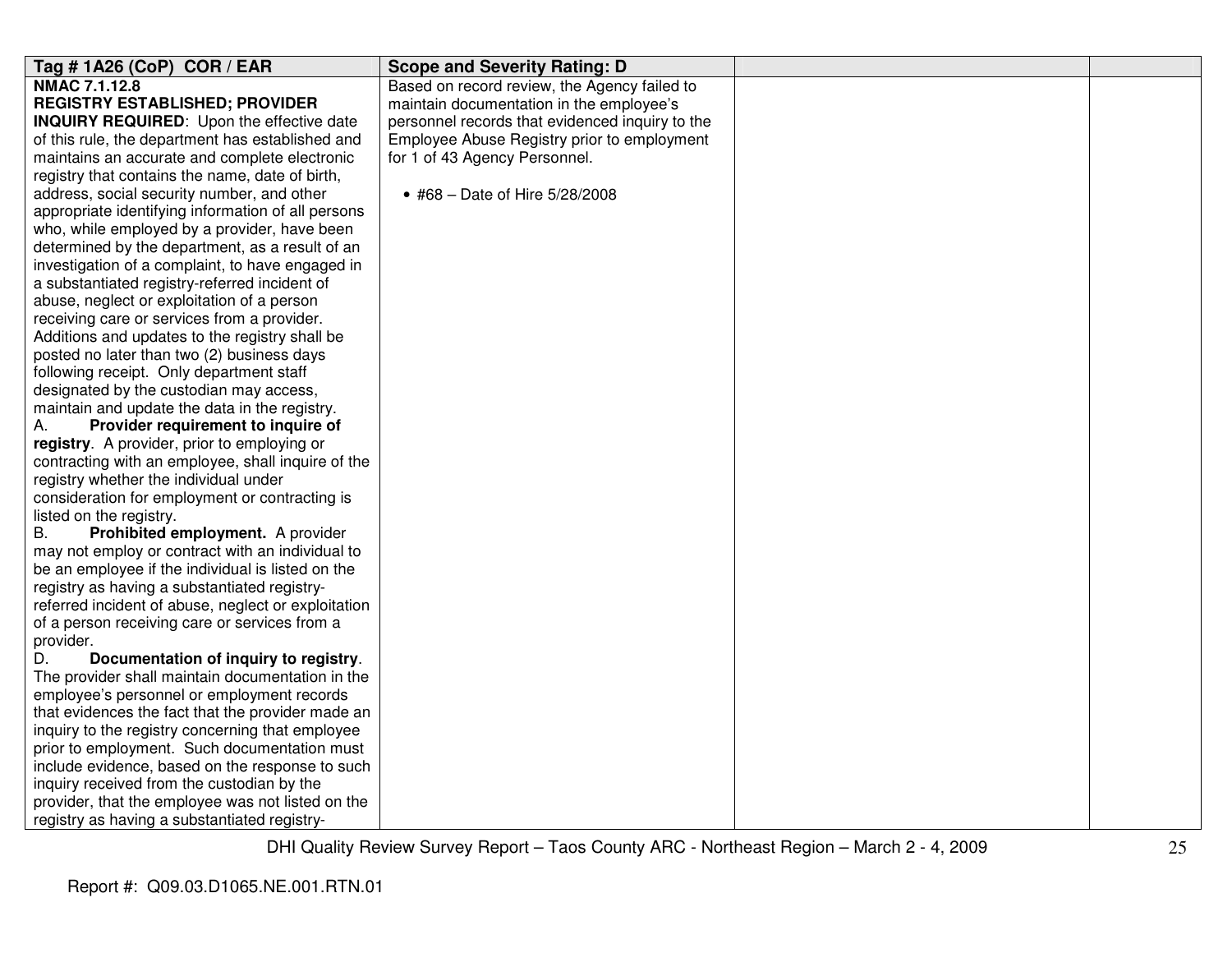referred incident of abuse, neglect or exploitation.<br>E. Doc E. **Documentation for other staff**. With respect to all employed or contracted individuals providing direct care who are licensed health care professionals or certified nurse aides, the provider shall maintain documentation reflecting the individual's current licensure as a health careprofessional or current certification as a nurse aide. **Chapter 1.IV.** General Provider Requirements. D. Criminal History Screening: All personnel shall be screened by the Provider Agency in regard to the employee's qualifications, references, and employment history, prior to employment. All Provider Agencies shall comply with the Criminal Records Screening for Caregivers 7.1.12 NMAC and Employee Abuse Registry 7.1.12 NMAC as required by the Department of Health, Division of Health Improvement.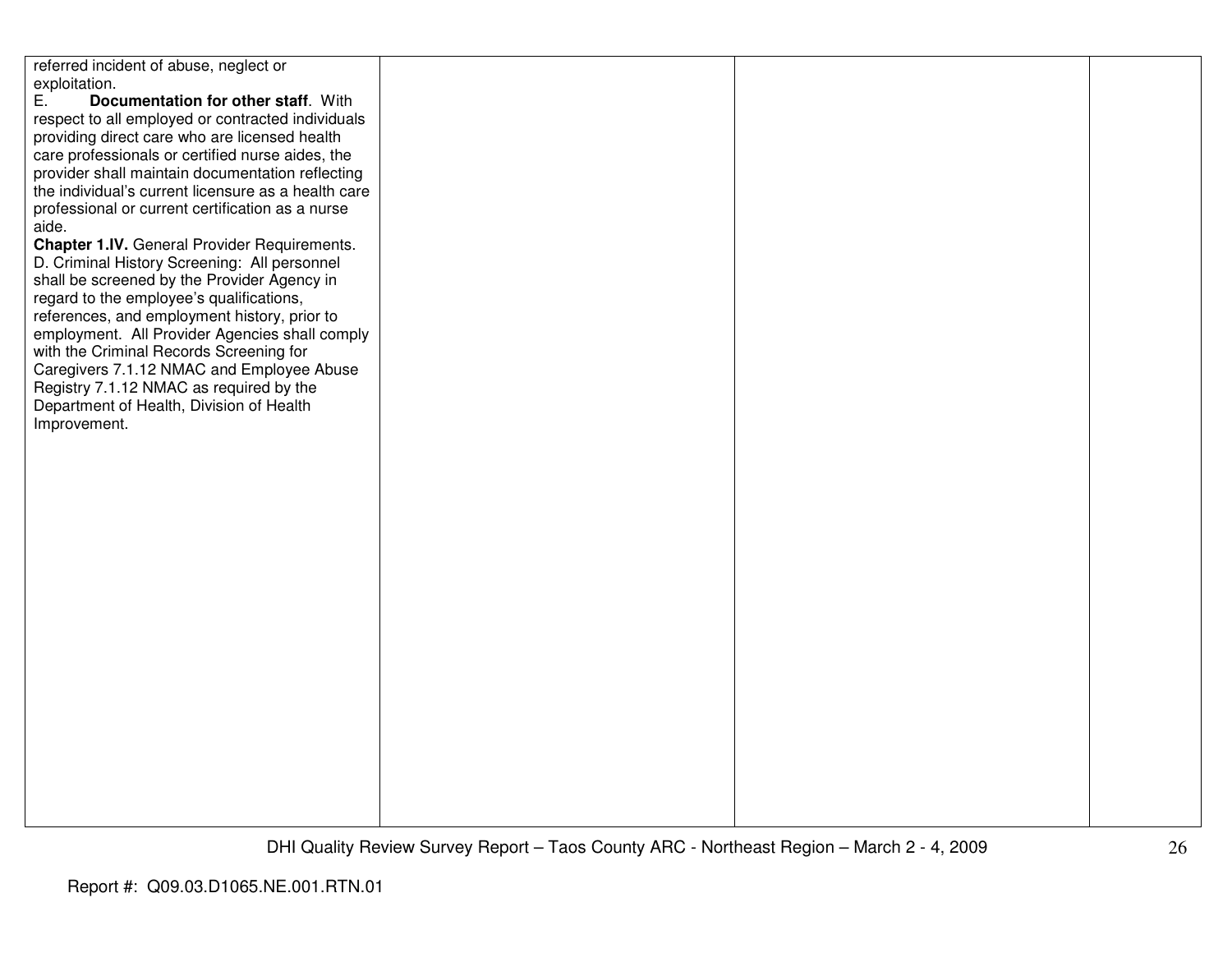| Tag #1A28 (CoP) Incident Mgt. System                | <b>Scope &amp; Severity Rating: D</b>           |  |
|-----------------------------------------------------|-------------------------------------------------|--|
| NMAC 7.1.13.10                                      | Based on interview, the Agency failed to ensure |  |
| <b>INCIDENT MANAGEMENT SYSTEM</b>                   | training and competencies were met for Incident |  |
| <b>REQUIREMENTS:</b>                                | Management Training for 2 of 44 Agency          |  |
| A. General: All licensed health care facilities and | Personnel.                                      |  |
| community based service providers shall             |                                                 |  |
| establish and maintain an incident management       | When DSP were asked what two State Agencies     |  |
| system, which emphasizes the principles of          | is suspected Abuse, Neglect and Exploitation    |  |
| prevention and staff involvement. The licensed      | reported the following was reported:            |  |
| health care facility or community based service     |                                                 |  |
| provider shall ensure that the incident             | • DSP #45 stated, "DHI and supervisor."         |  |
| management system policies and procedures           | When asked if there were any other              |  |
| requires all employees to be competently trained    | agencies they would notify DSP #27 failed to    |  |
| to respond to, report, and document incidents in    | mention APS.                                    |  |
| a timely and accurate manner.                       |                                                 |  |
| D. Training Documentation: All licensed             | • DSP #54 stated, "DHI" When asked if there     |  |
| health care facilities and community based          | were any other agencies they would notify       |  |
| service providers shall prepare training            | DSP #27 failed to mention APS.                  |  |
| documentation for each employee to include a        |                                                 |  |
| signed statement indicating the date, time, and     |                                                 |  |
| place they received their incident management       |                                                 |  |
| reporting instruction. The licensed health care     |                                                 |  |
| facility and community based service provider       |                                                 |  |
| shall maintain documentation of an employee's       |                                                 |  |
| training for a period of at least twelve (12)       |                                                 |  |
| months, or six (6) months after termination of an   |                                                 |  |
| employee's employment. Training curricula shall     |                                                 |  |
| be kept on the provider premises and made           |                                                 |  |
| available on request by the department. Training    |                                                 |  |
| documentation shall be made available               |                                                 |  |
| immediately upon a division representative's        |                                                 |  |
| request. Failure to provide employee training       |                                                 |  |
| documentation shall subject the licensed health     |                                                 |  |
| care facility or community based service provider   |                                                 |  |
| to the penalties provided for in this rule.         |                                                 |  |
|                                                     |                                                 |  |
|                                                     |                                                 |  |
|                                                     |                                                 |  |
|                                                     |                                                 |  |
|                                                     |                                                 |  |
|                                                     |                                                 |  |
|                                                     |                                                 |  |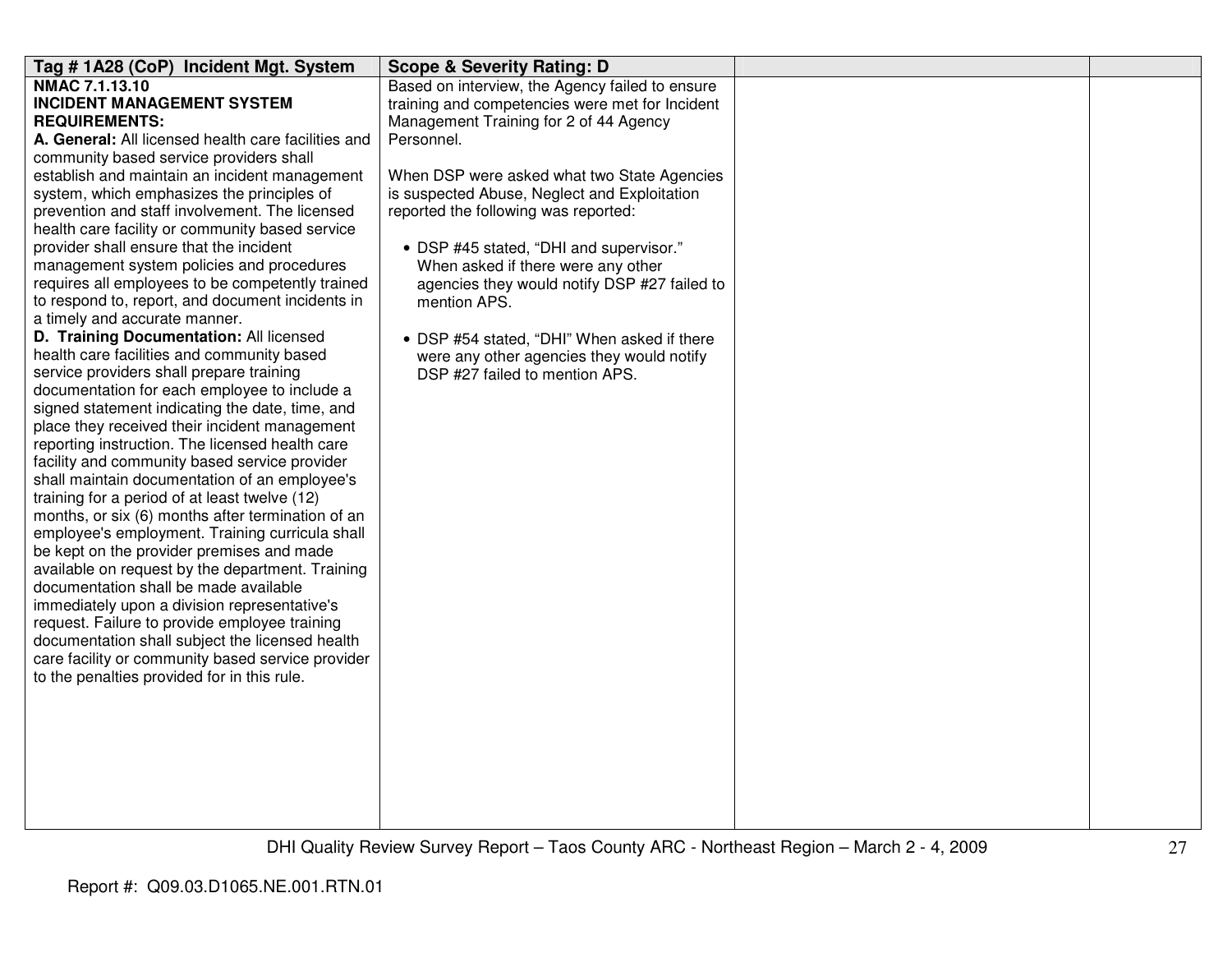| Tag #1A36 SC Training                                 | <b>Scope and Severity Rating: C</b>             |  |
|-------------------------------------------------------|-------------------------------------------------|--|
| Developmental Disabilities (DD) Waiver Service        | Based on record review, the Agency failed to    |  |
| Standards effective 4/1/2007                          | ensure that Orientation and Training            |  |
| <b>CHAPTER 1 IV. GENERAL REQUIREMENTS</b>             | requirements were met for 6 of 6 Service        |  |
| FOR PROVIDER AGENCY SERVICE                           | Coordinators.                                   |  |
| <b>PERSONNEL:</b> The objective of this section is to |                                                 |  |
| establish personnel standards for DD Medicaid         | Review of Service Coordinators training records |  |
| Waiver Provider Agencies for the following            | found no evidence of the following required     |  |
| services: Community Living Supports,                  | DOH/DDSD trainings being completed:             |  |
| Community Inclusion Services, Respite,                |                                                 |  |
| Substitute Care and Personal Support                  | • Promoting Effective Teamwork (SC #41, 81      |  |
| Companion Services. These standards apply to          | & 82)                                           |  |
| all personnel who provide services, whether           |                                                 |  |
| directly employed or subcontracting with the          | • Participatory Communication and Choice        |  |
| Provider Agency. Additional personnel                 | Making (SC #41, 44, 80, 81, 82 & 83)            |  |
| requirements and qualifications may be                |                                                 |  |
| applicable for specific service standards.            | • Advocacy Strategies (SC #44, 80 & 81)         |  |
| C. Orientation and Training Requirements:             |                                                 |  |
| Orientation and training for direct support           | • ISP Critique (SC #81)                         |  |
| staff and his or her supervisors shall comply         |                                                 |  |
| with the DDSD/DOH Policy Governing the                | • Level 1 Health (SC #41, 44, 80, 80 & 82)      |  |
| Training Requirements for Direct Support              |                                                 |  |
| Staff and Internal Service Coordinators               |                                                 |  |
| Serving Individuals with Developmental                |                                                 |  |
| Disabilities to include the following:                |                                                 |  |
| Each new employee shall receive<br>(1)                |                                                 |  |
| appropriate orientation, including but not            |                                                 |  |
| limited to, all policies relating to fire             |                                                 |  |
| prevention, accident prevention, incident             |                                                 |  |
| management and reporting, and emergency               |                                                 |  |
| procedures; and                                       |                                                 |  |
|                                                       |                                                 |  |
|                                                       |                                                 |  |
|                                                       |                                                 |  |
|                                                       |                                                 |  |
|                                                       |                                                 |  |
|                                                       |                                                 |  |
|                                                       |                                                 |  |
|                                                       |                                                 |  |
|                                                       |                                                 |  |
|                                                       |                                                 |  |
|                                                       |                                                 |  |
|                                                       |                                                 |  |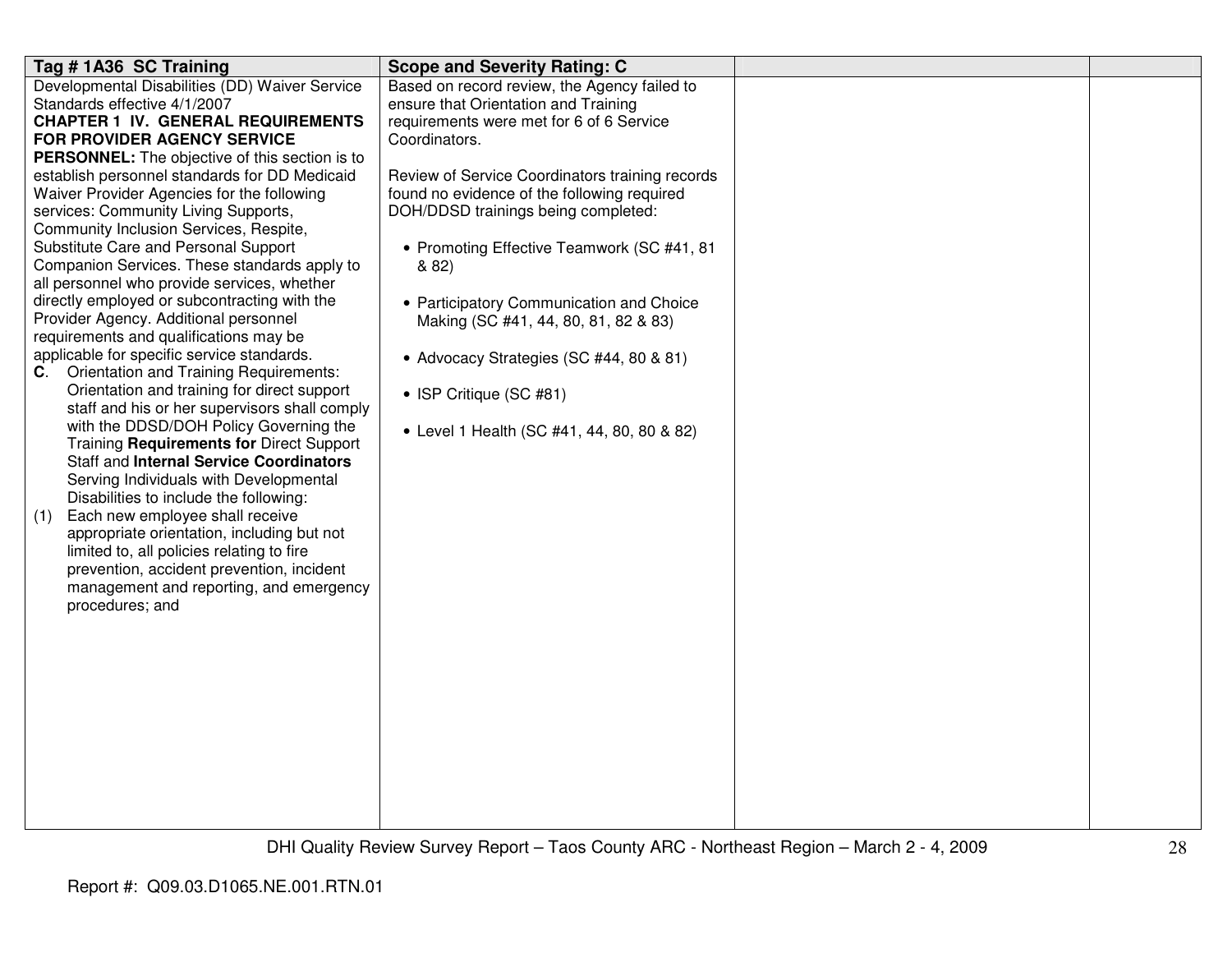| Tag #1A37 Individual Specific Training                                                      | <b>Scope and Severity Rating: D</b>          |  |
|---------------------------------------------------------------------------------------------|----------------------------------------------|--|
| Developmental Disabilities (DD) Waiver Service                                              | Based on record review, the Agency failed to |  |
| Standards effective 4/1/2007                                                                | ensure that Individual Specific Training     |  |
| <b>CHAPTER 1 IV. GENERAL REQUIREMENTS</b>                                                   | requirements were met for 2 of 44 Agency     |  |
| FOR PROVIDER AGENCY SERVICE                                                                 | Personnel.                                   |  |
| PERSONNEL: The objective of this section is to                                              |                                              |  |
| establish personnel standards for DD Medicaid<br>Waiver Provider Agencies for the following | • Individual Specific Training (#79 & 81)    |  |
| services: Community Living Supports,                                                        |                                              |  |
| Community Inclusion Services, Respite,                                                      |                                              |  |
| Substitute Care and Personal Support                                                        |                                              |  |
| Companion Services. These standards apply to                                                |                                              |  |
| all personnel who provide services, whether                                                 |                                              |  |
| directly employed or subcontracting with the                                                |                                              |  |
| Provider Agency. Additional personnel                                                       |                                              |  |
| requirements and qualifications may be                                                      |                                              |  |
| applicable for specific service standards.                                                  |                                              |  |
|                                                                                             |                                              |  |
| Orientation and Training Requirements:<br>C.                                                |                                              |  |
| Orientation and training for direct support                                                 |                                              |  |
| staff and his or her supervisors shall comply<br>with the DDSD/DOH Policy Governing the     |                                              |  |
| <b>Training Requirements for Direct Support</b>                                             |                                              |  |
| <b>Staff and Internal Service Coordinators</b>                                              |                                              |  |
| Serving Individuals with Developmental                                                      |                                              |  |
| Disabilities to include the following:                                                      |                                              |  |
| Individual-specific training for each<br>(2)                                                |                                              |  |
| individual under his or her direct care, as                                                 |                                              |  |
| described in the individual service plan,                                                   |                                              |  |
| prior to working alone with the individual.                                                 |                                              |  |
|                                                                                             |                                              |  |
|                                                                                             |                                              |  |
|                                                                                             |                                              |  |
|                                                                                             |                                              |  |
|                                                                                             |                                              |  |
|                                                                                             |                                              |  |
|                                                                                             |                                              |  |
|                                                                                             |                                              |  |
|                                                                                             |                                              |  |
|                                                                                             |                                              |  |
|                                                                                             |                                              |  |
|                                                                                             |                                              |  |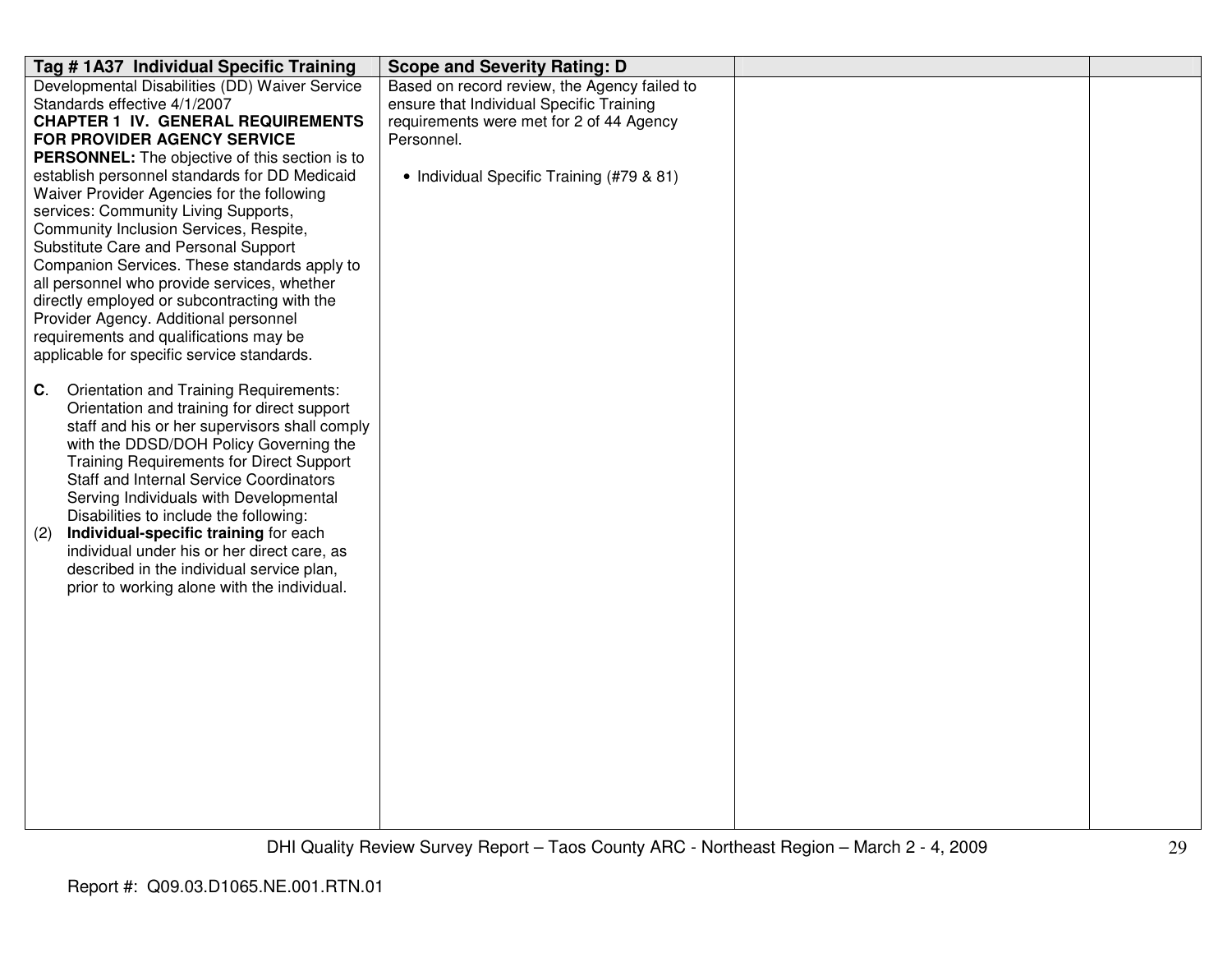| Tag # 5109 - IDT Coordination                       | <b>Scope and Severity Rating: D</b>               |  |
|-----------------------------------------------------|---------------------------------------------------|--|
| Developmental Disabilities (DD) Waiver Service      | Based on record review, the Agency failed to      |  |
| Standards effective 4/1/2007                        | ensure each individual participating in           |  |
| <b>CHAPTER 5 IV. COMMUNITY INCLUSION</b>            | Community Inclusion Services who has a score      |  |
| <b>SERVICES PROVIDER AGENCY</b>                     | of 4, 5, or 6 on the HAT has a Health Care Plan   |  |
| <b>REQUIREMENTS</b>                                 | developed by a licensed nurse, and if applicable, |  |
| <b>B. IDT Coordination</b>                          | a Crisis Prevention/Intervention Plan for 1 of 13 |  |
| (1) Community Inclusion Services Provider           | receiving Community Inclusion Services.           |  |
| Agencies shall participate on the IDT as            |                                                   |  |
| specified in the ISP Regulations (7.26.5 NMAC),     | The following documents were not found or not     |  |
| and shall ensure direct support staff participation | current:                                          |  |
| as needed to plan effectively for the individual;   |                                                   |  |
| and                                                 | • Crisis Plans                                    |  |
|                                                     | ° Cardiac Condition (#2) (Per the Individual      |  |
| (2) Coordinate with the IDT to ensure that each     | Specific Training section of the ISP,             |  |
| individual participating in Community Inclusion     | Individual requires a crisis plan for a           |  |
| Services who has a score of 4, 5, or 6 on the       | Cardiac Condition).                               |  |
| HAT has a Health Care Plan developed by a           |                                                   |  |
| licensed nurse, and if applicable, a Crisis         |                                                   |  |
| Prevention/Intervention Plan.                       |                                                   |  |
|                                                     |                                                   |  |
|                                                     |                                                   |  |
|                                                     |                                                   |  |
|                                                     |                                                   |  |
|                                                     |                                                   |  |
|                                                     |                                                   |  |
|                                                     |                                                   |  |
|                                                     |                                                   |  |
|                                                     |                                                   |  |
|                                                     |                                                   |  |
|                                                     |                                                   |  |
|                                                     |                                                   |  |
|                                                     |                                                   |  |
|                                                     |                                                   |  |
|                                                     |                                                   |  |
|                                                     |                                                   |  |
|                                                     |                                                   |  |
|                                                     |                                                   |  |
|                                                     |                                                   |  |
|                                                     |                                                   |  |
|                                                     |                                                   |  |
|                                                     |                                                   |  |
|                                                     |                                                   |  |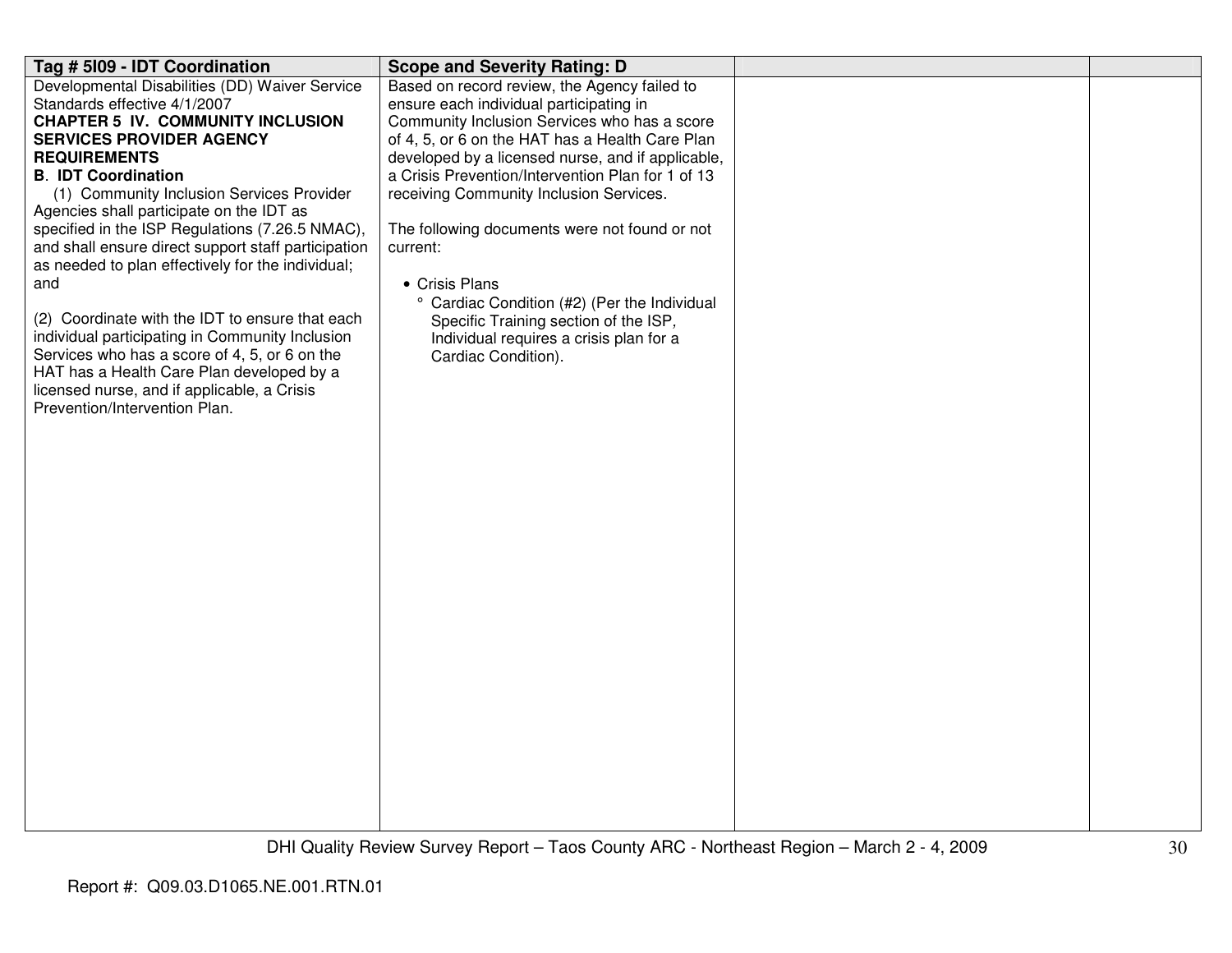| Tag # 5125 SE Reimbursement                        | <b>Scope and Severity Rating: B</b>                |  |
|----------------------------------------------------|----------------------------------------------------|--|
| Developmental Disabilities (DD) Waiver Service     | Based on record review, the Agency failed to       |  |
| Standards effective 4/1/2007                       | provide written or electronic documentation as     |  |
| <b>CHAPTER 5 VII. SUPPORTED EMPLOYMENT</b>         | evidence for each unit billed for Supported        |  |
| <b>SERVICES REQUIREMENTS</b>                       | Employment Services for 2 of 6 individuals         |  |
| E. Reimbursement                                   |                                                    |  |
| (1) Billable Unit:                                 | Individual #5                                      |  |
| (a) Job Development is a single flat fee unit per  | December 2008                                      |  |
| ISP year payable once an individual is             | • December 8, 2008 - Agency billed 4 units of      |  |
| placed in a job.                                   | Supported Employment. No documentation             |  |
| (b) The billable unit for Individual Supported     | found to justify billing.                          |  |
| <b>Employment</b> is one hour with a maximum       |                                                    |  |
| of four hours a month. The Individual              | Individual #9                                      |  |
| Supported Employment hourly rate is for            | January 2009                                       |  |
| face-to-face time which is supported by non        | • January 7 - 8, 2009 - Agency billed 20 units     |  |
| face-to-face activities as specified in the        | of Supported Employment. No                        |  |
| ISP and the performance based contract as          | documentation found to justify billing.            |  |
| negotiated annually with the provider              |                                                    |  |
| agency. Individual Supported Employment            | $\bullet$ January 12 - 16, 2009 - Agency billed 52 |  |
| is a minimum of one unit per month. If an          | units of Supported Employment. No                  |  |
| individual needs less then one hour of face-       | documentation found to justify billing.            |  |
| to-face service per month the IDT Members          |                                                    |  |
| shall consider whether Supported                   | $\bullet$ January 20 - 23, 2009 - Agency billed 65 |  |
| Employment Services need to be                     | units of Supported Employment. No                  |  |
| continued. Examples of non face-to-face            | documentation found to justify billing.            |  |
| services include:                                  |                                                    |  |
| (i) Researching potential employers via            | • January 26 - 30, 2009 - Agency billed 42         |  |
| telephone, Internet, or visits;                    | units of Supported Employment. No                  |  |
| (ii) Writing, printing, mailing, copying, emailing | documentation found to justify billing.            |  |
| applications, resume, references and               |                                                    |  |
| corresponding documents;                           |                                                    |  |
| (iii) Arranging appointments for job tours,        |                                                    |  |
| interviews, and job trials;                        |                                                    |  |
| Documenting job search and acquisition<br>(iv)     |                                                    |  |
| progress;                                          |                                                    |  |
| (v) Contacting employer, supervisor, co-workers    |                                                    |  |
| and other IDT team members to assess               |                                                    |  |
| individual's progress, needs and                   |                                                    |  |
| satisfaction; and                                  |                                                    |  |
| (vi) Meetings with individual surrounding job      |                                                    |  |
| development or retention not at the                |                                                    |  |
| employer's site.                                   |                                                    |  |
| (c) Intensive Supported Employment services        |                                                    |  |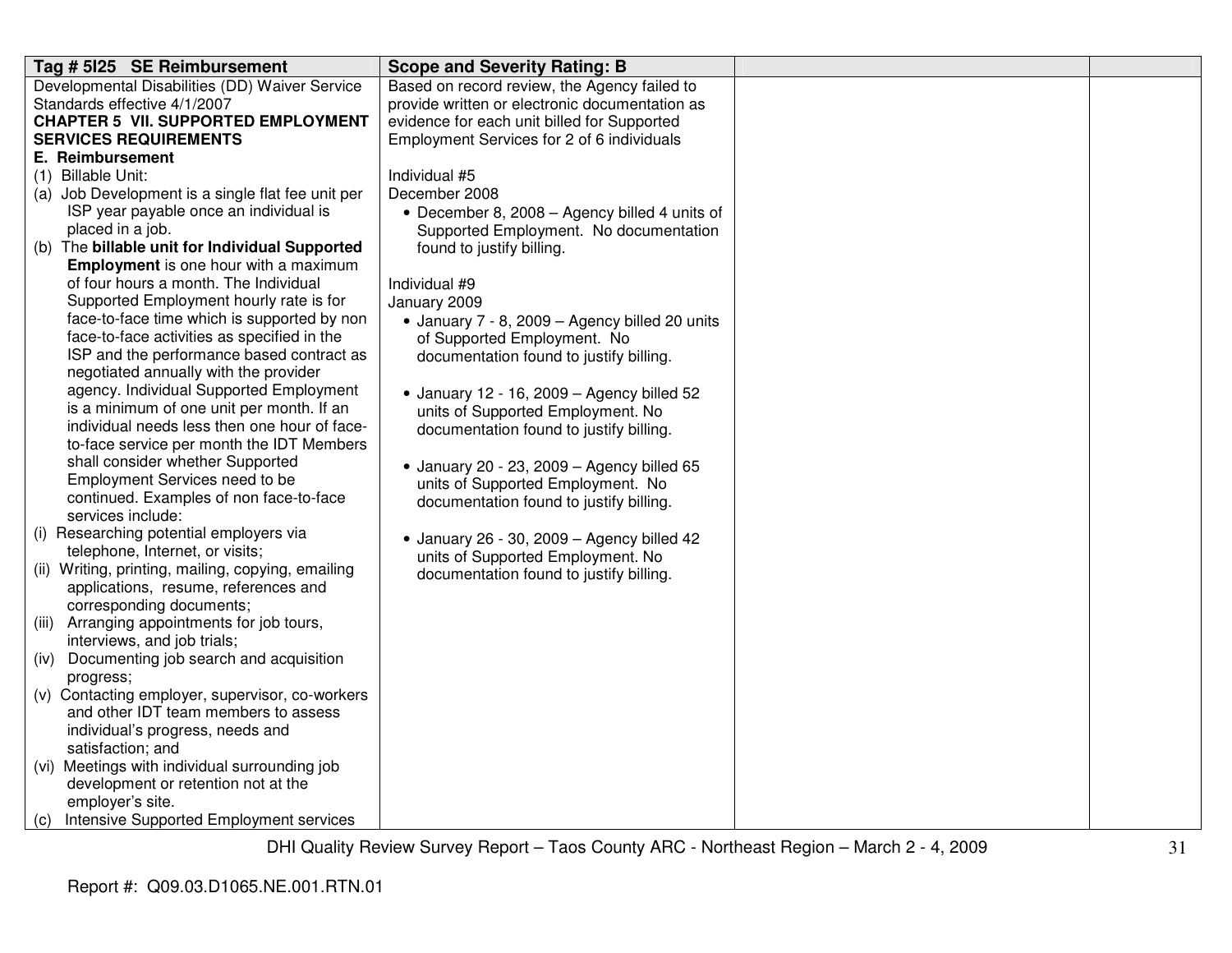| are intended for individuals who need one-        |  |  |
|---------------------------------------------------|--|--|
| to-one, face-to-face support for 32 or more       |  |  |
| hours per month. The billable unit is one         |  |  |
| hour.                                             |  |  |
| (d) Group Supported Employment is a fifteen-      |  |  |
| minute unit.                                      |  |  |
| (e) Self-employment is a fifteen minute unit.     |  |  |
| (4) Billable Activities include:                  |  |  |
| (a) Activities conducted within the scope of      |  |  |
| services;                                         |  |  |
| (b) Job development and related activities for up |  |  |
| to ninety (90) calendar days) that result in      |  |  |
| employment of the individual for at least         |  |  |
| thirty (30) calendar days; and                    |  |  |
| (c) Job development services shall not exceed     |  |  |
| ninety (90) calendar days, without written        |  |  |
| approval from the DDSD Regional Office.           |  |  |
|                                                   |  |  |
|                                                   |  |  |
|                                                   |  |  |
|                                                   |  |  |
|                                                   |  |  |
|                                                   |  |  |
|                                                   |  |  |
|                                                   |  |  |
|                                                   |  |  |
|                                                   |  |  |
|                                                   |  |  |
|                                                   |  |  |
|                                                   |  |  |
|                                                   |  |  |
|                                                   |  |  |
|                                                   |  |  |
|                                                   |  |  |
|                                                   |  |  |
|                                                   |  |  |
|                                                   |  |  |
|                                                   |  |  |
|                                                   |  |  |
|                                                   |  |  |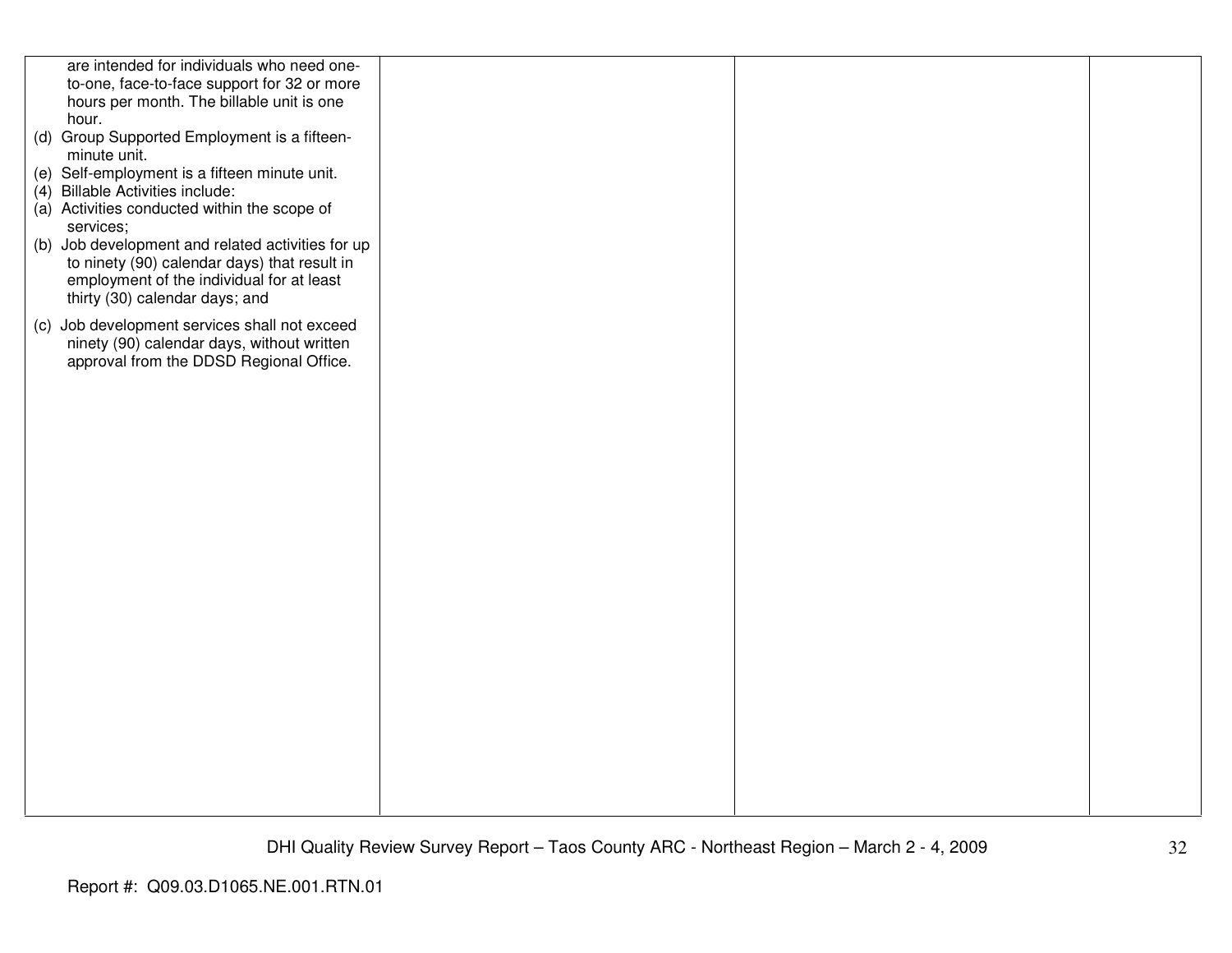| Tag # 5136 CA Reimbursement                                       | <b>Scope and Severity Rating: B</b>            |  |
|-------------------------------------------------------------------|------------------------------------------------|--|
| Developmental Disabilities (DD) Waiver Service                    | Based on record review, the Agency failed to   |  |
| Standards effective 4/1/2007                                      | provide written or electronic documentation as |  |
| <b>CHAPTER 5 XI. COMMUNITY ACCESS</b>                             | evidence for each unit billed for Community    |  |
| <b>SERVICES REQUIREMENTS</b>                                      | Access Services for 2 of 7 individuals.        |  |
| G. Reimbursement                                                  |                                                |  |
| (1) Billable Unit: A billable unit is defined as                  | Individual #6                                  |  |
| one-quarter hour of service.                                      | November 2008                                  |  |
| (2) Billable Activities: The Community                            | • November $6 - 25$ , 2008 - Agency billed 64  |  |
| Access Provider Agency can bill for those                         | units of Community Access. No                  |  |
| activities listed in the Community Access Scope                   | documentation found to justify billing.        |  |
| of Service. Billable units are typically provided                 |                                                |  |
| face-to-face but time spent in non face-to-face                   | Individual #5                                  |  |
| activity may be claimed under the following                       | November 2008                                  |  |
| conditions:                                                       | • November 6, 2008 - Agency billed 8 units of  |  |
| (a) Time that is non face-to-face is                              | Community Access. No documentation             |  |
| documented separately and clearly                                 | found to justify billing.                      |  |
| identified as to the nature of the activity,                      |                                                |  |
| and is tied directly to the individual's                          | • November 10, 2008 - Agency billed for 8      |  |
| ISP, Action Plan;                                                 | units of Community Access. Documentation       |  |
| (b) Time that is non face-to-face involves                        | received accounted for 4 units.                |  |
| outreach and identification and training                          |                                                |  |
| of community connections and natural                              | • November 24, 2008 - Agency billed 8 units    |  |
| supports; and                                                     | of Community Access. Documentation             |  |
| (c) Non face-to-face hours do not exceed                          | received accounted for 4 units.                |  |
| 10% of the monthly billable hours.                                |                                                |  |
| (3) Non-Billable Activities: Activities that the                  |                                                |  |
| service Provider Agency may need to conduct,                      |                                                |  |
| but which are not separately billable activities,<br>may include: |                                                |  |
|                                                                   |                                                |  |
|                                                                   |                                                |  |
| (a) Time and expense for training service<br>personnel;           |                                                |  |
| (b) Supervision of agency staff;                                  |                                                |  |
| (c) Service documentation and billing                             |                                                |  |
| activities; or                                                    |                                                |  |
| (d) Time the individual spends in                                 |                                                |  |
| segregated facility-based settings                                |                                                |  |
| activities.                                                       |                                                |  |
|                                                                   |                                                |  |
|                                                                   |                                                |  |
|                                                                   |                                                |  |
|                                                                   |                                                |  |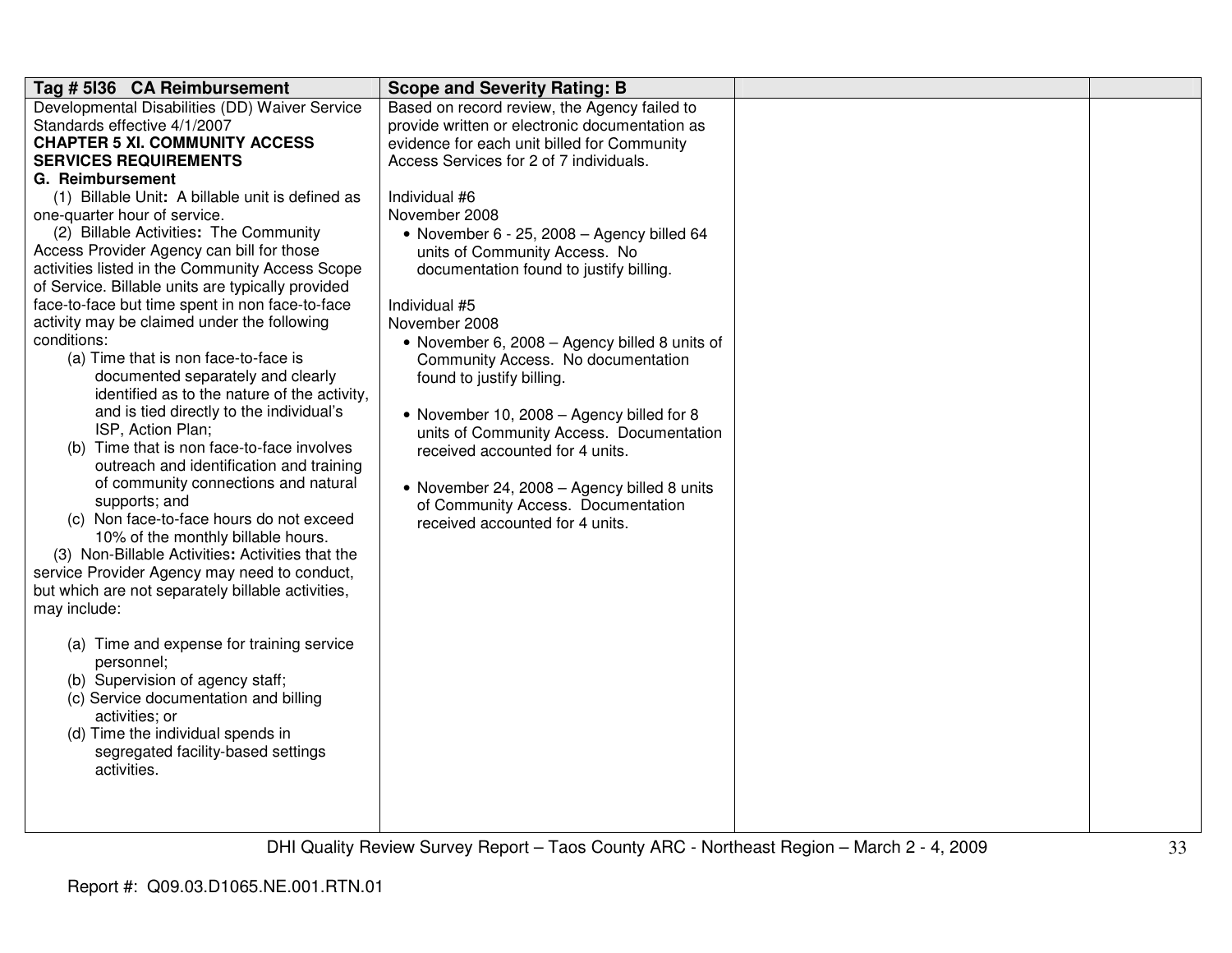| Tag # 5144 AH Reimbursement                         | <b>Scope and Severity Rating: B</b>                  |  |
|-----------------------------------------------------|------------------------------------------------------|--|
| Developmental Disabilities (DD) Waiver Service      | Based on record review, the Agency failed to         |  |
| Standards effective 4/1/2007                        | provide written or electronic documentation as       |  |
| <b>CHAPTER 5 XVI. REIMBURSEMENT</b>                 | evidence for each unit billed for Adult Habilitation |  |
| A. Billable Unit. A billable unit for Adult         | Services for 4 of 13 individuals.                    |  |
| Habilitation Services is in 15-minute increments    |                                                      |  |
| hour. The rate is based on the individual's level   | Individual #6                                        |  |
| of care.                                            | January 2009                                         |  |
| <b>B. Billable Activities</b>                       | • January 8, 2009 - Agency billed 24 units of        |  |
| (1) The Community Inclusion Provider Agency         | Adult Habilitation. No documentation found           |  |
| can bill for those activities listed and described  | to justify billing.                                  |  |
| on the ISP and within the Scope of Service.         |                                                      |  |
| Partial units are allowable. Billable units are     | • January 16, 2009 - Agency billed 24 units of       |  |
| face-to-face, except that Adult Habilitation        | Adult Habilitation. No documentation found           |  |
| services may be non-face-to-face under the          | to justify billing.                                  |  |
| following conditions: (a) Time that is non face-to- |                                                      |  |
| face is documented separately and clearly           | • January 23, 2009 - Agency billed 24 units of       |  |
| identified as to the nature of the activity; and(b) | Adult Habilitation. No documentation found           |  |
| Non face-to-face hours do not exceed 5% of the      | to justify billing.                                  |  |
| monthly billable hours.                             |                                                      |  |
| (2) Adult Habilitation Services can be provided     | Individual #7                                        |  |
| with any other services, insofar as the services    | January 2009                                         |  |
| are not reported for the same hours on the same     | • January 26 - 27, 2009 - Agency billed 24           |  |
| day, except that Therapy Services and Case          | units of Adult Habilitation. No                      |  |
| Management may be provided and billed for the       | documentation found to justify billing.              |  |
| same hours                                          |                                                      |  |
|                                                     | Individual #8                                        |  |
|                                                     | December 2008                                        |  |
|                                                     | • December 11, 2008 - Agency billed 26 units         |  |
|                                                     | of Adult Habilitation. Documentation                 |  |
|                                                     | received accounted for 15 units.                     |  |
|                                                     |                                                      |  |
|                                                     | January 2009                                         |  |
|                                                     | • January 29, 2009 - Agency billed for 14            |  |
|                                                     | units of Adult Habilitation. Documentation           |  |
|                                                     | received accounted for 12 units.                     |  |
|                                                     |                                                      |  |
|                                                     | Individual #13                                       |  |
|                                                     | December 2008                                        |  |
|                                                     | • December 11, 2008 - Agency billed 20 units         |  |
|                                                     | of Adult Habilitation. No documentation              |  |
|                                                     | found to justify billing.                            |  |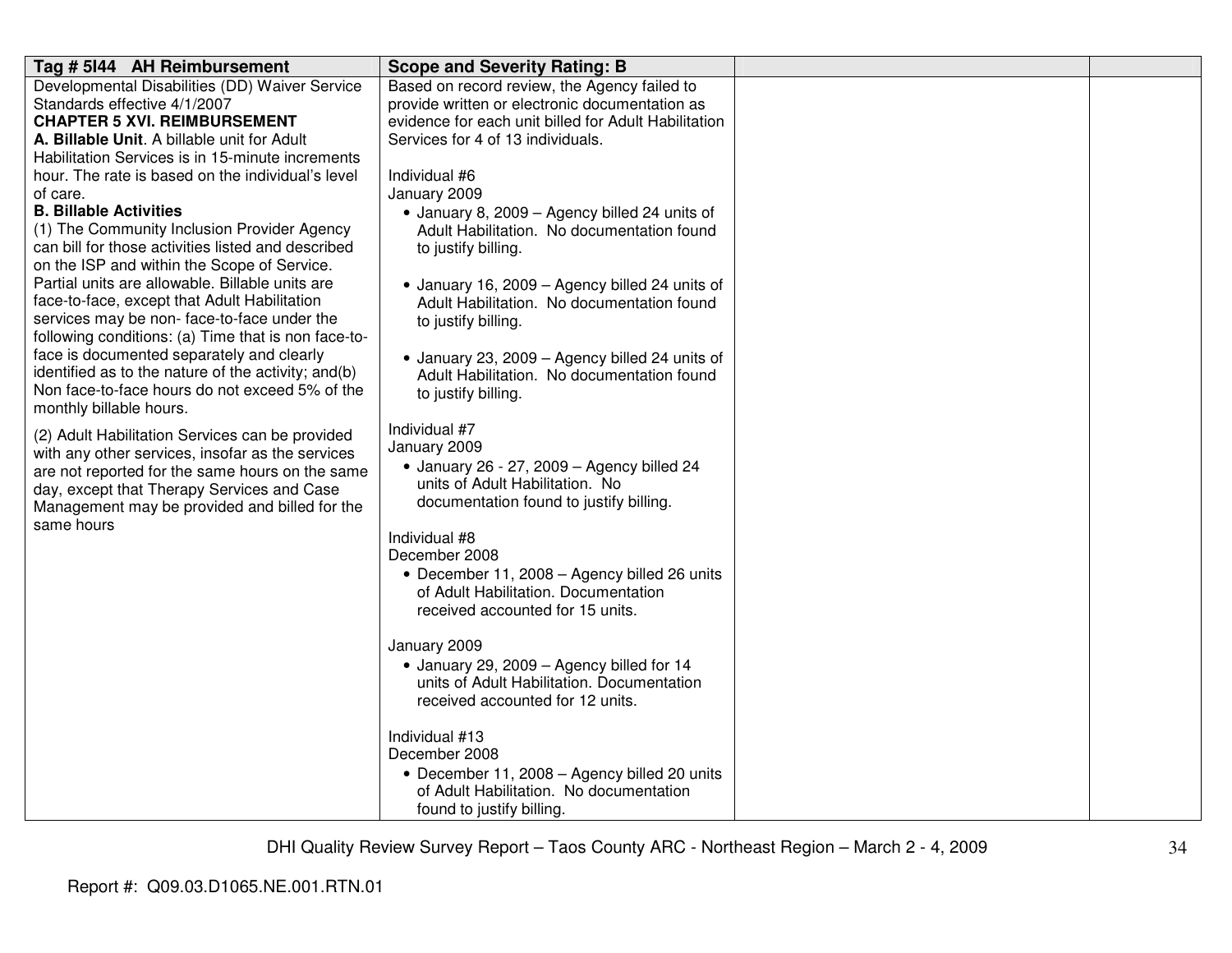| Tag # 6L13 (CoP) - CL Healthcare Regts.                                                             | <b>Scope and Severity Rating: D</b>                |  |
|-----------------------------------------------------------------------------------------------------|----------------------------------------------------|--|
| Developmental Disabilities (DD) Waiver Service                                                      | Based on record review, the Agency failed to       |  |
| Standards effective 4/1/2007                                                                        | provide documentation of annual physical           |  |
| <b>CHAPTER 6. VI. GENERAL REQUIREMENTS</b>                                                          | examinations and/or other examinations as          |  |
| <b>FOR COMMUNITY LIVING</b>                                                                         | specified by a licensed physician for 1 of 7       |  |
| G. Health Care Requirements for                                                                     | individuals receiving Community Living Services.   |  |
| <b>Community Living Services.</b>                                                                   |                                                    |  |
| (1) The Community Living Service providers                                                          | <b>Auditory Exam</b><br>$\bullet$                  |  |
| shall ensure completion of a HAT for each                                                           | Per ISP, exam is to be done annually.<br>$\bullet$ |  |
| individual receiving this service. The HAT shall                                                    | No evidence found exam had been                    |  |
| be completed 2 weeks prior to the annual ISP                                                        | completed. (#5)                                    |  |
| meeting and submitted to the Case Manager and                                                       |                                                    |  |
| all other IDT Members. A revised HAT is                                                             |                                                    |  |
| required to also be submitted whenever the                                                          |                                                    |  |
| individual's health status changes significantly.                                                   |                                                    |  |
| For individuals who are newly allocated to the                                                      |                                                    |  |
| DD Waiver program, the HAT may be completed                                                         |                                                    |  |
| within 2 weeks following the initial ISP meeting                                                    |                                                    |  |
| and submitted with any strategies and support                                                       |                                                    |  |
| plans indicated in the ISP, or within 72 hours                                                      |                                                    |  |
| following admission into direct services, which                                                     |                                                    |  |
| ever comes first.                                                                                   |                                                    |  |
| (2) Each individual will have a Health Care                                                         |                                                    |  |
| Coordinator, designated by the IDT. When the                                                        |                                                    |  |
| individual's HAT score is 4, 5 or 6 the Health                                                      |                                                    |  |
| Care Coordinator shall be an IDT member, other                                                      |                                                    |  |
| than the individual. The Health Care Coordinator                                                    |                                                    |  |
| shall oversee and monitor health care services                                                      |                                                    |  |
| for the individual in accordance with these                                                         |                                                    |  |
| standards. In circumstances where no IDT                                                            |                                                    |  |
| member voluntarily accepts designation as the                                                       |                                                    |  |
| health care coordinator, the community living<br>provider shall assign a staff member to this role. |                                                    |  |
| (3) For each individual receiving Community                                                         |                                                    |  |
| Living Services, the provider agency shall                                                          |                                                    |  |
| ensure and document the following:                                                                  |                                                    |  |
| (a) Provision of health care oversight                                                              |                                                    |  |
| consistent with these Standards as                                                                  |                                                    |  |
| detailed in Chapter One section III E:                                                              |                                                    |  |
| Healthcare Documentation by Nurses For                                                              |                                                    |  |
| <b>Community Living Services, Community</b>                                                         |                                                    |  |
| Inclusion Services and Private Duty                                                                 |                                                    |  |
| Nursing Services.                                                                                   |                                                    |  |
|                                                                                                     |                                                    |  |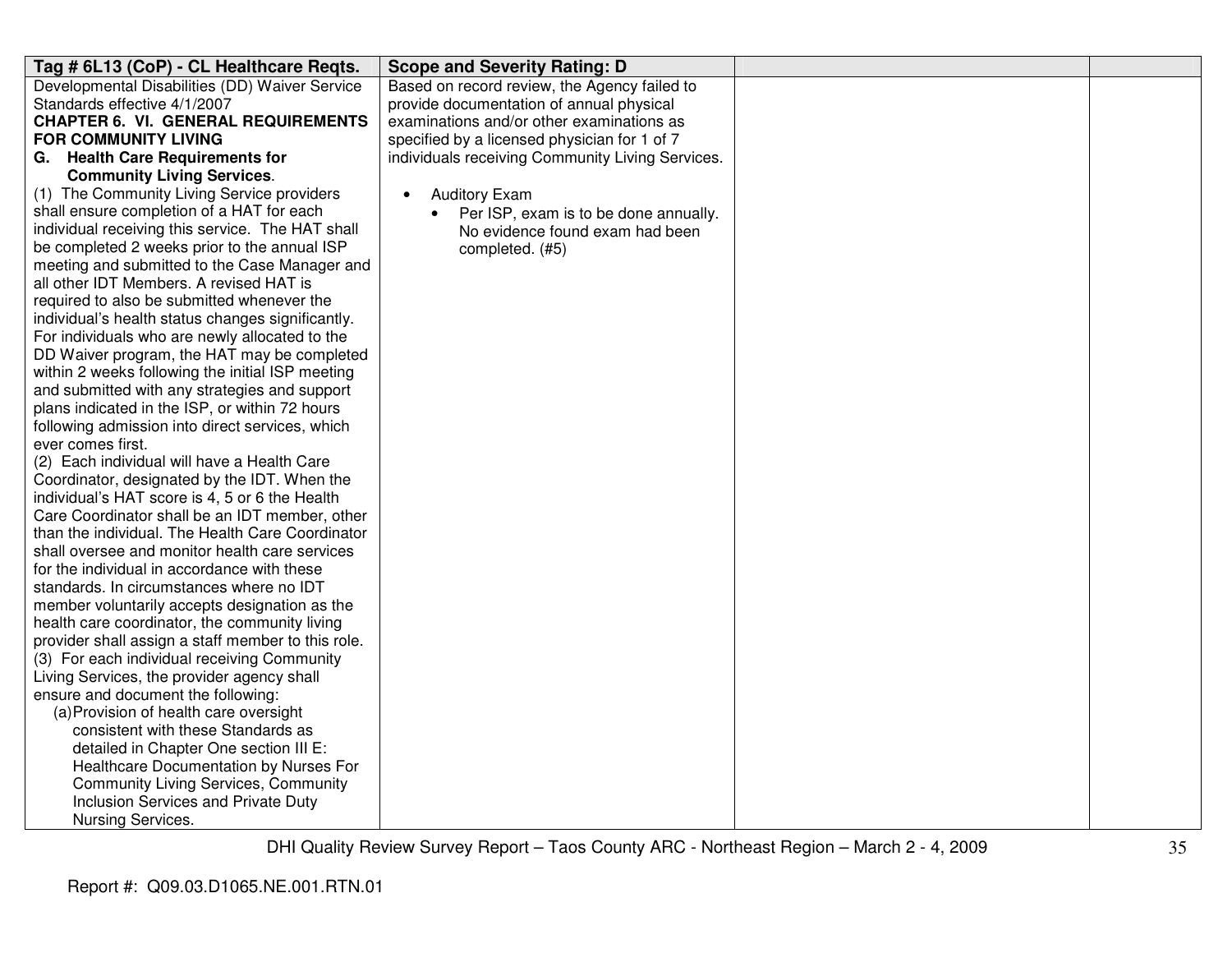| b) That each individual with a score of 4, 5, or  |  |  |
|---------------------------------------------------|--|--|
| 6 on the HAT, has a Health Care Plan              |  |  |
| developed by a licensed nurse.                    |  |  |
| (c) That an individual with chronic condition(s)  |  |  |
| with the potential to exacerbate into a life      |  |  |
| threatening condition, has Crisis                 |  |  |
| Prevention/ Intervention Plan(s) developed        |  |  |
| by a licensed nurse or other appropriate          |  |  |
| professional for each such condition.             |  |  |
| (4) That an average of 3 hours of documented      |  |  |
| nutritional counseling is available annually, if  |  |  |
| recommended by the IDT.                           |  |  |
| (5) That the physical property and grounds are    |  |  |
| free of hazards to the individual's health and    |  |  |
| safety.                                           |  |  |
| (6) In addition, for each individual receiving    |  |  |
| Supported Living or Family Living Services, the   |  |  |
| provider shall verify and document the following: |  |  |
| (a) The individual has a primary licensed         |  |  |
| physician;                                        |  |  |
| (b) The individual receives an annual physical    |  |  |
| examination and other examinations as             |  |  |
| specified by a licensed physician;                |  |  |
| (c) The individual receives annual dental         |  |  |
| check-ups and other check-ups as                  |  |  |
| specified by a licensed dentist;                  |  |  |
| (d) The individual receives eye examinations      |  |  |
| as specified by a licensed optometrist or         |  |  |
| ophthalmologist; and                              |  |  |
| (e) Agency activities that occur as follow-up to  |  |  |
| medical appointments (e.g. treatment,             |  |  |
| visits to specialists, changes in medication      |  |  |
| or daily routine).                                |  |  |
|                                                   |  |  |
|                                                   |  |  |
|                                                   |  |  |
|                                                   |  |  |
|                                                   |  |  |
|                                                   |  |  |
|                                                   |  |  |
|                                                   |  |  |
|                                                   |  |  |
|                                                   |  |  |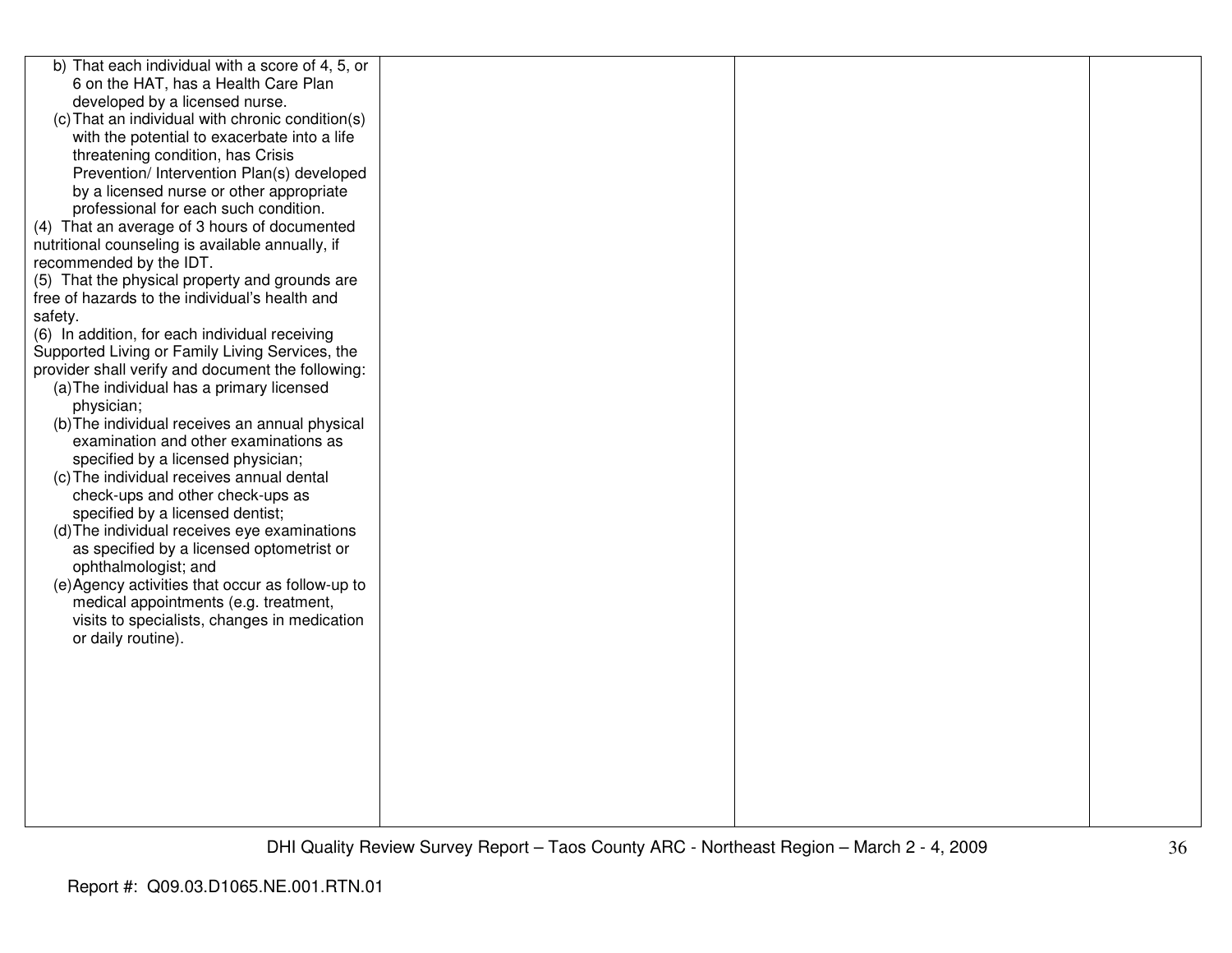| Tag # 6L14 Residential Case File                    | <b>Scope and Severity Rating: F</b>                                            |  |
|-----------------------------------------------------|--------------------------------------------------------------------------------|--|
| Developmental Disabilities (DD) Waiver Service      | Based on record review, the Agency failed to                                   |  |
| Standards effective 4/1/2007                        | maintain a complete and confidential case file in                              |  |
| CHAPTER 6. VIII. COMMUNITY LIVING                   | the residence for 7 of 7 Individuals receiving                                 |  |
| SERVICE PROVIDER AGENCY                             | Family Living Services or Supported Living                                     |  |
| <b>REQUIREMENTS</b>                                 | Services.                                                                      |  |
| A. Residence Case File: For individuals             |                                                                                |  |
| receiving Supported Living or Family Living, the    | • Annual ISP (#4)                                                              |  |
| Agency shall maintain in the individual's home a    |                                                                                |  |
| complete and current confidential case file for     | • Addendum A (#6)                                                              |  |
| each individual. For individuals receiving          |                                                                                |  |
| Independent Living Services, rather than            | • Individual Specific Training (Addendum B)                                    |  |
| maintaining this file at the individual's home, the | (#4 & 8)                                                                       |  |
| complete and current confidential case file for     |                                                                                |  |
| each individual shall be maintained at the          | • Speech Therapy Plan (#4)                                                     |  |
| agency's administrative site. Each file shall       |                                                                                |  |
| include the following:                              | • Occupational Therapy Plan (#12)                                              |  |
| (1) Complete and current ISP and all                |                                                                                |  |
| supplemental plans specific to the individual;      | • Health Assessment Tool (#4, 6, 11 & 13)                                      |  |
| (2) Complete and current Health Assessment          |                                                                                |  |
| Tool;                                               | • Health Care Plans (#6)                                                       |  |
| (3) Current emergency contact information,          |                                                                                |  |
| which includes the individual's address,            | • Crisis Plan                                                                  |  |
| telephone number, names and telephone               | Aspiration (#6)                                                                |  |
| numbers of residential Community Living             |                                                                                |  |
| Support providers, relatives, or guardian or        |                                                                                |  |
| conservator, primary care physician's name(s)       | • Progress Notes/Daily Contacts Logs<br>Individual #6 - None found for 2/2009. |  |
| and telephone number(s), pharmacy name,             | $\circ$                                                                        |  |
| address and telephone number and dentist            | Individual #8 - None found for 2/2009.<br>$\circ$                              |  |
| name, address and telephone number, and             | Individual #10 - None found for 2/2009.                                        |  |
| health plan;                                        |                                                                                |  |
| (4) Up-to-date progress notes, signed and dated     | • Data Collection/Data Tracking                                                |  |
| by the person making the note for at least the      | $\circ$<br>Individual #4 - None found for 2/2009.                              |  |
| past month (older notes may be transferred to       | $\circ$<br>Individual #6 - None found for 2/2009.                              |  |
| the agency office);                                 | $\circ$<br>Individual #8 - None found for 2/2009.                              |  |
|                                                     | $\circ$<br>Individual #10 - None found for 2/2009.                             |  |
| (5) Data collected to document ISP Action Plan      | $\circ$<br>Individual #11 - None found for 2/2009.                             |  |
| implementation                                      |                                                                                |  |
| (6) Progress notes written by direct care staff     | • Progress Notes written by DSP and/or                                         |  |
| and by nurses regarding individual health status    | Nurses (#4, 6 & 8)                                                             |  |
| and physical conditions including action taken in   |                                                                                |  |
| response to identified changes in condition for at  | • Health Care Providers Written Orders (#4, 6,                                 |  |
|                                                     | 8 & 12)                                                                        |  |
|                                                     |                                                                                |  |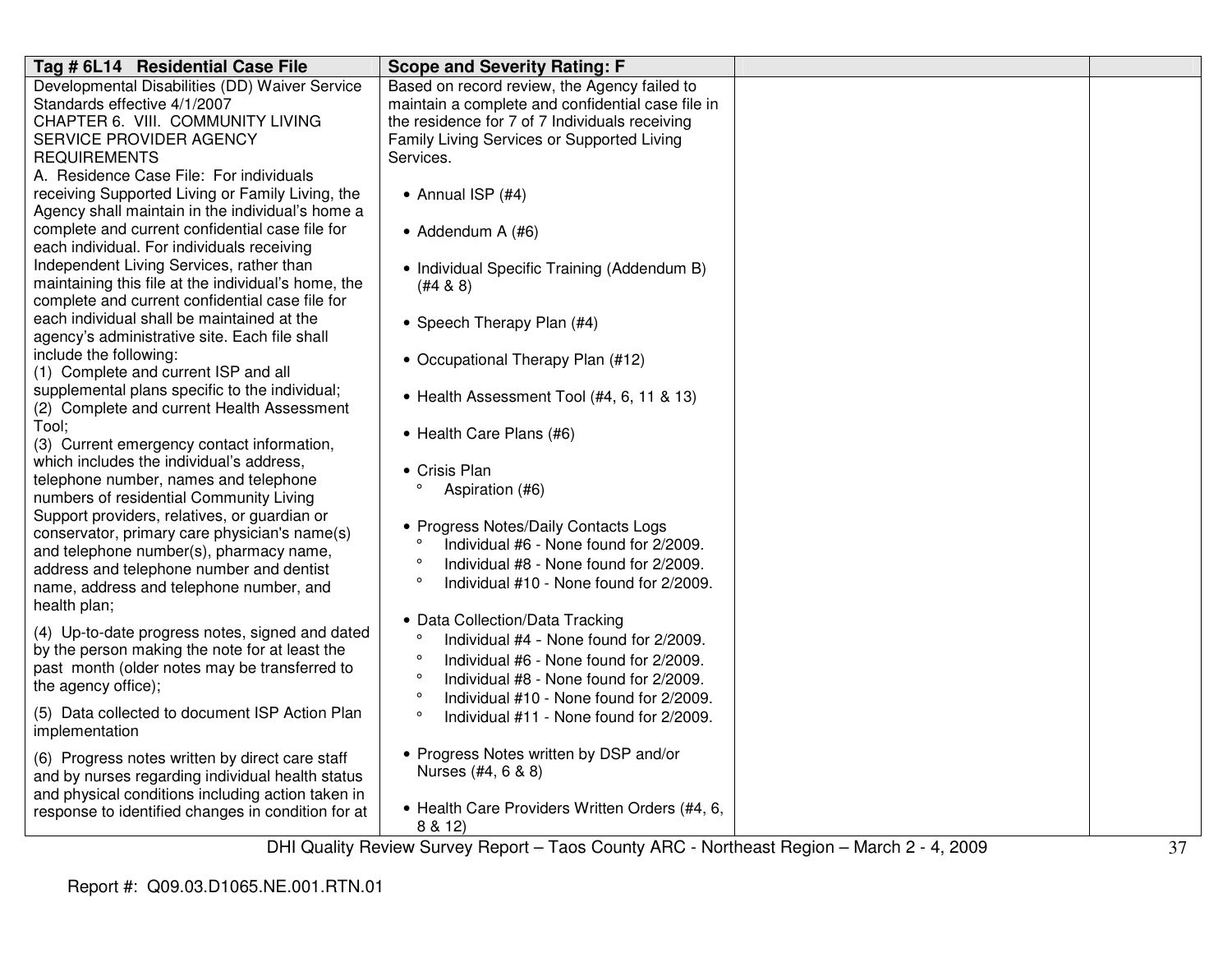| least the past month;                                |                                                |  |
|------------------------------------------------------|------------------------------------------------|--|
| (7) Physician's or qualified health care providers   | • Record of visits of healthcare practitioners |  |
| written orders;                                      | (#4, 6, 8 & 12)                                |  |
| (8) Progress notes documenting implementation        |                                                |  |
| of a physician's or qualified health care            |                                                |  |
| provider's order(s);                                 |                                                |  |
| (9) Medication Administration Record (MAR) for       |                                                |  |
| the past three (3) months which includes:            |                                                |  |
| (a) The name of the individual;                      |                                                |  |
| (b) A transcription of the healthcare                |                                                |  |
| practitioners prescription including the             |                                                |  |
| brand and generic name of the medication;            |                                                |  |
| (c) Diagnosis for which the medication is            |                                                |  |
| prescribed;                                          |                                                |  |
| (d) Dosage, frequency and method/route of            |                                                |  |
| delivery;                                            |                                                |  |
| (e) Times and dates of delivery;                     |                                                |  |
| Initials of person administering or assisting<br>(f) |                                                |  |
| with medication; and                                 |                                                |  |
| An explanation of any medication<br>(q)              |                                                |  |
| irregularity, allergic reaction or adverse           |                                                |  |
| effect.                                              |                                                |  |
| (h) For PRN medication an explanation for the        |                                                |  |
| use of the PRN must include:                         |                                                |  |
| (i) Observable signs/symptoms or                     |                                                |  |
| circumstances in which the medication                |                                                |  |
| is to be used, and                                   |                                                |  |
| (ii) Documentation of the                            |                                                |  |
| effectiveness/result of the PRN                      |                                                |  |
| delivered.                                           |                                                |  |
| A MAR is not required for individuals<br>(i)         |                                                |  |
| participating in Independent Living Services         |                                                |  |
| who self-administer their own medication.            |                                                |  |
| However, when medication administration is           |                                                |  |
| provided as part of the Independent Living           |                                                |  |
| Service a MAR must be maintained at the              |                                                |  |
| individual's home and an updated copy                |                                                |  |
| must be placed in the agency file on a               |                                                |  |
| weekly basis.                                        |                                                |  |
| (10) Record of visits to healthcare practitioners    |                                                |  |
| including any treatment provided at the visit and    |                                                |  |
| a record of all diagnostic testing for the current   |                                                |  |
| ISP year; and                                        |                                                |  |
|                                                      |                                                |  |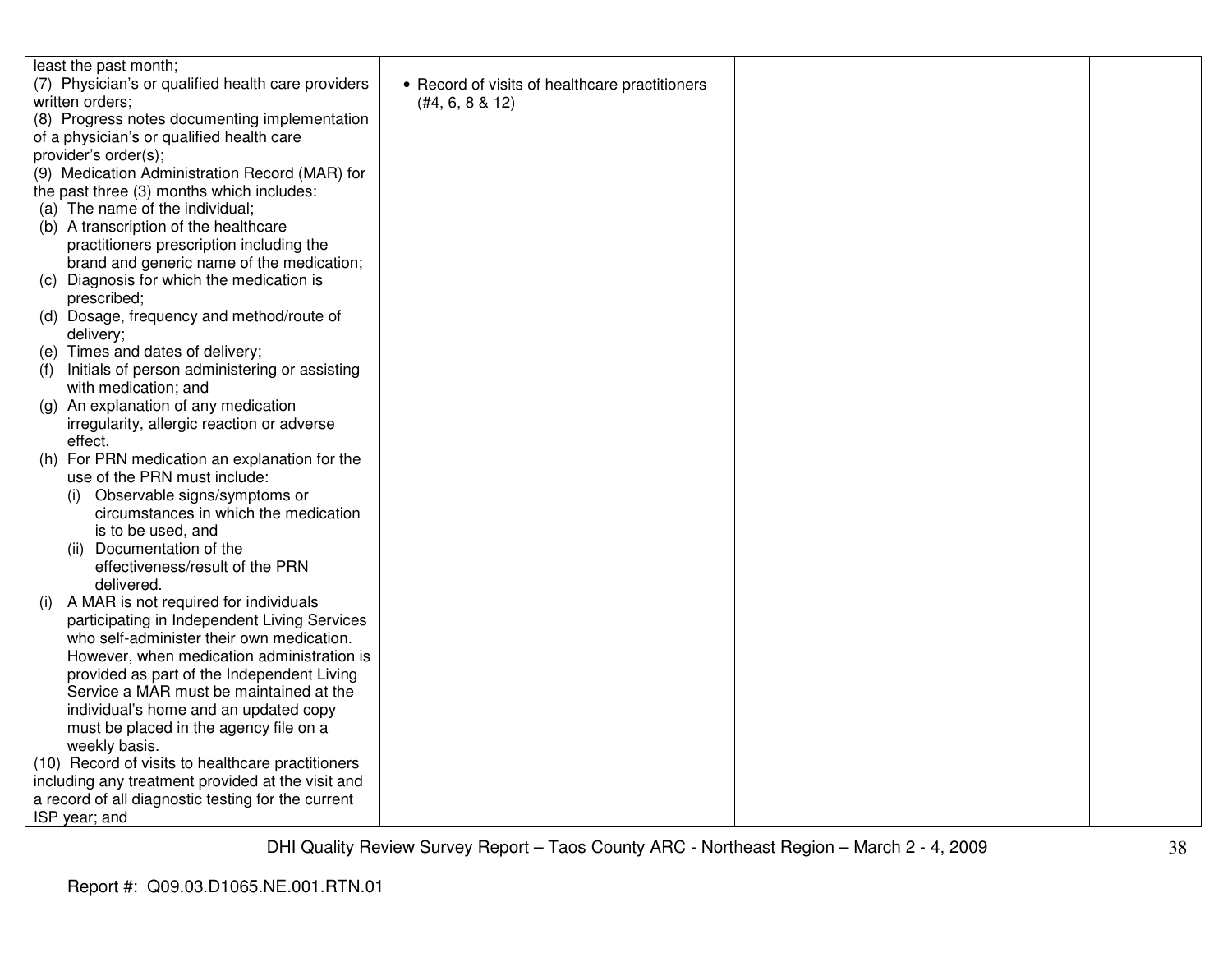| (11) Medical History to include: demographic      |  |  |
|---------------------------------------------------|--|--|
| data, current and past medical diagnoses          |  |  |
| including the cause (if known) of the             |  |  |
| developmental disability and any psychiatric      |  |  |
| diagnosis, allergies (food, environmental,        |  |  |
| medications), status of routine adult health care |  |  |
| screenings, immunizations, hospital discharge     |  |  |
| summaries for past twelve (12) months, past       |  |  |
| medical history including hospitalizations,       |  |  |
| surgeries, injuries, family history and current   |  |  |
| physical exam.                                    |  |  |
|                                                   |  |  |
|                                                   |  |  |
|                                                   |  |  |
|                                                   |  |  |
|                                                   |  |  |
|                                                   |  |  |
|                                                   |  |  |
|                                                   |  |  |
|                                                   |  |  |
|                                                   |  |  |
|                                                   |  |  |
|                                                   |  |  |
|                                                   |  |  |
|                                                   |  |  |
|                                                   |  |  |
|                                                   |  |  |
|                                                   |  |  |
|                                                   |  |  |
|                                                   |  |  |
|                                                   |  |  |
|                                                   |  |  |
|                                                   |  |  |
|                                                   |  |  |
|                                                   |  |  |
|                                                   |  |  |
|                                                   |  |  |
|                                                   |  |  |
|                                                   |  |  |
|                                                   |  |  |
|                                                   |  |  |
|                                                   |  |  |
|                                                   |  |  |
|                                                   |  |  |